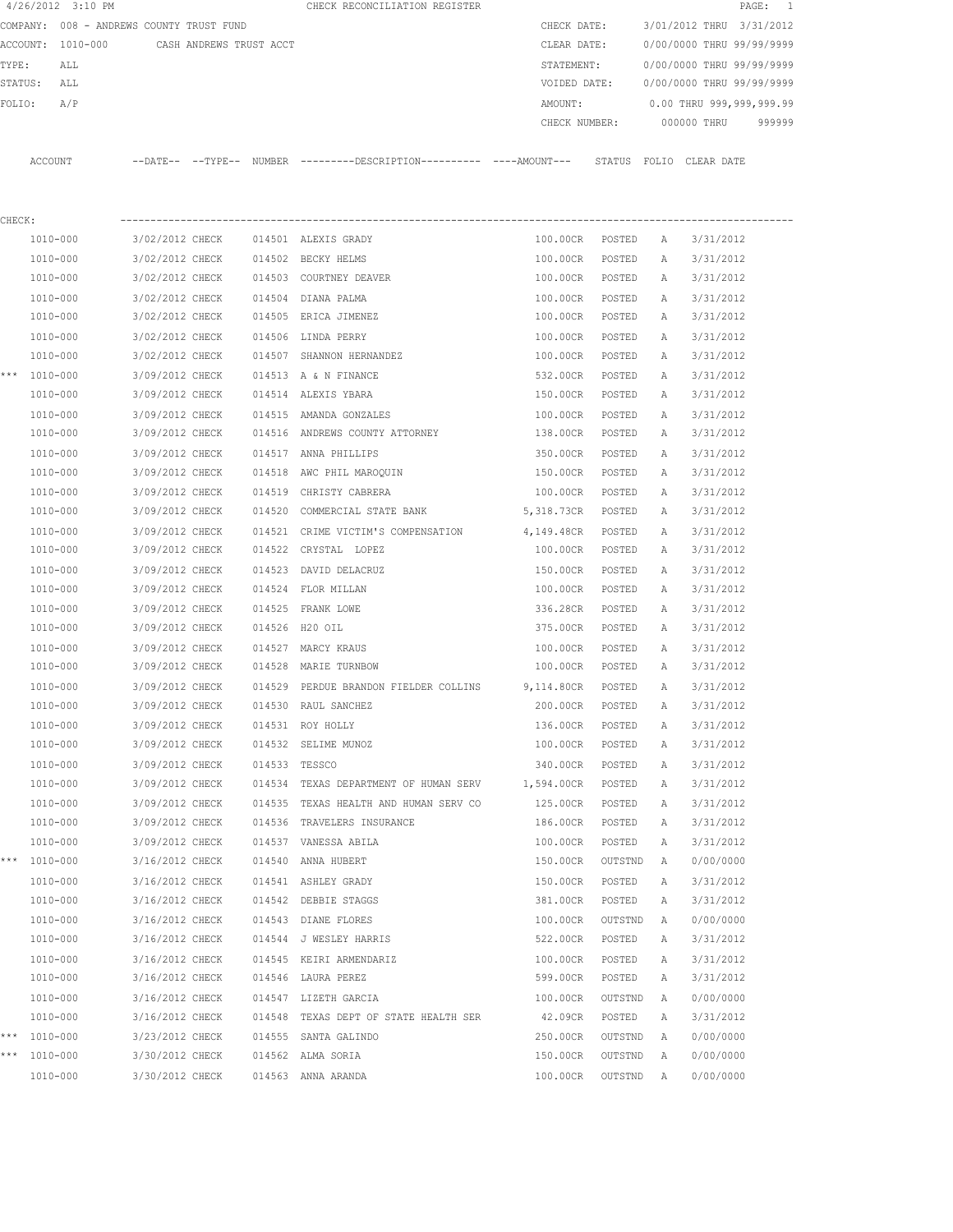| 4/26/2012 3:10 PM                                 |  | CHECK RECONCILIATION REGISTER                                                      |        |                                                                                             |  |                                                              | PAGE: 2 |
|---------------------------------------------------|--|------------------------------------------------------------------------------------|--------|---------------------------------------------------------------------------------------------|--|--------------------------------------------------------------|---------|
| COMPANY: 008 - ANDREWS COUNTY TRUST FUND          |  |                                                                                    |        |                                                                                             |  | CHECK DATE: 3/01/2012 THRU 3/31/2012                         |         |
| ACCOUNT: 1010-000 CASH ANDREWS TRUST ACCT         |  |                                                                                    |        |                                                                                             |  | CLEAR DATE: 0/00/0000 THRU 99/99/9999                        |         |
| TYPE: ALL                                         |  |                                                                                    |        |                                                                                             |  | STATEMENT: 0/00/0000 THRU 99/99/9999                         |         |
| STATUS: ALL                                       |  |                                                                                    |        |                                                                                             |  | VOIDED DATE: 0/00/0000 THRU 99/99/9999                       |         |
| FOLIO: A/P                                        |  |                                                                                    |        | AMOUNT:                                                                                     |  | 0.00 THRU 999,999,999.99                                     |         |
|                                                   |  |                                                                                    |        | CHECK NUMBER:                                                                               |  | 000000 THRU 999999                                           |         |
| ACCOUNT                                           |  |                                                                                    |        | --DATE-- --TYPE-- NUMBER --------DESCRIPTION--------- ----AMOUNT--- STATUS FOLIO CLEAR-DATE |  |                                                              |         |
|                                                   |  |                                                                                    |        |                                                                                             |  |                                                              |         |
| CHECK:                                            |  |                                                                                    |        |                                                                                             |  |                                                              |         |
| 1010-000                                          |  | 3/30/2012 CHECK 014564 CLAUDIA SOTO                                                |        |                                                                                             |  | 100.00CR OUTSTND A 0/00/0000                                 |         |
| 1010-000<br>1010-000                              |  | 3/30/2012 CHECK 014565 DAWN PINSON                                                 |        |                                                                                             |  | 150.00CR OUTSTND A 0/00/0000<br>100.00CR OUTSTND A 0/00/0000 |         |
| 1010-000                                          |  | 3/30/2012 CHECK 014566 JASMINE RODRIGUEZ                                           |        |                                                                                             |  |                                                              |         |
| 1010-000                                          |  | 3/30/2012 CHECK 014567 KIMBERLY TREVINO<br>3/30/2012 CHECK 014568 LEANNA CONTRERAS |        |                                                                                             |  | 100.00CR OUTSTND A 0/00/0000<br>100.00CR OUTSTND A 0/00/0000 |         |
| 1010-000                                          |  | 3/30/2012 CHECK 014569 MARILYN HILL                                                |        |                                                                                             |  | 100.00CR OUTSTND A 0/00/0000                                 |         |
| 1010-000                                          |  | 3/30/2012 CHECK 014570 RENE SAENZ                                                  |        |                                                                                             |  | 100.00CR OUTSTND A 0/00/0000                                 |         |
| 1010-000 3/30/2012 CHECK 014571 RICARDO HERNANDEZ |  |                                                                                    |        |                                                                                             |  | 100.00CR OUTSTND A 0/00/0000                                 |         |
| 1010-000                                          |  | 3/30/2012 CHECK 014572 SYLVIA MORENO                                               |        |                                                                                             |  | 100.00CR OUTSTND A 0/00/0000                                 |         |
| MISCELLANEOUS:                                    |  |                                                                                    |        |                                                                                             |  |                                                              |         |
| 1010-000                                          |  |                                                                                    |        | 3/02/2012 MISC. 014225 SHANNON WILLIS CONPOST 50.00 POSTED A 3/31/2012                      |  |                                                              |         |
| TOTALS FOR ACCOUNT 1010-000                       |  | CHECK                                                                              | TOTAL: | 28,439.38CR                                                                                 |  |                                                              |         |
|                                                   |  | DEPOSIT TOTAL:                                                                     |        | 0.00                                                                                        |  |                                                              |         |
|                                                   |  | INTEREST TOTAL:                                                                    |        | 0.00                                                                                        |  |                                                              |         |
|                                                   |  | MISCELLANEOUS TOTAL:                                                               |        | 50.00                                                                                       |  |                                                              |         |
|                                                   |  | SERVICE CHARGE TOTAL:                                                              |        | 0.00                                                                                        |  |                                                              |         |
|                                                   |  | EFT                                                                                | TOTAL: | 0.00                                                                                        |  |                                                              |         |
|                                                   |  | BANK-DRAFT                                                                         | TOTAL: | 0.00                                                                                        |  |                                                              |         |
| TOTALS FOR ANDREWS COUNTY TRUST FUND              |  | CHECK                                                                              | TOTAL: | 28,439.38CR                                                                                 |  |                                                              |         |
|                                                   |  | DEPOSIT                                                                            | TOTAL: | 0.00                                                                                        |  |                                                              |         |
|                                                   |  | INTEREST TOTAL:                                                                    |        | 0.00                                                                                        |  |                                                              |         |
|                                                   |  | MISCELLANEOUS TOTAL:                                                               |        | 50.00                                                                                       |  |                                                              |         |
|                                                   |  | SERVICE CHARGE TOTAL:                                                              |        | 0.00                                                                                        |  |                                                              |         |
|                                                   |  | EFT                                                                                | TOTAL: | 0.00                                                                                        |  |                                                              |         |
|                                                   |  | BANK-DRAFT                                                                         | TOTAL: | 0.00                                                                                        |  |                                                              |         |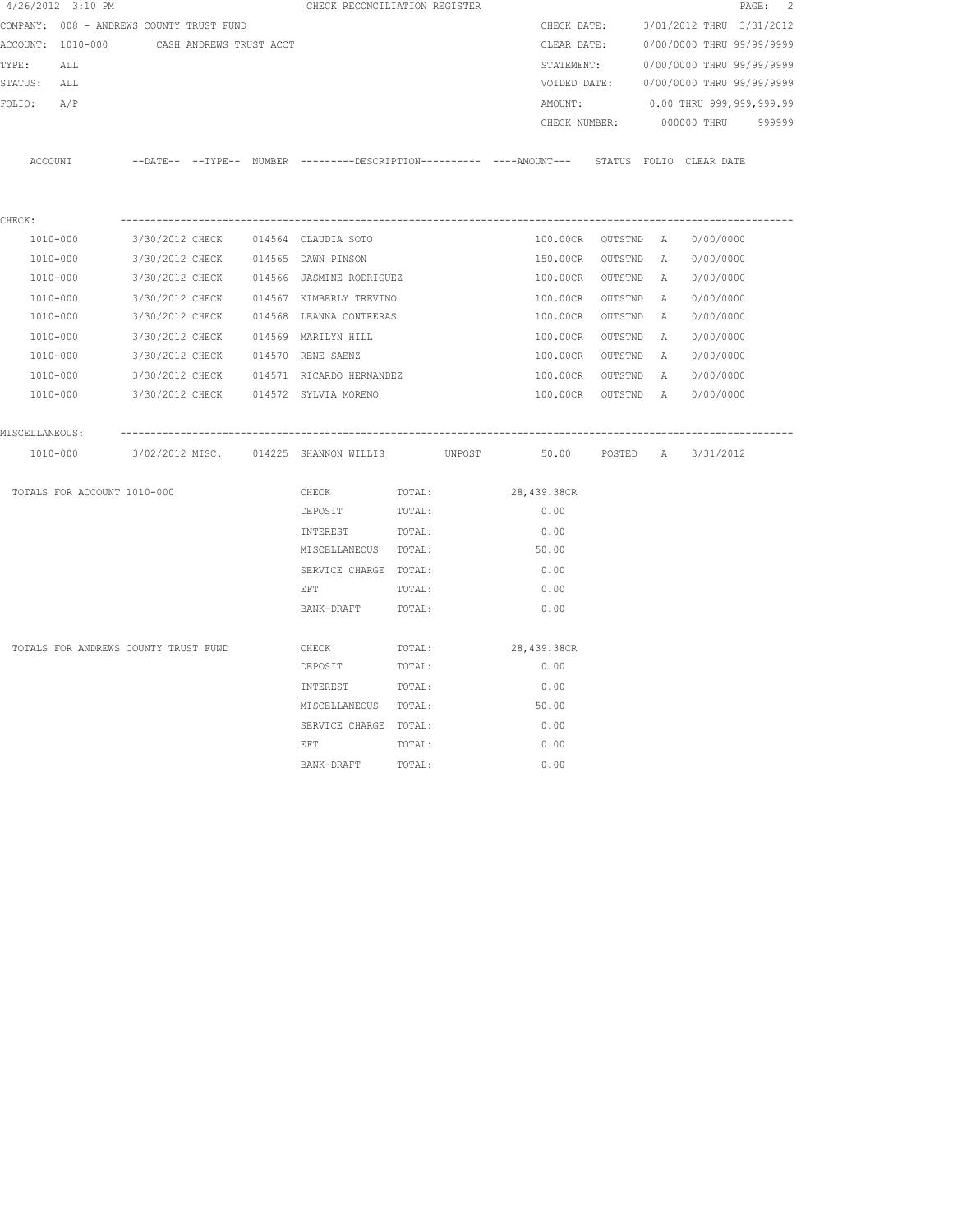|             | 4/26/2012 3:10 PM                        |  |                                                                                                                 | CHECK RECONCILIATION REGISTER                                                               |              |  |                                        | PAGE: 3 |  |
|-------------|------------------------------------------|--|-----------------------------------------------------------------------------------------------------------------|---------------------------------------------------------------------------------------------|--------------|--|----------------------------------------|---------|--|
|             | COMPANY: 010 - ANDREWS CO. FEXIBLE SPEND |  |                                                                                                                 |                                                                                             |              |  | CHECK DATE: $3/01/2012$ THRU 3/31/2012 |         |  |
|             | ACCOUNT: 1010-000 CASH FLEXIBLE SPENDING |  |                                                                                                                 |                                                                                             |              |  | CLEAR DATE: 0/00/0000 THRU 99/99/9999  |         |  |
| TYPE: ALL   |                                          |  |                                                                                                                 |                                                                                             |              |  | STATEMENT: 0/00/0000 THRU 99/99/9999   |         |  |
| STATUS: ALL |                                          |  |                                                                                                                 |                                                                                             | VOIDED DATE: |  | 0/00/0000 THRU 99/99/9999              |         |  |
| FOLIO:      | A/P                                      |  |                                                                                                                 |                                                                                             |              |  | AMOUNT: 0.00 THRU 999,999,999.99       |         |  |
|             |                                          |  |                                                                                                                 |                                                                                             |              |  | CHECK NUMBER: 000000 THRU 999999       |         |  |
|             |                                          |  |                                                                                                                 |                                                                                             |              |  |                                        |         |  |
|             | ACCOUNT                                  |  |                                                                                                                 | --DATE-- --TYPE-- NUMBER ---------DESCRIPTION--------- ----AMOUNT--- STATUS FOLIO CLEARDATE |              |  |                                        |         |  |
|             |                                          |  |                                                                                                                 |                                                                                             |              |  |                                        |         |  |
| CHECK:      |                                          |  |                                                                                                                 |                                                                                             |              |  |                                        |         |  |
|             | 1010-000                                 |  | 3/05/2012 CHECK 000138 RODNEY NOBLE                                                                             |                                                                                             |              |  | 500.00CR POSTED A 3/31/2012            |         |  |
|             |                                          |  | 1010-000 3/26/2012 CHECK 000139 RODNEY NOBLE                                                                    |                                                                                             |              |  | 113.95CR POSTED A 3/31/2012            |         |  |
|             |                                          |  |                                                                                                                 |                                                                                             |              |  |                                        |         |  |
|             | TOTALS FOR ACCOUNT 1010-000              |  |                                                                                                                 | CHECK TOTAL: 613.95CR                                                                       |              |  |                                        |         |  |
|             |                                          |  | DEPOSIT                                                                                                         | TOTAL:                                                                                      | 0.00         |  |                                        |         |  |
|             |                                          |  | INTEREST TOTAL:                                                                                                 |                                                                                             | 0.00         |  |                                        |         |  |
|             |                                          |  | MISCELLANEOUS TOTAL:                                                                                            |                                                                                             | 0.00         |  |                                        |         |  |
|             |                                          |  | SERVICE CHARGE TOTAL:                                                                                           |                                                                                             | 0.00         |  |                                        |         |  |
|             |                                          |  | EFT TOTAL:                                                                                                      |                                                                                             | 0.00         |  |                                        |         |  |
|             |                                          |  | BANK-DRAFT TOTAL:                                                                                               |                                                                                             | 0.00         |  |                                        |         |  |
|             |                                          |  |                                                                                                                 |                                                                                             |              |  |                                        |         |  |
|             | TOTALS FOR ANDREWS CO. FEXIBLE SPEND     |  | <b>CHECK</b>                                                                                                    | TOTAL:                                                                                      | 613.95CR     |  |                                        |         |  |
|             |                                          |  | DEPOSIT                                                                                                         | TOTAL:                                                                                      | 0.00         |  |                                        |         |  |
|             |                                          |  | INTEREST TOTAL:                                                                                                 |                                                                                             | 0.00         |  |                                        |         |  |
|             |                                          |  | MISCELLANEOUS TOTAL:                                                                                            |                                                                                             | 0.00         |  |                                        |         |  |
|             |                                          |  | SERVICE CHARGE TOTAL:                                                                                           |                                                                                             | 0.00         |  |                                        |         |  |
|             |                                          |  | EFT FOR THE RESIDENCE OF A STRIKE AND THE RESIDENCE OF A STRIKE AND THE RESIDENCE OF A STRIKE AND THE RESIDENCE | TOTAL:                                                                                      | 0.00         |  |                                        |         |  |
|             |                                          |  | BANK-DRAFT TOTAL:                                                                                               |                                                                                             | 0.00         |  |                                        |         |  |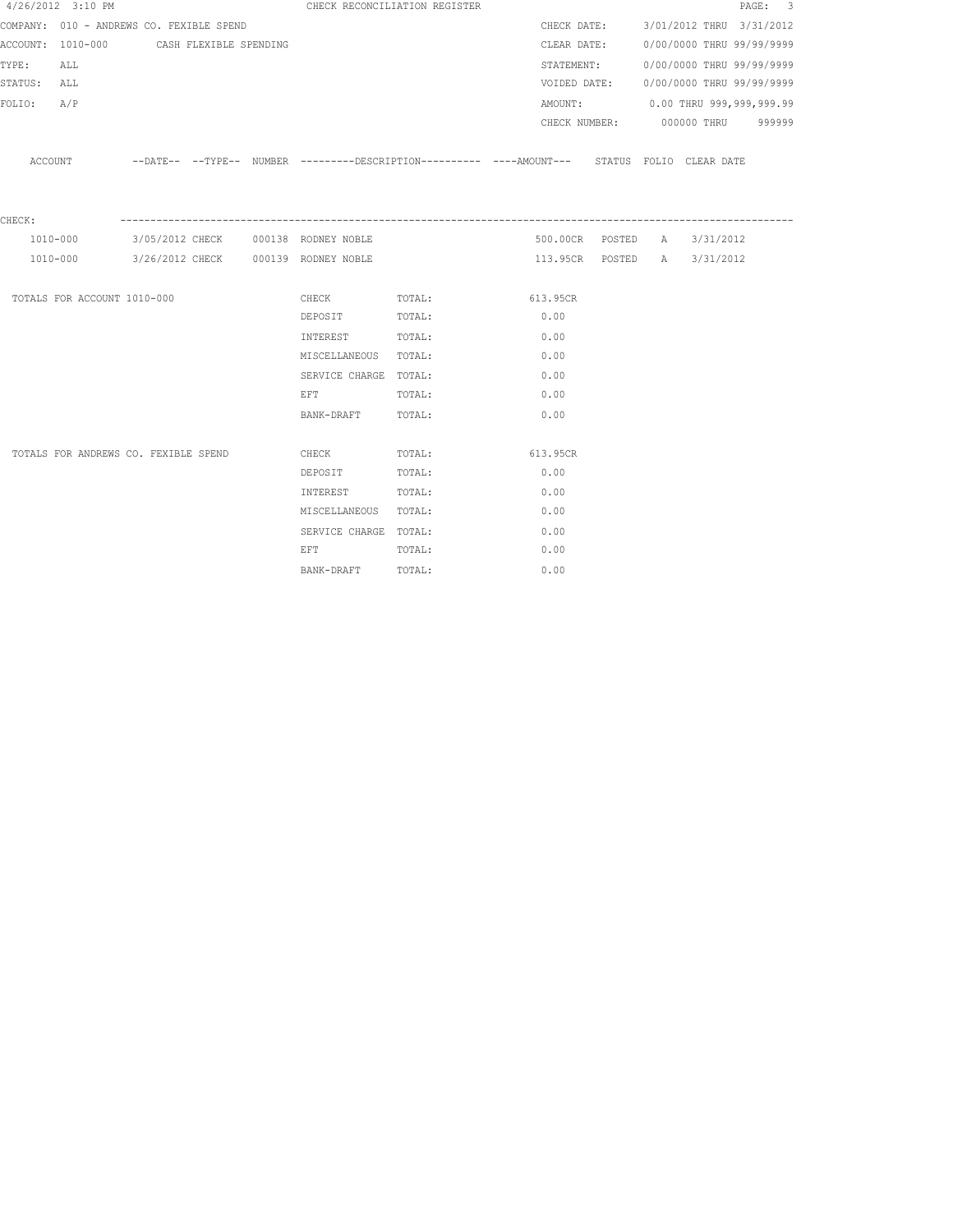|                 | 4/26/2012 3:10 PM                          |  | CHECK RECONCILIATION REGISTER                                                                                  |                         |                                                                                                     |            |                                        | PAGE: 4 |  |
|-----------------|--------------------------------------------|--|----------------------------------------------------------------------------------------------------------------|-------------------------|-----------------------------------------------------------------------------------------------------|------------|----------------------------------------|---------|--|
|                 | COMPANY: 015 - CAPITAL IMPROVEMENT         |  |                                                                                                                |                         |                                                                                                     |            | CHECK DATE: 3/01/2012 THRU 3/31/2012   |         |  |
|                 | ACCOUNT: 1010-000 CASH CAPITAL IMPROVEMENT |  |                                                                                                                |                         |                                                                                                     |            | CLEAR DATE: 0/00/0000 THRU 99/99/9999  |         |  |
| TYPE:           | ALL                                        |  |                                                                                                                |                         |                                                                                                     | STATEMENT: | 0/00/0000 THRU 99/99/9999              |         |  |
| STATUS: ALL     |                                            |  |                                                                                                                |                         |                                                                                                     |            | VOIDED DATE: 0/00/0000 THRU 99/99/9999 |         |  |
| FOLIO: A/P      |                                            |  |                                                                                                                |                         |                                                                                                     |            | AMOUNT: 0.00 THRU 999,999,999.99       |         |  |
|                 |                                            |  |                                                                                                                |                         |                                                                                                     |            | CHECK NUMBER: 000000 THRU 999999       |         |  |
|                 |                                            |  |                                                                                                                |                         | ACCOUNT -DATE-- --TYPE-- NUMBER --------DESCRIPTION---------- ----AMOUNT--- STATUS FOLIO CLEAR DATE |            |                                        |         |  |
|                 |                                            |  |                                                                                                                |                         |                                                                                                     |            |                                        |         |  |
|                 |                                            |  |                                                                                                                |                         |                                                                                                     |            |                                        |         |  |
| ${\tt CHECK}$ : |                                            |  |                                                                                                                |                         |                                                                                                     |            |                                        |         |  |
|                 |                                            |  |                                                                                                                |                         | 1010-000 3/30/2012 CHECK 014576 WALA PRODUCTION INC 5,065.00CR OUTSTND A 0/00/0000                  |            |                                        |         |  |
|                 |                                            |  |                                                                                                                |                         |                                                                                                     |            |                                        |         |  |
|                 | TOTALS FOR ACCOUNT 1010-000                |  |                                                                                                                | CHECK TOTAL: 5,065.00CR |                                                                                                     |            |                                        |         |  |
|                 |                                            |  | DEPOSIT TOTAL:                                                                                                 |                         | 0.00                                                                                                |            |                                        |         |  |
|                 |                                            |  | INTEREST                                                                                                       | TOTAL:                  | 0.00                                                                                                |            |                                        |         |  |
|                 |                                            |  | MISCELLANEOUS TOTAL:                                                                                           |                         | 0.00                                                                                                |            |                                        |         |  |
|                 |                                            |  | SERVICE CHARGE TOTAL:                                                                                          |                         | 0.00                                                                                                |            |                                        |         |  |
|                 |                                            |  | EFT FOR THE STATE OF THE STATE OF THE STATE OF THE STATE OF THE STATE OF THE STATE OF THE STATE OF THE STATE O | TOTAL:                  | 0.00                                                                                                |            |                                        |         |  |
|                 |                                            |  | BANK-DRAFT TOTAL:                                                                                              |                         | 0.00                                                                                                |            |                                        |         |  |
|                 |                                            |  |                                                                                                                |                         |                                                                                                     |            |                                        |         |  |
|                 | TOTALS FOR CAPITAL IMPROVEMENT             |  | CHECK                                                                                                          | TOTAL: 5,065.00CR       |                                                                                                     |            |                                        |         |  |
|                 |                                            |  | DEPOSIT                                                                                                        | TOTAL:                  | 0.00                                                                                                |            |                                        |         |  |
|                 |                                            |  | INTEREST                                                                                                       | TOTAL:                  | 0.00                                                                                                |            |                                        |         |  |
|                 |                                            |  | MISCELLANEOUS TOTAL:                                                                                           |                         | 0.00                                                                                                |            |                                        |         |  |
|                 |                                            |  | SERVICE CHARGE TOTAL:                                                                                          |                         | 0.00                                                                                                |            |                                        |         |  |
|                 |                                            |  | EFT FOR THE STATE OF THE STATE OF THE STATE OF THE STATE OF THE STATE OF THE STATE OF THE STATE OF THE STATE O | TOTAL:                  | 0.00                                                                                                |            |                                        |         |  |
|                 |                                            |  | BANK-DRAFT                                                                                                     | TOTAL:                  | 0.00                                                                                                |            |                                        |         |  |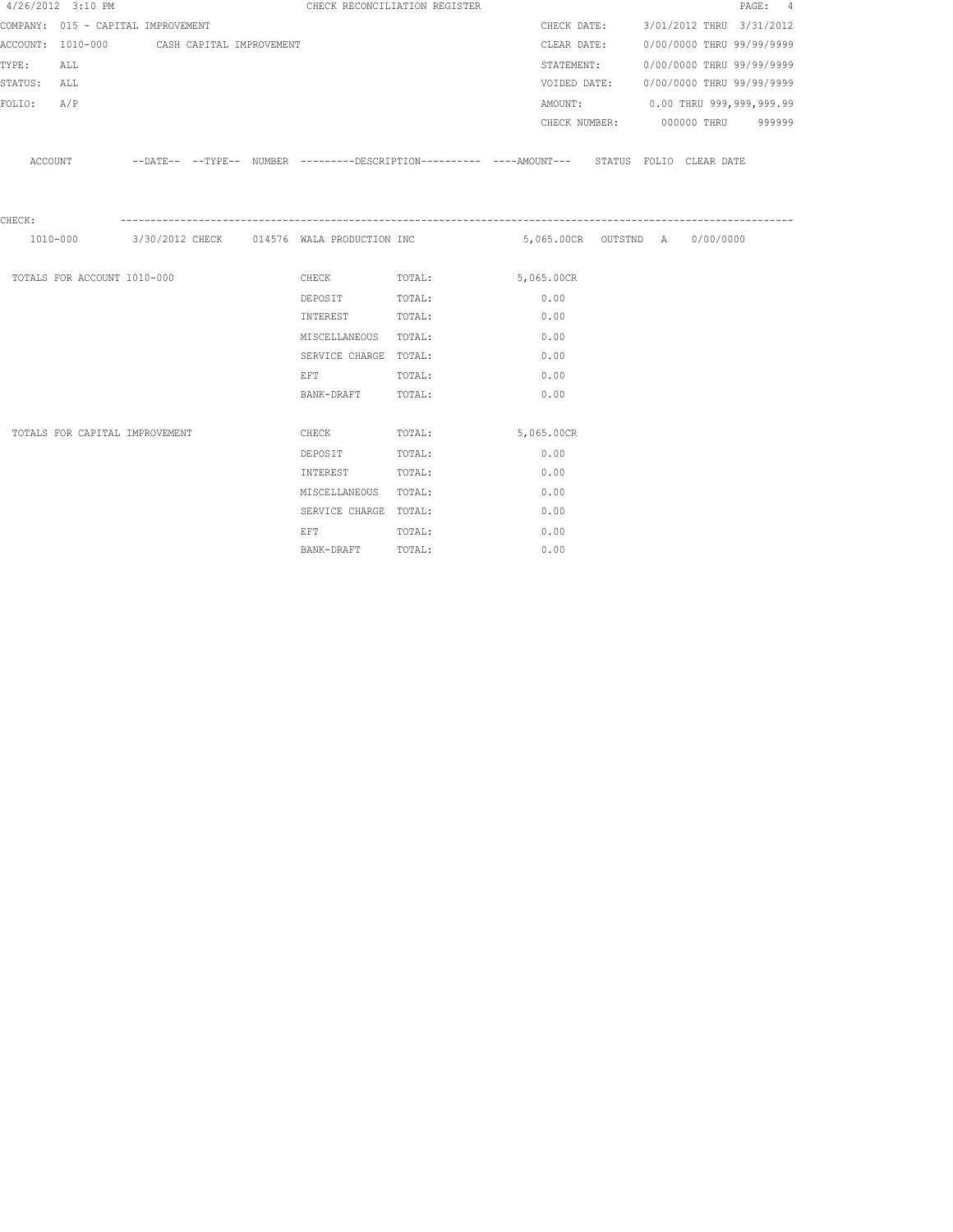|         | 4/26/2012 3:10 PM |                                       |               | CHECK RECONCILIATION REGISTER |               |        |       |             | PAGE: 5                   |  |
|---------|-------------------|---------------------------------------|---------------|-------------------------------|---------------|--------|-------|-------------|---------------------------|--|
|         |                   | COMPANY: 018 - ANDREWS EMPLOYEE TRUST |               |                               | CHECK DATE:   |        |       |             | 3/01/2012 THRU 3/31/2012  |  |
|         | ACCOUNT: 1010-000 | CASH ANDREWS EMPLOYEE TRUST           |               |                               | CLEAR DATE:   |        |       |             | 0/00/0000 THRU 99/99/9999 |  |
| TYPE:   | ALL               |                                       |               |                               | STATEMENT:    |        |       |             | 0/00/0000 THRU 99/99/9999 |  |
| STATUS: | ALL               |                                       |               |                               | VOIDED DATE:  |        |       |             | 0/00/0000 THRU 99/99/9999 |  |
| FOLIO:  | A/P               |                                       |               |                               | AMOUNT:       |        |       |             | 0.00 THRU 999,999,999.99  |  |
|         |                   |                                       |               |                               | CHECK NUMBER: |        |       | 000000 THRU | 999999                    |  |
|         |                   |                                       |               |                               |               |        |       |             |                           |  |
| ACCOUNT |                   | $--$ TYPE $--$<br>$--$ DATE $--$      | <b>NUMBER</b> |                               |               | STATUS | FOLIO | CLEAR DATE  |                           |  |

| CHECK:       |                 |        |                                                 |             |        |   |           |
|--------------|-----------------|--------|-------------------------------------------------|-------------|--------|---|-----------|
| 1010-000     | 3/01/2012 CHECK |        | 033034 WELLDYNE RX                              | 24,087.54CR | POSTED | A | 3/31/2012 |
| 1010-000     | 3/01/2012 CHECK |        | 033035 ROBERT E SEARS DDS                       | 46.40CR     | POSTED | Α | 3/31/2012 |
| 1010-000     | 3/01/2012 CHECK |        | 033036 E.W. HAPRER DDS                          | 1,049.90CR  | POSTED | Α | 3/31/2012 |
| 1010-000     | 3/01/2012 CHECK |        | 033037 SHANTI K NEERUKONDA MD                   | 83.00CR     | POSTED | Α | 3/31/2012 |
| 1010-000     | 3/01/2012 CHECK |        | 033038 PERMIAN REGIONAL MEDICAL CTR. 185.04CR   |             | POSTED | Α | 3/31/2012 |
| 1010-000     | 3/01/2012 CHECK |        | 033039 ACS / ANATOMICAL MEDICAL LABOR           | 200.16CR    | POSTED | Α | 3/31/2012 |
| 1010-000     | 3/01/2012 CHECK | 033040 | LORRAINE COLLINS                                | 125.00CR    | POSTED | Α | 3/31/2012 |
| 1010-000     | 3/01/2012 CHECK |        | 033041 PERMIAN REGIONAL MEDICAL CTR.            | 589.40CR    | POSTED | Α | 3/31/2012 |
| 1010-000     | 3/01/2012 CHECK |        | 033042 PERMIAN PHYSICIANS SERV                  | 1,110.60CR  | POSTED | Α | 3/31/2012 |
| 1010-000     | 3/01/2012 CHECK |        | 033043 PERMIAN REGIONAL MEDICAL CTR.            | 761.94CR    | POSTED | Α | 3/31/2012 |
| 1010-000     | 3/01/2012 CHECK |        | 033044 PERMIAN REGIONAL MEDICAL CTR.            | 310.68CR    | POSTED | Α | 3/31/2012 |
| 1010-000     | 3/01/2012 CHECK |        | 033045 SATISH NAYAK                             | 172.00CR    | POSTED | Α | 3/31/2012 |
| 1010-000     | 3/01/2012 CHECK |        | 033046 PERMIAN REGIONAL MEDICAL CTR. 37.30CR    |             | POSTED | Α | 3/31/2012 |
| 1010-000     | 3/01/2012 CHECK |        | 033047 PERMIAN REGIONAL MEDICAL CTR. 1,067.00CR |             | POSTED | Α | 3/31/2012 |
| 1010-000     | 3/01/2012 CHECK |        | 033048 PERMIAN REGIONAL MEDICAL CTR. 2,244.24CR |             | POSTED | Α | 3/31/2012 |
| 1010-000     | 3/01/2012 CHECK |        | 033049 SATISH NAYAK                             | 38.00CR     | POSTED | Α | 3/31/2012 |
| 1010-000     | 3/01/2012 CHECK |        | 033050 PERMIAN REGIONAL MEDICAL CTR. 342.36CR   |             | POSTED | Α | 3/31/2012 |
| 1010-000     | 3/01/2012 CHECK |        | 033051 PERMIAN REGIONAL MEDICAL CTR.            | 342.36CR    | POSTED | Α | 3/31/2012 |
| 1010-000     | 3/01/2012 CHECK |        | 033052 SATISH NAYAK                             | 38.00CR     | POSTED | Α | 3/31/2012 |
| 1010-000     | 3/01/2012 CHECK |        | 033053 TX EMERGENCY STAFFING SOLUTION           | 621.90CR    | POSTED | Α | 3/31/2012 |
| 1010-000     | 3/01/2012 CHECK |        | 033054 CHARLES A LIVELY MD                      | 148.60CR    | POSTED | Α | 3/31/2012 |
| 1010-000     | 3/01/2012 CHECK |        | 033055 ROBERT E SEARS DDS                       | 147.00CR    | POSTED | Α | 3/31/2012 |
| 1010-000     | 3/01/2012 CHECK |        | 033056 PERMIAN GASTROENTEROLOGY PA              | 275.00CR    | POSTED | Α | 3/31/2012 |
| 1010-000     | 3/01/2012 CHECK |        | 033057 PERMIAN GASTROENTEROLOGY PA              | 64.00CR     | POSTED | Α | 3/31/2012 |
| 1010-000     | 3/01/2012 CHECK |        | 033058 SOUTHWEST MEDICAL IMAGING                | 112.10CR    | POSTED | Α | 3/31/2012 |
| 1010-000     | 3/01/2012 CHECK | 033059 | JERRY W. WADE, DDS                              | 135.00CR    | POSTED | Α | 3/31/2012 |
| 1010-000     | 3/01/2012 CHECK | 033060 | ROBERT E SEARS DDS                              | 46.40CR     | POSTED | Α | 3/31/2012 |
| 1010-000     | 3/01/2012 CHECK |        | 033061 JERRY W. WADE, DDS                       | 112.00CR    | POSTED | Α | 3/31/2012 |
| 1010-000     | 3/01/2012 CHECK |        | 033062 TX EMERGENCY STAFFING SOLUTION           | 270.00CR    | POSTED | Α | 3/31/2012 |
| 1010-000     | 3/01/2012 CHECK |        | 033063 PRMC ANESTHESIA SERVICES                 | 247.50CR    | POSTED | Α | 3/31/2012 |
| 1010-000     | 3/01/2012 CHECK |        | 033064 FRANCISCO J MORALES OC                   | 151.25CR    | POSTED | Α | 3/31/2012 |
| 1010-000     | 3/01/2012 CHECK |        | 033065 ELIAS GHANDOUR MD                        | 73.77CR     | POSTED | Α | 3/31/2012 |
| 1010-000     | 3/01/2012 CHECK |        | 033066 VARADAREDDY T REDDY MD                   | 51.94CR     | POSTED | Α | 3/31/2012 |
| 1010-000     | 3/01/2012 CHECK |        | 033067 FRANCISCO SALCID, MD                     | 92.60CR     | POSTED | Α | 3/31/2012 |
| 1010-000     | 3/01/2012 CHECK | 033068 | GREGORY D YOUNG DC                              | 148.02CR    | POSTED | Α | 3/31/2012 |
| 1010-000     | 3/01/2012 CHECK |        | 033069 SATISH NAYAK                             | 1,731.60CR  | POSTED | Α | 3/31/2012 |
| 1010-000     | 3/01/2012 CHECK |        | 033070 SATISH NAYAK                             | 251.33CR    | POSTED | Α | 3/31/2012 |
| $1010 - 000$ | 3/01/2012 CHECK |        | 033071 E.W. HAPRER DDS                          | 165.00CR    | POSTED | Α | 3/31/2012 |
| 1010-000     | 3/01/2012 CHECK | 033072 | MCGEE MEDICAL PA                                | 2,900.80CR  | POSTED | Α | 3/31/2012 |
| 1010-000     | 3/01/2012 CHECK |        | 033073 LEHMAN DERMATOLOGY CLINIC                | 228.60CR    | POSTED | Α | 3/31/2012 |
| 1010-000     | 3/01/2012 CHECK | 033074 | GREGORY D YOUNG DC                              | 86.20CR     | POSTED | Α | 3/31/2012 |
| 1010-000     | 3/01/2012 CHECK | 033075 | HIGH PLAINS RADIOLOGICAL ASSN                   | 62.10CR     | POSTED | Α | 3/31/2012 |
| 1010-000     | 3/01/2012 CHECK | 033076 | PERMIAN REGIONAL MEDICAL CTR.                   | 2,727.08CR  | POSTED | Α | 3/31/2012 |
| 1010-000     | 3/01/2012 CHECK |        | 033077 PERMIAN REGIONAL MEDICAL CTR.            | 137.16CR    | POSTED | Α | 3/31/2012 |
|              |                 |        |                                                 |             |        |   |           |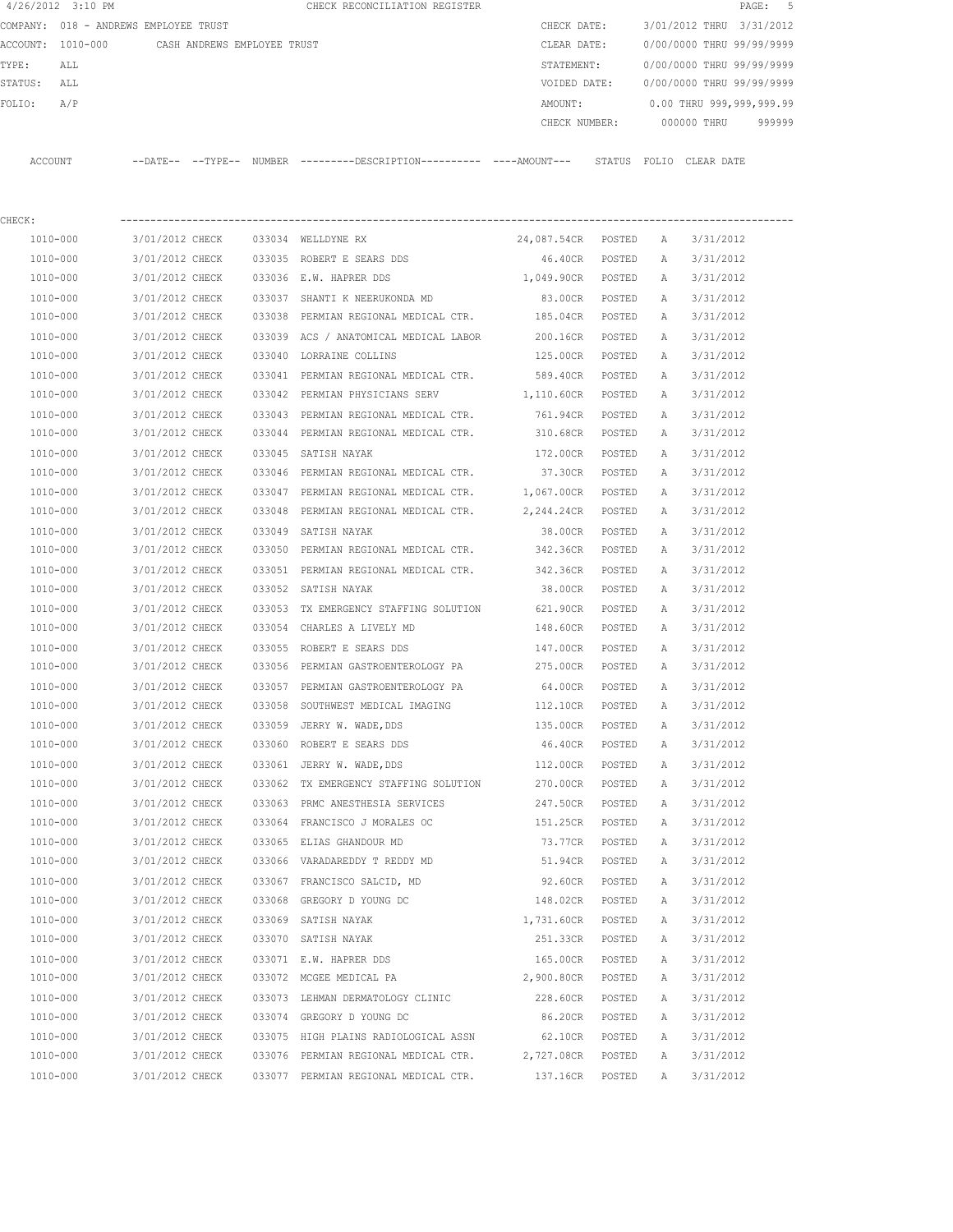|         | 4/26/2012 3:10 PM |                                       |        | CHECK RECONCILIATION REGISTER                |               |        |                           |             | PAGE: 6                  |  |
|---------|-------------------|---------------------------------------|--------|----------------------------------------------|---------------|--------|---------------------------|-------------|--------------------------|--|
|         |                   | COMPANY: 018 - ANDREWS EMPLOYEE TRUST |        |                                              | CHECK DATE:   |        | 3/01/2012 THRU 3/31/2012  |             |                          |  |
|         | ACCOUNT: 1010-000 | CASH ANDREWS EMPLOYEE TRUST           |        |                                              | CLEAR DATE:   |        | 0/00/0000 THRU 99/99/9999 |             |                          |  |
| TYPE:   | ALL               |                                       |        |                                              | STATEMENT:    |        | 0/00/0000 THRU 99/99/9999 |             |                          |  |
| STATUS: | ALL               |                                       |        |                                              | VOIDED DATE:  |        | 0/00/0000 THRU 99/99/9999 |             |                          |  |
| FOLIO:  | A/P               |                                       |        |                                              | AMOUNT:       |        |                           |             | 0.00 THRU 999,999,999.99 |  |
|         |                   |                                       |        |                                              | CHECK NUMBER: |        |                           | 000000 THRU | 999999                   |  |
|         |                   |                                       |        |                                              |               |        |                           |             |                          |  |
| ACCOUNT |                   | --DATE-- --TYPE--                     | NUMBER | ---------DESCRIPTION---------- ----AMOUNT--- |               | STATUS | FOLTO                     | CLEAR DATE  |                          |  |

| CHECK:   |                 |        |                                                       |                    |         |   |           |
|----------|-----------------|--------|-------------------------------------------------------|--------------------|---------|---|-----------|
| 1010-000 | 3/01/2012 CHECK |        | 033078 SUMMERS CHIROPRACTIC PA                        | 46.80CR POSTED     |         | A | 3/31/2012 |
| 1010-000 | 3/01/2012 CHECK |        | 033079 PERMIAN PHYSICIANS SERV                        | 26.20CR            | POSTED  | A | 3/31/2012 |
| 1010-000 | 3/01/2012 CHECK |        | 033080 PB ORAL & MAXILLOFACIAL SURGER 568.00CR POSTED |                    |         | A | 3/31/2012 |
| 1010-000 | 3/01/2012 CHECK |        | 033081 PERMIAN REGIONAL MEDICAL CTR.                  | 1,085.04CR POSTED  |         | A | 3/31/2012 |
| 1010-000 | 3/01/2012 CHECK |        | 033082 PERMIAN REGIONAL MEDICAL CTR.                  | 1,049.04CR POSTED  |         | A | 3/31/2012 |
| 1010-000 | 3/01/2012 CHECK |        | 033083 PERMIAN REGIONAL MEDICAL CTR.                  | 426.24CR POSTED    |         | A | 3/31/2012 |
| 1010-000 | 3/08/2012 CHECK |        | 033084 LOU ANN GRAY DDS                               | 120.00CR POSTED    |         | A | 3/31/2012 |
| 1010-000 | 3/08/2012 CHECK |        | 033085 TX EMERGENCY STAFFING SOLUTION                 | 911.70CR POSTED    |         | Α | 3/31/2012 |
| 1010-000 | 3/13/2012 CHECK |        | 033086 PREFERRED NETWORK ACCESS INC 4,860.75CR POSTED |                    |         | A | 3/31/2012 |
| 1010-000 | 3/13/2012 CHECK |        | 033087 TX EMERGENCY STAFFING SOLUTION 377.10CR POSTED |                    |         | Α | 3/31/2012 |
| 1010-000 | 3/13/2012 CHECK |        | 033088 BRADLEY SEARS, DDS                             | 104.00CR POSTED    |         | Α | 3/31/2012 |
| 1010-000 | 3/13/2012 CHECK |        | 033089 CLINICAL PATHOLOGY LABORATORIE 206.15CR POSTED |                    |         | A | 3/31/2012 |
| 1010-000 | 3/13/2012 CHECK |        | 033090 ANESTHESIA MEDGRP OF PB LLP                    | 661.52CR POSTED    |         | Α | 3/31/2012 |
| 1010-000 | 3/13/2012 CHECK |        | 033091 TIM TANNICH DDS                                | 85.00CR POSTED     |         | Α | 3/31/2012 |
| 1010-000 | 3/13/2012 CHECK |        | 033092 ODESSA REGIONAL HOSPITAL                       | 12,951.51CR POSTED |         | A | 3/31/2012 |
| 1010-000 | 3/15/2012 CHECK |        | 033093 PERMIAN REGIONAL MEDICAL CTR.                  | 124.10CR POSTED    |         | A | 3/31/2012 |
| 1010-000 | 3/15/2012 CHECK |        | 033094 PERMIAN REGIONAL MEDICAL CTR.                  | 186.80CR POSTED    |         | A | 3/31/2012 |
| 1010-000 | 3/15/2012 CHECK |        | 033095 FRANCISCO J MORALES OC                         | 77.00CR POSTED     |         | A | 3/31/2012 |
| 1010-000 | 3/15/2012 CHECK |        | 033096 WELLDYNE RX                                    | 21,240.08CR POSTED |         | A | 3/31/2012 |
| 1010-000 | 3/15/2012 CHECK |        | 033097 PERMIAN PHYSICIANS SERV                        | 38.00CR POSTED     |         | A | 3/31/2012 |
| 1010-000 | 3/15/2012 CHECK | 033098 | PERMIAN REGIONAL MEDICAL CTR.                         | 1,010.20CR POSTED  |         | A | 3/31/2012 |
| 1010-000 | 3/15/2012 CHECK |        | 033099 PERMIAN PHYSICIANS SERV                        | 38.00CR            | POSTED  | A | 3/31/2012 |
| 1010-000 | 3/15/2012 CHECK |        | 033100 SEMINOLE MEMORIAL HOSPITAL 16,848.56CR         |                    | OUTSTND | A | 0/00/0000 |
| 1010-000 | 3/15/2012 CHECK |        | 033101 JSL DENTAL                                     | 150.00CR POSTED    |         | A | 3/31/2012 |
| 1010-000 | 3/15/2012 CHECK |        | 033102 JSL DENTAL                                     | 150.00CR POSTED    |         | A | 3/31/2012 |
| 1010-000 | 3/15/2012 CHECK |        | 033103 PERMIAN REGIONAL MEDICAL CTR.                  | 228.20CR           | POSTED  | A | 3/31/2012 |
| 1010-000 | 3/15/2012 CHECK |        | 033104 PERMIAN REGIONAL MEDICAL CTR.                  | 130.40CR POSTED    |         | Α | 3/31/2012 |
| 1010-000 | 3/15/2012 CHECK |        | 033105 PERMIAN REGIONAL MEDICAL CTR.                  | 66.00CR POSTED     |         | A | 3/31/2012 |
| 1010-000 | 3/15/2012 CHECK |        | 033106 SATISH NAYAK                                   | 159.00CR POSTED    |         | Α | 3/31/2012 |
| 1010-000 | 3/15/2012 CHECK |        | 033107 JAMES VAN RIPER DO                             | 86.77CR POSTED     |         | A | 3/31/2012 |
| 1010-000 | 3/15/2012 CHECK |        | 033108 JAMES Y LI MD                                  | 55.00CR OUTSTND    |         | A | 0/00/0000 |
| 1010-000 | 3/15/2012 CHECK | 033109 | FRANCISCO J MORALES OC                                | 77.00CR POSTED     |         | A | 3/31/2012 |
| 1010-000 | 3/15/2012 CHECK |        | 033110 KIDNEY CENTER OF LUBBOCK                       | 15,225.00CR POSTED |         | A | 3/31/2012 |
| 1010-000 | 3/15/2012 CHECK |        | 033111 SATISH NAYAK                                   | 38.00CR POSTED     |         | Α | 3/31/2012 |
| 1010-000 | 3/15/2012 CHECK |        | 033112 DRS E M AND DAVID WRIGHT                       | 82.40CR            | OUTSTND | Α | 0/00/0000 |
| 1010-000 | 3/15/2012 CHECK |        | 033113 PERMIAN REGIONAL MEDICAL CTR.                  | 354.24CR           | POSTED  | А | 3/31/2012 |
| 1010-000 | 3/15/2012 CHECK |        | 033114 FRANCISCO J MORALES OC                         | 77.00CR            | POSTED  | Α | 3/31/2012 |
| 1010-000 | 3/15/2012 CHECK |        | 033115 PERMIAN REGIONAL MEDICAL CTR.                  | 509.40CR           | POSTED  | Α | 3/31/2012 |
| 1010-000 | 3/15/2012 CHECK |        | 033116 MIDLAND WOMENS CLINIC                          | 410.00CR           | POSTED  | Α | 3/31/2012 |
| 1010-000 | 3/15/2012 CHECK |        | 033117 MIDLAND WOMENS CLINIC                          | 276.20CR           | POSTED  | Α | 3/31/2012 |
| 1010-000 | 3/15/2012 CHECK |        | 033118 MIDLAND WOMENS CLINIC                          | 69.36CR            | POSTED  | Α | 3/31/2012 |
| 1010-000 | 3/15/2012 CHECK |        | 033119 FRANCISCO J MORALES OC                         | 52.50CR            | POSTED  | Α | 3/31/2012 |
| 1010-000 | 3/15/2012 CHECK |        | 033120 SOUTH PLAINS SURGICAL ASOCIATE                 | 19.86CR            | OUTSTND | Α | 0/00/0000 |
| 1010-000 | 3/15/2012 CHECK |        | 033121 ACS / ODESSA ENDOSCOPY CENTER                  | 2,040.00CR         | POSTED  | Α | 3/31/2012 |
|          |                 |        |                                                       |                    |         |   |           |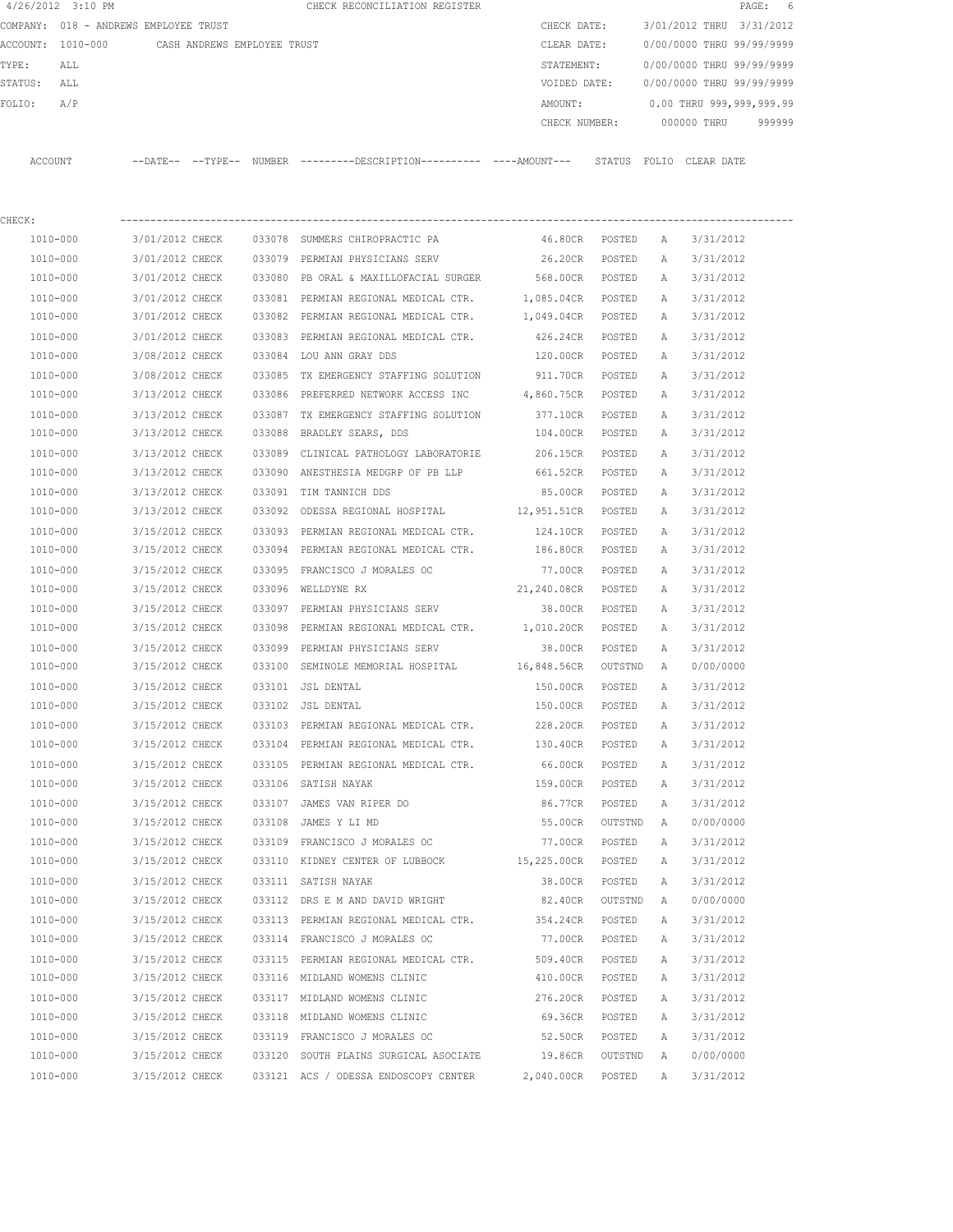|         | 4/26/2012 3:10 PM                     |                             |        | CHECK RECONCILIATION REGISTER                                                                |                |         |              | PAGE: 7                   |        |
|---------|---------------------------------------|-----------------------------|--------|----------------------------------------------------------------------------------------------|----------------|---------|--------------|---------------------------|--------|
|         | COMPANY: 018 - ANDREWS EMPLOYEE TRUST |                             |        |                                                                                              | CHECK DATE:    |         |              | 3/01/2012 THRU 3/31/2012  |        |
|         | ACCOUNT: 1010-000                     | CASH ANDREWS EMPLOYEE TRUST |        |                                                                                              | CLEAR DATE:    |         |              | 0/00/0000 THRU 99/99/9999 |        |
| TYPE:   | ALL                                   |                             |        |                                                                                              | STATEMENT:     |         |              | 0/00/0000 THRU 99/99/9999 |        |
| STATUS: | ALL                                   |                             |        |                                                                                              | VOIDED DATE:   |         |              | 0/00/0000 THRU 99/99/9999 |        |
| FOLIO:  | A/P                                   |                             |        |                                                                                              | AMOUNT:        |         |              | 0.00 THRU 999,999,999.99  |        |
|         |                                       |                             |        |                                                                                              |                |         |              | CHECK NUMBER: 000000 THRU | 999999 |
|         | ACCOUNT                               |                             |        | --DATE-- --TYPE-- NUMBER ---------DESCRIPTION---------- ----AMOUNT--- STATUS FOLIO CLEARDATE |                |         |              |                           |        |
| CHECK:  |                                       |                             |        |                                                                                              |                |         |              |                           |        |
|         | 1010-000                              | 3/15/2012 CHECK             |        | 033122 SATISH NAYAK                                                                          | 38.00CR POSTED |         | A            | 3/31/2012                 |        |
|         | 1010-000                              | 3/15/2012 CHECK             |        | 033123 MIDLAND WOMENS CLINIC                                                                 | 283.00CR       | POSTED  | A            | 3/31/2012                 |        |
|         | 1010-000                              | 3/15/2012 CHECK             |        | 033124 MIDLAND WOMENS CLINIC                                                                 | 86.70CR        | POSTED  | A            | 3/31/2012                 |        |
|         | 1010-000                              | 3/15/2012 CHECK             |        | 033125 MIDLAND WOMENS CLINIC                                                                 | 175.50CR       | POSTED  | A            | 3/31/2012                 |        |
|         | 1010-000                              | 3/15/2012 CHECK             |        | 033126 MIDLAND WOMENS CLINIC                                                                 | 320.54CR       | POSTED  | A            | 3/31/2012                 |        |
|         | 1010-000                              | 3/15/2012 CHECK             |        | 033127 MIDLAND WOMENS CLINIC                                                                 | 69.36CR        | POSTED  | A            | 3/31/2012                 |        |
|         | 1010-000                              | 3/15/2012 CHECK             | 033128 | FRANCISCO J MORALES OC                                                                       | 82.50CR        | POSTED  | A            | 3/31/2012                 |        |
|         | 1010-000                              | 3/15/2012 CHECK             |        | 033129 AMERICARE RESPIRATORY SERVICES                                                        | 61.14CR        | OUTSTND | A            | 0/00/0000                 |        |
|         | 1010-000                              | 3/15/2012 CHECK             |        | 033130 ST MATTHEW DERM CLINIC PA 151.00CR                                                    |                | POSTED  | A            | 3/31/2012                 |        |
|         | 1010-000                              | 3/15/2012 CHECK             |        | 033131 MICHAEL L RAMSEY                                                                      | 66.55CR        | POSTED  | A            | 3/31/2012                 |        |
|         | 1010-000                              | 3/15/2012 CHECK             |        | 033132 JOHN W FOSTER, MD                                                                     | 74.00CR        | POSTED  | А            | 3/31/2012                 |        |
|         | 1010-000                              | 3/15/2012 CHECK             |        | 033133 PERMIAN PHYSICIANS SERV                                                               | 50.00CR        | POSTED  | Α            | 3/31/2012                 |        |
|         | 1010-000                              | 3/15/2012 CHECK             |        | 033134 EILEEN LI                                                                             | 98.36CR        | OUTSTND | $\mathbb{A}$ | 0/00/0000                 |        |
|         | 1010-000                              | 3/15/2012 CHECK             |        | 033135 E.W. HAPRER DDS                                                                       | 269.80CR       | POSTED  | A            | 3/31/2012                 |        |
|         | 1010-000                              | 3/15/2012 CHECK             |        | 033136 CLINICAL PATHOLOGY LABS                                                               | 126.59CR       | POSTED  | A            | 3/31/2012                 |        |
|         | 1010-000                              | 3/15/2012 CHECK             |        | 033137 SATISH NAYAK                                                                          | 74.00CR        | POSTED  | A            | 3/31/2012                 |        |
|         | 1010-000                              | 3/15/2012 CHECK             |        | 033138 E.W. HAPRER DDS                                                                       | 87.00CR        | POSTED  | Α            | 3/31/2012                 |        |
|         | 1010-000                              | 3/15/2012 CHECK             |        | 033139 PERMIAN PHYSICIANS SERV 38.00CR                                                       |                | POSTED  | A            | 3/31/2012                 |        |
|         | 1010-000                              | 3/15/2012 CHECK             |        | 033140 PERMIAN REGIONAL MEDICAL CTR.                                                         | 288.90CR       | POSTED  | A            | 3/31/2012                 |        |
|         |                                       |                             |        |                                                                                              |                |         |              |                           |        |

| 1010-000     | 3/15/2012 CHECK | 033137 SATISH NAYAK                             | 74.00CR  | POSTED  | Α            | 3/31/2012 |
|--------------|-----------------|-------------------------------------------------|----------|---------|--------------|-----------|
| 1010-000     | 3/15/2012 CHECK | 033138 E.W. HAPRER DDS                          | 87.00CR  | POSTED  | Α            | 3/31/2012 |
| 1010-000     | 3/15/2012 CHECK | 033139 PERMIAN PHYSICIANS SERV                  | 38.00CR  | POSTED  | Α            | 3/31/2012 |
| 1010-000     | 3/15/2012 CHECK | 033140 PERMIAN REGIONAL MEDICAL CTR.            | 288.90CR | POSTED  | Α            | 3/31/2012 |
| 1010-000     | 3/15/2012 CHECK | 033141 PERMIAN REGIONAL MEDICAL CTR.            | 324.00CR | POSTED  | $\mathbb{A}$ | 3/31/2012 |
| 1010-000     | 3/15/2012 CHECK | 033142 PERMIAN REGIONAL MEDICAL CTR.            | 502.81CR | POSTED  | Α            | 3/31/2012 |
| 1010-000     | 3/15/2012 CHECK | 033143 SATISH NAYAK                             | 127.00CR | POSTED  | $\mathbb{A}$ | 3/31/2012 |
| 1010-000     | 3/15/2012 CHECK | 033144 SATISH NAYAK                             | 99.00CR  | POSTED  | Α            | 3/31/2012 |
| 1010-000     | 3/15/2012 CHECK | 033145 PERMIAN REGIONAL MEDICAL CTR. 1,308.30CR |          | POSTED  | $\mathbb{A}$ | 3/31/2012 |
| 1010-000     | 3/15/2012 CHECK | 033146 HIGH PLAINS RADIOLOGICAL ASSN            | 46.43CR  | POSTED  | $\mathbb{A}$ | 3/31/2012 |
| 1010-000     | 3/15/2012 CHECK | 033147 PERMIAN PHYSICIANS SERV                  | 74.00CR  | POSTED  | $\mathbb{A}$ | 3/31/2012 |
| 1010-000     | 3/15/2012 CHECK | 033148 PERMIAN REGIONAL MEDICAL CTR.            | 59.13CR  | POSTED  | A            | 3/31/2012 |
| 1010-000     | 3/15/2012 CHECK | 033149 PERMIAN REGIONAL MEDICAL CTR.            | 78.81CR  | POSTED  | $\mathbb{A}$ | 3/31/2012 |
| 1010-000     | 3/15/2012 CHECK | 033150 SATISH NAYAK                             | 38.00CR  | POSTED  | Α            | 3/31/2012 |
| 1010-000     | 3/15/2012 CHECK | 033151 PERMIAN REGIONAL MEDICAL CTR.            | 47.34CR  | POSTED  | Α            | 3/31/2012 |
| 1010-000     | 3/15/2012 CHECK | 033152 PERMIAN REGIONAL MEDICAL CTR. 2,610.72CR |          | POSTED  | Α            | 3/31/2012 |
| $1010 - 000$ | 3/15/2012 CHECK | 033153 HIGH PLAINS RADIOLOGICAL ASSN            | 420.30CR | POSTED  | $\mathbb{A}$ | 3/31/2012 |
| 1010-000     | 3/15/2012 CHECK | 033154 PERMIAN REGIONAL MEDICAL CTR.            | 37.30CR  | POSTED  | A            | 3/31/2012 |
| 1010-000     | 3/15/2012 CHECK | 033155 ROBERT E SEARS DDS                       | 75.80CR  | OUTSTND | Α            | 0/00/0000 |
| 1010-000     | 3/15/2012 CHECK | 033156 TAMMY A WELCH                            | 64.00CR  | OUTSTND | $\mathbb{A}$ | 0/00/0000 |
| 1010-000     | 3/15/2012 CHECK | 033157 BRADLEY SEARS, DDS                       | 192.00CR | OUTSTND | A            | 0/00/0000 |
| 1010-000     | 3/15/2012 CHECK | 033158 PERMIAN REGIONAL MEDICAL CTR. 5,909.58CR |          | POSTED  | Α            | 3/31/2012 |
| 1010-000     | 3/15/2012 CHECK | 033159 PERMIAN REGIONAL MEDICAL CTR.            | 260.00CR | POSTED  | $\mathbb{A}$ | 3/31/2012 |
| 1010-000     | 3/15/2012 CHECK | 033160 BRADLEY SEARS, DDS                       | 192.00CR | OUTSTND | A            | 0/00/0000 |
| 1010-000     | 3/15/2012 CHECK | 033161 MIDLAND PATHOLOGISTS                     | 6.00CR   | POSTED  | Α            | 3/31/2012 |
| 1010-000     | 3/15/2012 CHECK | 033162 ECTOR COUNTY HOSPITAL DIST 3,780.30CR    |          | POSTED  | Α            | 3/31/2012 |
| 1010-000     | 3/15/2012 CHECK | 033163 SATISH NAYAK                             | 74.00CR  | POSTED  | $\mathbb{A}$ | 3/31/2012 |
| 1010-000     | 3/15/2012 CHECK | 033164 BASIN ORTHOPEDIC SURGICAL SPEC           | 15.00CR  | OUTSTND | A            | 0/00/0000 |
| 1010-000     | 3/15/2012 CHECK | 033165 PERMIAN REGIONAL MEDICAL CTR.            | 37.30CR  | POSTED  | A            | 3/31/2012 |
|              |                 |                                                 |          |         |              |           |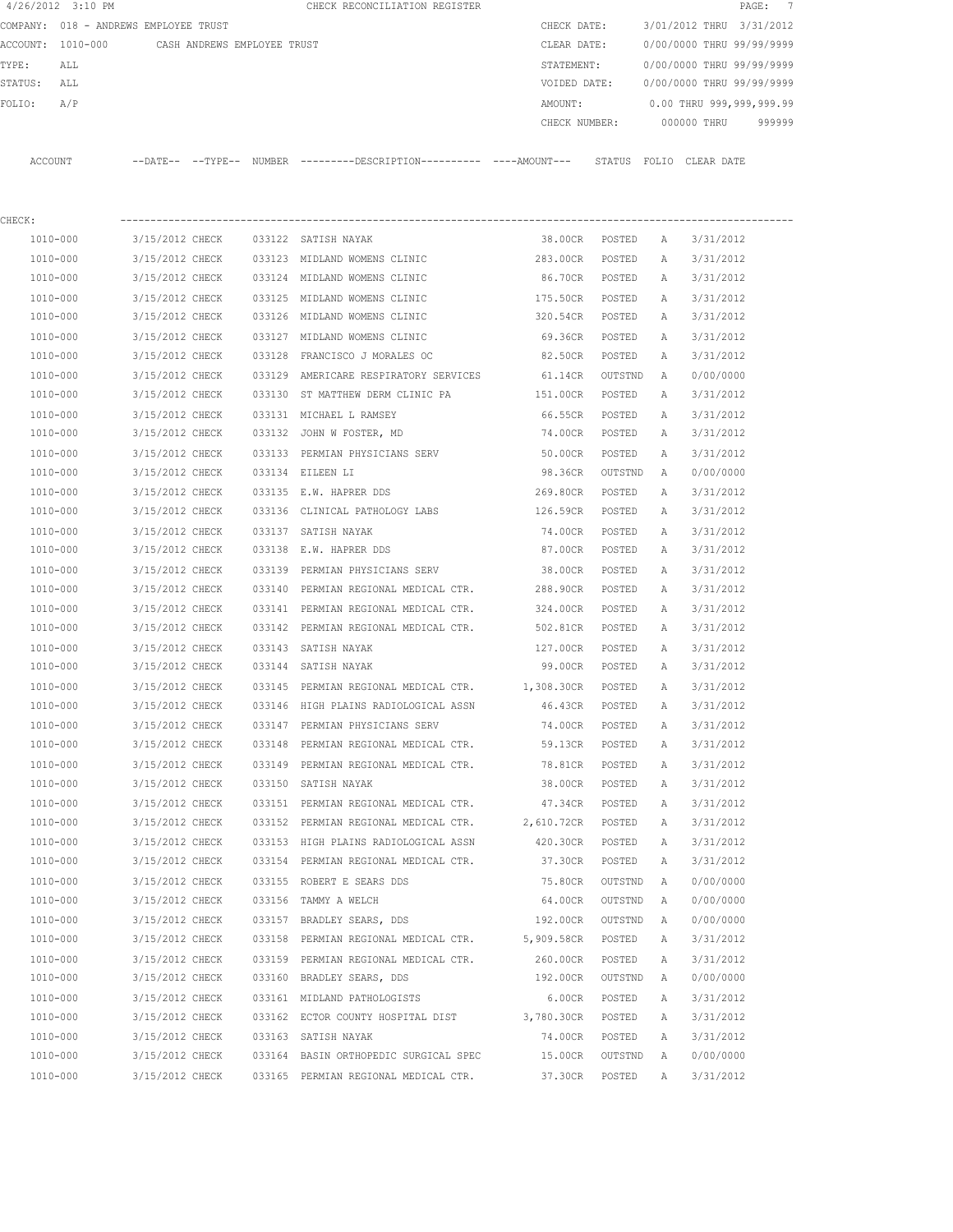|         | 4/26/2012 3:10 PM                             |                 |        | CHECK RECONCILIATION REGISTER                                                                 |               |         |              |                           | PAGE:<br>8 |
|---------|-----------------------------------------------|-----------------|--------|-----------------------------------------------------------------------------------------------|---------------|---------|--------------|---------------------------|------------|
|         | COMPANY: 018 - ANDREWS EMPLOYEE TRUST         |                 |        |                                                                                               | CHECK DATE:   |         |              | 3/01/2012 THRU 3/31/2012  |            |
|         | ACCOUNT: 1010-000 CASH ANDREWS EMPLOYEE TRUST |                 |        |                                                                                               | CLEAR DATE:   |         |              | 0/00/0000 THRU 99/99/9999 |            |
| TYPE:   | ALL                                           |                 |        |                                                                                               | STATEMENT:    |         |              | 0/00/0000 THRU 99/99/9999 |            |
| STATUS: | ALL                                           |                 |        |                                                                                               | VOIDED DATE:  |         |              | 0/00/0000 THRU 99/99/9999 |            |
| FOLIO:  | A/P                                           |                 |        |                                                                                               | AMOUNT:       |         |              | 0.00 THRU 999,999,999.99  |            |
|         |                                               |                 |        |                                                                                               | CHECK NUMBER: |         |              | 000000 THRU               | 999999     |
|         | ACCOUNT                                       |                 |        | --DATE-- --TYPE-- NUMBER ---------DESCRIPTION---------- ----AMOUNT--- STATUS FOLIO CLEAR DATE |               |         |              |                           |            |
| CHECK:  |                                               |                 |        |                                                                                               |               |         |              |                           |            |
|         | 1010-000                                      | 3/15/2012 CHECK |        | 033166 PERMIAN REGIONAL MEDICAL CTR.                                                          | 352.08CR      | POSTED  | A            | 3/31/2012                 |            |
|         | 1010-000                                      | 3/15/2012 CHECK |        | 033167 PERMIAN REGIONAL MEDICAL CTR.                                                          | 106.92CR      | POSTED  | А            | 3/31/2012                 |            |
|         | 1010-000                                      | 3/15/2012 CHECK |        | 033168 PERMIAN REGIONAL MEDICAL CTR.                                                          | 673.60CR      | POSTED  | А            | 3/31/2012                 |            |
|         | 1010-000                                      | 3/22/2012 CHECK |        | 033169 TEXAS ONCOLOGY PA DALLAS SAMM                                                          | 83.04CR       | OUTSTND | A            | 0/00/0000                 |            |
|         | 1010-000                                      | 3/22/2012 CHECK |        | 033170 PERMIAN REGIONAL MEDICAL CTR.                                                          | 343.40CR      | OUTSTND | A            | 0/00/0000                 |            |
|         | 1010-000                                      | 3/22/2012 CHECK |        | 033171 PERMIAN PHYSICIANS SERV                                                                | 72.00CR       | OUTSTND | A            | 0/00/0000                 |            |
|         | 1010-000                                      | 3/22/2012 CHECK |        | 033172 J TERRY CARPENTER                                                                      | 340.00CR      | OUTSTND | A            | 0/00/0000                 |            |
|         | 1010-000                                      | 3/22/2012 CHECK |        | 033173 PERMIAN GASTROENTEROLOGY PA                                                            | 275.00CR      | OUTSTND | A            | 0/00/0000                 |            |
|         | 1010-000                                      | 3/22/2012 CHECK |        | 033174 PERMIAN GASTROENTEROLOGY PA                                                            | 222.40CR      | OUTSTND | A            | 0/00/0000                 |            |
|         | 1010-000                                      | 3/22/2012 CHECK |        | 033175 SATISH NAYAK                                                                           | 74.00CR       | OUTSTND | A            | 0/00/0000                 |            |
|         | 1010-000                                      | 3/22/2012 CHECK |        | 033176 ACS / ODESSA ENDOSCOPY CENTER                                                          | 2,176.00CR    | OUTSTND | A            | 0/00/0000                 |            |
|         | 1010-000                                      | 3/22/2012 CHECK |        | 033177 PERMIAN GASTROENTEROLOGY PA                                                            | 608.00CR      | OUTSTND | $\mathbb{A}$ | 0/00/0000                 |            |
|         | 1010-000                                      | 3/22/2012 CHECK |        | 033178 ACS / ODESSA ENDOSCOPY CENTER 2,301.60CR                                               |               | OUTSTND | A            | 0/00/0000                 |            |
|         | 1010-000                                      | 3/22/2012 CHECK |        | 033179 SATISH NAYAK                                                                           | 74.00CR       | OUTSTND | Α            | 0/00/0000                 |            |
|         | 1010-000                                      | 3/22/2012 CHECK |        | 033180 SATISH NAYAK                                                                           | 74.00CR       | OUTSTND | Α            | 0/00/0000                 |            |
|         | 1010-000                                      | 3/22/2012 CHECK |        | 033181 SATISH NAYAK                                                                           | 74.00CR       | OUTSTND | A            | 0/00/0000                 |            |
|         | 1010-000                                      | 3/22/2012 CHECK |        | 033182 E.W. HAPRER DDS                                                                        | 98.40CR       | OUTSTND | A            | 0/00/0000                 |            |
|         | 1010-000                                      | 3/22/2012 CHECK |        | 033183 NATHAN L COOMER                                                                        | 223.00CR      | OUTSTND | A            | 0/00/0000                 |            |
|         | 1010-000                                      | 3/22/2012 CHECK | 033184 | PERMIAN REGIONAL MEDICAL CTR.                                                                 | 20.00CR       | OUTSTND | A            | 0/00/0000                 |            |
|         | 1010-000                                      | 3/22/2012 CHECK | 033185 | GARY W ELAM MD                                                                                | 162.80CR      | OUTSTND | A            | 0/00/0000                 |            |
|         | 1010-000                                      | 3/22/2012 CHECK | 033186 | GARY W ELAM MD                                                                                | 39.00CR       | OUTSTND | Α            | 0/00/0000                 |            |
|         | 1010-000                                      | 3/22/2012 CHECK |        | 033187 PERMIAN INTERNAL MEDICINE ASC                                                          | 135.00CR      | OUTSTND | A            | 0/00/0000                 |            |
|         | 1010-000                                      | 3/22/2012 CHECK |        | 033188 ARTHRITIS AND OSTEOPOROSIS 239.09CR                                                    |               | OUTSTND | A            | 0/00/0000                 |            |
|         | 1010-000                                      | 3/22/2012 CHECK |        | 033189 MICHAEL A BARNARD, MD                                                                  | 69.50CR       | OUTSTND | A            | 0/00/0000                 |            |
|         | 1010-000                                      | 3/22/2012 CHECK |        | 033190 ASCEND CLINICAL LLC                                                                    | 141.45CR      | OUTSTND | Α            | 0/00/0000                 |            |
|         | 1010-000                                      | 3/22/2012 CHECK |        | 033191 ASCEND CLINICAL LLC                                                                    | 141.79CR      | OUTSTND | Α            | 0/00/0000                 |            |
|         | 1010-000                                      | 3/22/2012 CHECK |        | 033192 ASCEND CLINICAL LLC                                                                    | 157.56CR      | OUTSTND | Α            | 0/00/0000                 |            |
|         | 1010-000                                      | 3/22/2012 CHECK |        | 033193 SATISH NAYAK                                                                           | 89.00CR       | OUTSTND | A            | 0/00/0000                 |            |
|         | 1010-000                                      | 3/22/2012 CHECK |        | 033194 HEMMO A BASSCHER MD PA                                                                 | 155.00CR      | OUTSTND | Α            | 0/00/0000                 |            |
|         | 1010-000                                      | 3/22/2012 CHECK |        | 033195 SONYA HECKLER PHD LPC                                                                  | 114.31CR      | OUTSTND | А            | 0/00/0000                 |            |
|         | 1010-000                                      | 3/22/2012 CHECK |        | 033196 ACS / FRANCISCO J MORALES OD                                                           | 52.50CR       | OUTSTND | Α            | 0/00/0000                 |            |
|         | 1010-000                                      | 3/22/2012 CHECK |        | 033197 CARL D BROWN                                                                           | 97.36CR       | OUTSTND | Α            | 0/00/0000                 |            |
|         | 1010-000                                      | 3/22/2012 CHECK | 033198 | GARY W ELAM MD                                                                                | 305.40CR      | OUTSTND | Α            | 0/00/0000                 |            |
|         | 1010-000                                      | 3/22/2012 CHECK | 033199 | TEXAS HILL COUNTRY ORTHOPEDICS                                                                | 225.20CR      | OUTSTND | Α            | 0/00/0000                 |            |
|         | 1010-000                                      | 3/22/2012 CHECK |        | 033200 MICHAEL D TSCHOEPE MD                                                                  | 63.00CR       | OUTSTND | Α            | 0/00/0000                 |            |
|         | 1010-000                                      | 3/22/2012 CHECK |        | 033201 PERMIAN GASTROENTEROLOGY PA                                                            | 83.00CR       | OUTSTND | А            | 0/00/0000                 |            |
|         | 1010-000                                      | 3/22/2012 CHECK |        | 033202 PERMIAN GASTROENTEROLOGY PA                                                            | 305.92CR      | OUTSTND | Α            | 0/00/0000                 |            |
|         | 1010-000                                      | 3/22/2012 CHECK |        | 033203 ECTOR COUNTY HOSPITAL DIST                                                             | 218.43CR      | OUTSTND | Α            | 0/00/0000                 |            |
|         | 1010-000                                      | 3/22/2012 CHECK |        | 033204 MIDLAND PATHOLOGISTS                                                                   | 17.28CR       | OUTSTND | Α            | 0/00/0000                 |            |
|         | 1010-000                                      | 3/22/2012 CHECK |        | 033205 UNIVERSITY MEDICAL CNT                                                                 | 982.80CR      | OUTSTND | Α            | 0/00/0000                 |            |
|         | 1010-000                                      | 3/22/2012 CHECK |        | 033206 MIDLAND WOMENS CLINIC                                                                  | 1,905.20CR    | OUTSTND | Α            | 0/00/0000                 |            |
|         | 1010-000                                      | 3/22/2012 CHECK |        | 033207 MIDLAND WOMENS CLINIC                                                                  | 502.70CR      | OUTSTND | Α            | 0/00/0000                 |            |
|         | 1010-000                                      | 3/22/2012 CHECK |        | 033208 MIDLAND WOMENS CLINIC                                                                  | 942.45CR      | OUTSTND | Α            | 0/00/0000                 |            |
|         | 1010-000                                      | 3/22/2012 CHECK |        | 033209 MIDLAND MEMORIAL HOSPITAL                                                              | 9,042.76CR    | OUTSTND | Α            | 0/00/0000                 |            |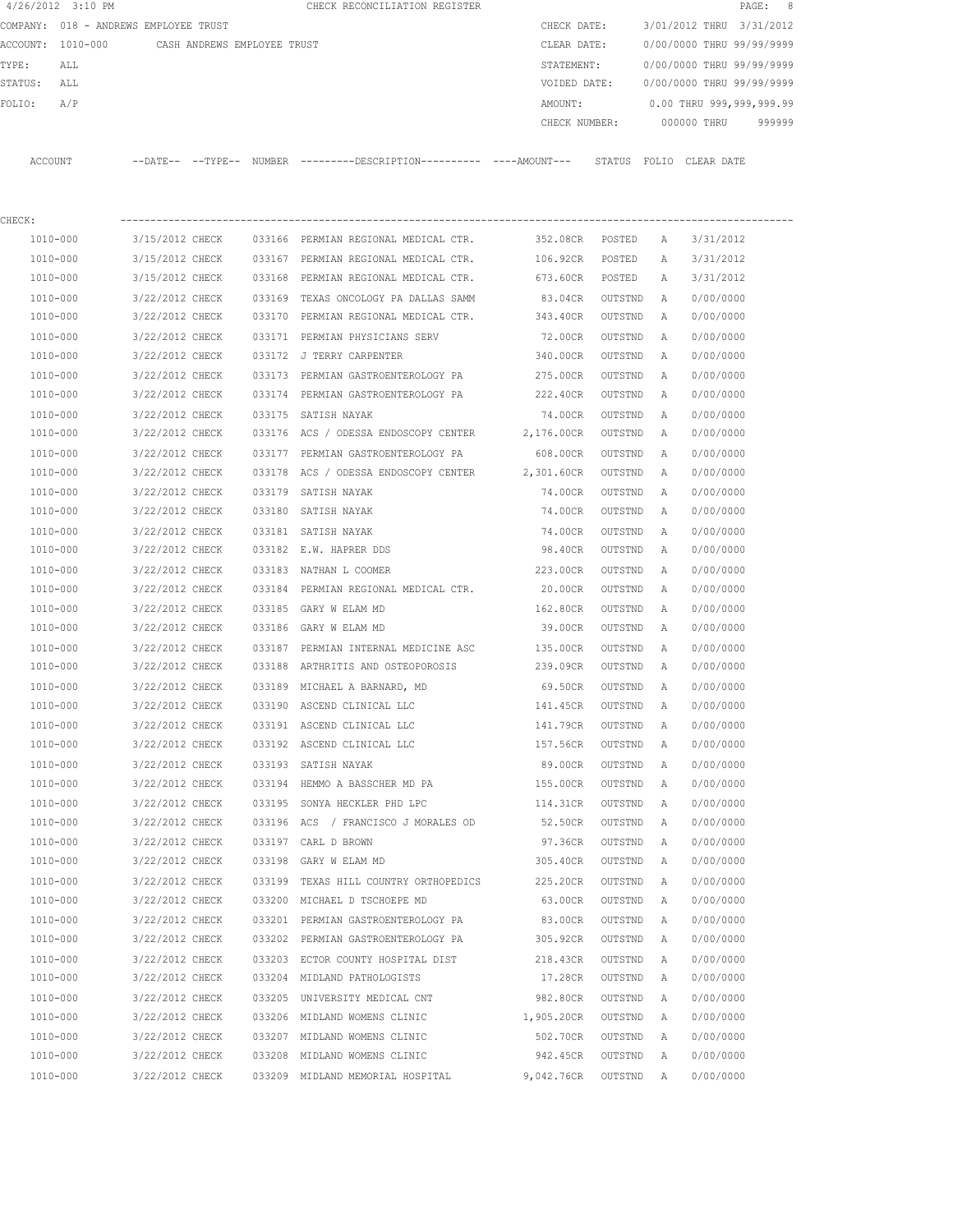|             | 4/26/2012 3:10 PM           |                                       |        |                                  | CHECK RECONCILIATION REGISTER                         |                                                                                               |           |          |                                        | PAGE: 9 |
|-------------|-----------------------------|---------------------------------------|--------|----------------------------------|-------------------------------------------------------|-----------------------------------------------------------------------------------------------|-----------|----------|----------------------------------------|---------|
|             |                             | COMPANY: 018 - ANDREWS EMPLOYEE TRUST |        |                                  |                                                       | CHECK DATE:                                                                                   |           |          | 3/01/2012 THRU 3/31/2012               |         |
|             | ACCOUNT: 1010-000           | CASH ANDREWS EMPLOYEE TRUST           |        |                                  |                                                       | CLEAR DATE:                                                                                   |           |          | 0/00/0000 THRU 99/99/9999              |         |
| TYPE:       | ALL                         |                                       |        |                                  |                                                       | STATEMENT:                                                                                    |           |          | 0/00/0000 THRU 99/99/9999              |         |
| STATUS: ALL |                             |                                       |        |                                  |                                                       |                                                                                               |           |          | VOIDED DATE: 0/00/0000 THRU 99/99/9999 |         |
| FOLIO:      | A/P                         |                                       |        |                                  |                                                       | AMOUNT:                                                                                       |           |          | 0.00 THRU 999,999,999.99               |         |
|             |                             |                                       |        |                                  |                                                       |                                                                                               |           |          | CHECK NUMBER: 000000 THRU 999999       |         |
|             | ACCOUNT                     |                                       |        |                                  |                                                       | --DATE-- --TYPE-- NUMBER ---------DESCRIPTION---------- ----AMOUNT--- STATUS FOLIO CLEAR DATE |           |          |                                        |         |
| CHECK:      |                             |                                       |        |                                  |                                                       |                                                                                               |           |          |                                        |         |
|             | 1010-000                    |                                       |        |                                  |                                                       | 3/22/2012 CHECK 033210 MOUNTAIN VIEW REGIONAL HOSPITA 6209.23CR OUTSTND A 0/00/0000           |           |          |                                        |         |
|             | 1010-000                    | 3/22/2012 CHECK                       |        | 033211 GREGORY D YOUNG DC        |                                                       | 86.20CR POSTED                                                                                |           | <b>A</b> | 3/31/2012                              |         |
|             | 1010-000                    | 3/22/2012 CHECK                       |        |                                  |                                                       | 033212 PERMIAN INTERNAL MEDICINE ASC 415.00CR OUTSTND                                         |           | A        | 0/00/0000                              |         |
|             | 1010-000                    | 3/22/2012 CHECK                       |        | 033213 MIDLAND PATHOLOGISTS      |                                                       | 12.22CR OUTSTND                                                                               |           | A        | 0/00/0000                              |         |
|             | 1010-000                    | 3/22/2012 CHECK                       |        | 033214 GREGORY D YOUNG DC        |                                                       | 86.20CR                                                                                       | POSTED    | A        | 3/31/2012                              |         |
|             | 1010-000                    | 3/22/2012 CHECK                       |        | 033215 RANGANAYAKI YALAVARTHI    |                                                       | 83.00CR                                                                                       | OUTSTND   | A        | 0/00/0000                              |         |
|             | 1010-000                    | 3/22/2012 CHECK                       |        |                                  | 033216 RANGANAYAKI YALAVARTHI 102.40CR                |                                                                                               | OUTSTND   | A        | 0/00/0000                              |         |
|             | 1010-000                    | 3/22/2012 CHECK                       |        | 033217 PANKAJ PATEL MD           |                                                       | 38.00CR                                                                                       | OUTSTND   | A        | 0/00/0000                              |         |
|             | 1010-000                    | 3/22/2012 CHECK                       |        | 033218 PANKAJ PATEL MD           |                                                       | 38.00CR                                                                                       | OUTSTND   | A        | 0/00/0000                              |         |
|             | 1010-000                    | 3/22/2012 CHECK                       |        | 033219 PANKAJ PATEL MD           |                                                       | 38.00CR                                                                                       | OUTSTND   | A        | 0/00/0000                              |         |
|             | 1010-000                    | 3/22/2012 CHECK                       |        | 033220 TCEP - SID PEETERSON      |                                                       | 322.40CR                                                                                      | OUTSTND   | A        | 0/00/0000                              |         |
|             | 1010-000                    | 3/22/2012 CHECK                       |        | 033221 SHYLESH GANTA MD          |                                                       | 141.75CR OUTSTND                                                                              |           | A        | 0/00/0000                              |         |
|             | 1010-000                    | 3/22/2012 CHECK                       |        | 033222 GREGORY D YOUNG DC        |                                                       | 74.01CR POSTED                                                                                |           | Α        | 3/31/2012                              |         |
|             | 1010-000                    | 3/22/2012 CHECK                       |        | 033223 SATISH NAYAK              |                                                       | 38.00CR OUTSTND                                                                               |           | A        | 0/00/0000                              |         |
|             | 1010-000                    | 3/22/2012 CHECK                       |        |                                  |                                                       | 033224 MIDLAND MEMORIAL HOSPITAL 52,868.08CR OUTSTND                                          |           | A        | 0/00/0000                              |         |
|             | 1010-000                    | 3/22/2012 CHECK                       |        |                                  | 033225 ACS / FRANCISCO J MORALES OD                   | 286.25CR                                                                                      | OUTSTND   | A        | 0/00/0000                              |         |
|             | 1010-000                    | 3/22/2012 CHECK                       |        |                                  |                                                       | 033226 ACS / FRANCISCO J MORALES OD 286.25CR                                                  | OUTSTND   | A        | 0/00/0000                              |         |
|             | 1010-000                    | 3/22/2012 CHECK                       |        |                                  | 033227 PERMIAN REGIONAL MEDICAL CTR.                  | 177.12CR                                                                                      | OUTSTND   | A        | 0/00/0000                              |         |
|             | 1010-000                    | 3/22/2012 CHECK                       |        | 033228 JOHN H HATTEN, DDS        |                                                       | 121.00CR                                                                                      | OUTSTND   | A        | 0/00/0000                              |         |
|             | 1010-000                    | 3/22/2012 CHECK                       |        |                                  | 033229 SUMMERS CHIROPRACTIC PA                        | 56.86CR                                                                                       | OUTSTND   | A        | 0/00/0000                              |         |
|             | 1010-000                    | 3/22/2012 CHECK                       |        |                                  |                                                       | 033230 PERMIAN ENDOCRINE AND DIABETES 175.00CR                                                | OUTSTND   | A        | 0/00/0000                              |         |
|             | 1010-000                    | 3/22/2012 CHECK                       |        |                                  | 033231 BASIN ORTHOPEDIC SURGICAL SPEC                 | 132.09CR                                                                                      | OUTSTND   | A        | 0/00/0000                              |         |
|             | 1010-000                    |                                       |        |                                  | 3/22/2012 CHECK 033232 BASIN ORTHOPEDIC SURGICAL SPEC | 302.20CR                                                                                      | OUTSTND   | A        | 0/00/0000                              |         |
|             | 1010-000                    | 3/22/2012 CHECK                       |        |                                  | 033233 HIGH PLAINS RADIOLOGICAL ASSN                  | 15.38CR                                                                                       | OUTSTND A |          | 0/00/0000                              |         |
|             | 1010-000                    | 3/22/2012 CHECK                       |        | 033234 E.W. HAPRER DDS           |                                                       | 129.00CR                                                                                      | OUTSTND   | A        | 0/00/0000                              |         |
|             | $1010 - 000$                | 3/22/2012 CHECK                       |        | 033235 PERMIAN PHYSICIANS SERV   |                                                       | 2,368.80CR                                                                                    | OUTSTND   | Α        | 0/00/0000                              |         |
|             | 1010-000                    | 3/22/2012 CHECK                       |        | 033236 MEDICAL CLAIM REVIEW      |                                                       | 181.35CR                                                                                      | OUTSTND   | Α        | 0/00/0000                              |         |
|             | 1010-000                    | 3/22/2012 CHECK                       | 033237 | TEXAS ONCOLOGY PA DALLAS SAMM    |                                                       | 3,091.55CR                                                                                    | OUTSTND   | Α        | 0/00/0000                              |         |
|             | 1010-000                    | 3/22/2012 CHECK                       | 033238 | TEXAS ONCOLOGY PA DALLAS SAMM    |                                                       | 1,194.83CR                                                                                    | OUTSTND   | Α        | 0/00/0000                              |         |
|             | 1010-000                    | 3/22/2012 CHECK                       | 033239 | TEXAS ONCOLOGY PA DALLAS SAMM    |                                                       | 84.68CR                                                                                       | OUTSTND   | Α        | 0/00/0000                              |         |
|             | 1010-000                    | 3/22/2012 CHECK                       | 033240 | TEXAS ONCOLOGY PA DALLAS SAMM    |                                                       | 59.68CR                                                                                       | OUTSTND   | Α        | 0/00/0000                              |         |
|             | 1010-000                    | 3/22/2012 CHECK                       |        | 033241 MIDLAND MEMORIAL HOSPITAL |                                                       | 1,222.41CR                                                                                    | OUTSTND   | Α        | 0/00/0000                              |         |
|             | TOTALS FOR ACCOUNT 1010-000 |                                       |        | CHECK                            | TOTAL:                                                | 234,752.93CR                                                                                  |           |          |                                        |         |
|             |                             |                                       |        | DEPOSIT                          | TOTAL:                                                | 0.00                                                                                          |           |          |                                        |         |
|             |                             |                                       |        | INTEREST                         | TOTAL:                                                | 0.00                                                                                          |           |          |                                        |         |
|             |                             |                                       |        | MISCELLANEOUS                    | TOTAL:                                                | 0.00                                                                                          |           |          |                                        |         |
|             |                             |                                       |        | SERVICE CHARGE TOTAL:            |                                                       | 0.00                                                                                          |           |          |                                        |         |
|             |                             |                                       |        | EFT                              | TOTAL:                                                | 0.00                                                                                          |           |          |                                        |         |

BANK-DRAFT TOTAL: 0.00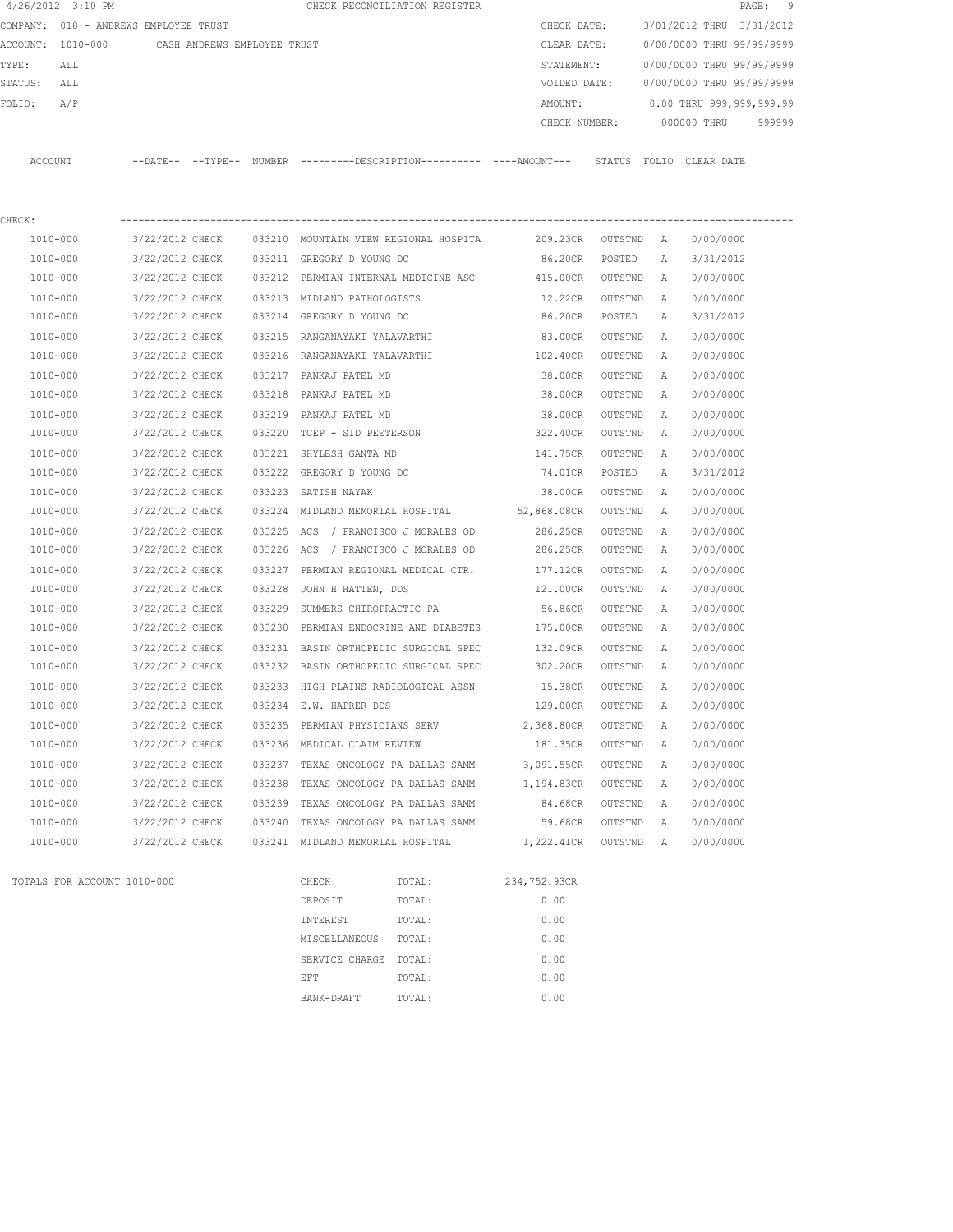|         | 4/26/2012 3:10 PM |                                               |          | CHECK RECONCILIATION REGISTER                                       |              |               |                         | PAGE: 10                  |  |
|---------|-------------------|-----------------------------------------------|----------|---------------------------------------------------------------------|--------------|---------------|-------------------------|---------------------------|--|
|         |                   | COMPANY: 018 - ANDREWS EMPLOYEE TRUST         |          |                                                                     |              | CHECK DATE:   |                         | 3/01/2012 THRU 3/31/2012  |  |
|         |                   | ACCOUNT: 1010-000 CASH ANDREWS EMPLOYEE TRUST |          |                                                                     |              | CLEAR DATE:   |                         | 0/00/0000 THRU 99/99/9999 |  |
| TYPE:   | ALL               |                                               |          |                                                                     |              | STATEMENT:    |                         | 0/00/0000 THRU 99/99/9999 |  |
| STATUS: | ALL               |                                               |          |                                                                     |              | VOIDED DATE:  |                         | 0/00/0000 THRU 99/99/9999 |  |
| FOLIO:  | A/P               |                                               |          |                                                                     |              | AMOUNT:       |                         | 0.00 THRU 999,999,999.99  |  |
|         |                   |                                               |          |                                                                     |              | CHECK NUMBER: | 000000 THRU             | 999999                    |  |
| ACCOUNT |                   |                                               |          | --DATE-- --TYPE-- NUMBER --------DESCRIPTION--------- ----AMOUNT--- |              |               | STATUS FOLIO CLEAR DATE |                           |  |
|         |                   | TOTALS FOR ANDREWS EMPLOYEE TRUST             | CHECK    | TOTAL:                                                              | 234,752.93CR |               |                         |                           |  |
|         |                   |                                               | DEPOSIT  | TOTAL:                                                              | 0.00         |               |                         |                           |  |
|         |                   |                                               | INTEREST | TOTAL:                                                              | 0.00         |               |                         |                           |  |

SERVICE CHARGE TOTAL: 0.00 MISCELLANEOUS IOIAL.<br>
SERVICE CHARGE TOTAL: 0.00<br>
EFT TOTAL: 0.00 BANK-DRAFT TOTAL: 0.00

MISCELLANEOUS TOTAL: 0.00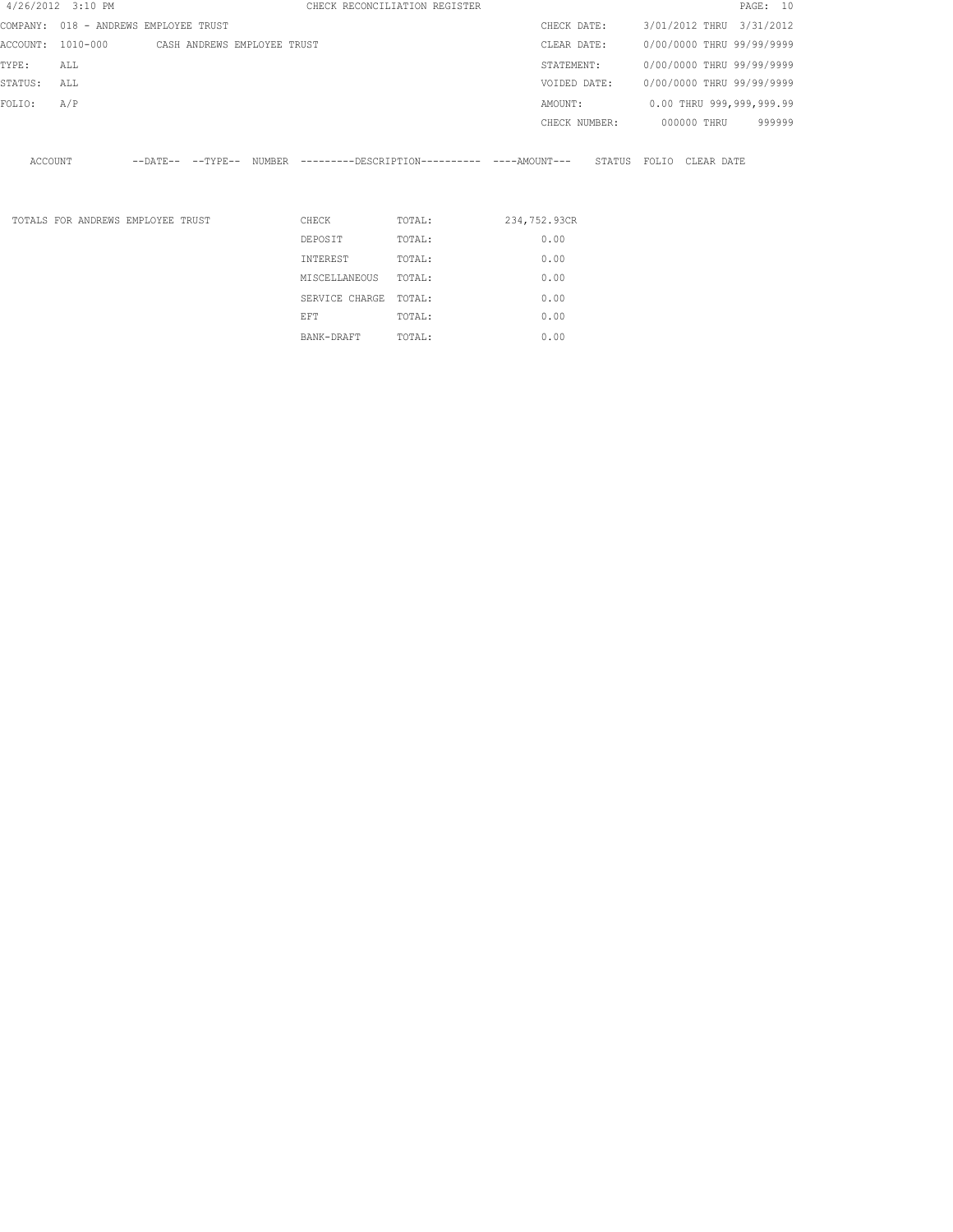|        | 4/26/2012 3:10 PM                   |                      |              |                                          | CHECK RECONCILIATION REGISTER                                                               |                                |         |              |                           | PAGE: 11 |
|--------|-------------------------------------|----------------------|--------------|------------------------------------------|---------------------------------------------------------------------------------------------|--------------------------------|---------|--------------|---------------------------|----------|
|        | COMPANY: 020 - PAYROLL ACCOUNT FUND |                      |              |                                          |                                                                                             | CHECK DATE:                    |         |              | 3/01/2012 THRU 3/31/2012  |          |
|        | ACCOUNT: 1001-000                   | CASH                 |              |                                          |                                                                                             | CLEAR DATE:                    |         |              | 0/00/0000 THRU 99/99/9999 |          |
| TYPE:  | ALL                                 |                      |              |                                          |                                                                                             | STATEMENT:                     |         |              | 0/00/0000 THRU 99/99/9999 |          |
|        | STATUS: ALL                         |                      |              |                                          |                                                                                             | VOIDED DATE:                   |         |              | 0/00/0000 THRU 99/99/9999 |          |
| FOLIO: | A/P                                 |                      |              |                                          |                                                                                             | AMOUNT:                        |         |              | 0.00 THRU 999,999,999.99  |          |
|        |                                     |                      |              |                                          |                                                                                             | CHECK NUMBER:                  |         |              | 000000 THRU               | 999999   |
|        | ACCOUNT                             |                      |              |                                          | --DATE-- --TYPE-- NUMBER --------DESCRIPTION---------- ---AMOUNT--- STATUS FOLIO CLEAR-DATE |                                |         |              |                           |          |
|        | BANK DRAFT:                         |                      |              |                                          |                                                                                             |                                |         |              |                           |          |
|        | 1001-000                            | 3/02/2012 BANK-DRAFT |              | INTERNAL REVENUE SERVICE                 |                                                                                             | 2,713.82CR POSTED              |         | A            | 3/31/2012                 |          |
|        | 1001-000                            | 3/16/2012 BANK-DRAFT |              | INTERNAL REVENUE SERVICE                 |                                                                                             | 63,172.46CR POSTED             |         | A            | 3/31/2012                 |          |
|        | 1001-000                            | 3/23/2012 BANK-DRAFT |              | INTERNAL REVENUE SERVICE                 |                                                                                             | 28,041.96CR POSTED             |         |              | A 3/31/2012               |          |
|        | 1001-000                            | 3/30/2012 BANK-DRAFT |              |                                          | TEXAS COUNTY & DISTRICT RETIRE 135,627.96CR OUTSTND A 0/00/0000                             |                                |         |              |                           |          |
|        | 1001-000                            |                      |              |                                          | 3/30/2012 BANK-DRAFT000001 INTERNAL REVENUE SERVICE                                         | 66,458.66CR POSTED A 3/31/2012 |         |              |                           |          |
| CHECK: |                                     |                      |              |                                          |                                                                                             |                                |         |              |                           |          |
|        | 1001-000                            | 3/02/2012 CHECK      |              |                                          | 095395 CAPROCK HEALTHPLANS INS 38,516.16CR POSTED                                           |                                |         | A            | 3/31/2012                 |          |
|        | *** 1001-000                        |                      |              |                                          | 3/16/2012 CHECK 095602 AIG VALIC FINANCIAL ADVISORS I 250.00CR POSTED                       |                                |         | A            | 3/31/2012                 |          |
|        | $1001 - 000$                        |                      |              |                                          | 3/16/2012 CHECK 095603 C.S.B. ANDREWS COUNTY ADULT PR 1,346.11CR POSTED                     |                                |         | A            | 3/31/2012                 |          |
|        | $1001 - 000$                        |                      |              |                                          | 3/16/2012 CHECK 095604 COMPLEX COMMUNITY FEDERAL CRED                                       | 75.00CR POSTED                 |         | A            | 3/31/2012                 |          |
|        | 1001-000                            | 3/16/2012 CHECK      |              |                                          | 095605 FIRST BASIN CREDIT UNION                                                             | 4,791.67CR                     | POSTED  | Α            | 3/31/2012                 |          |
|        | 1001-000                            | 3/16/2012 CHECK      |              | 095606 NACO/SOUTH CENTRAL                |                                                                                             | 20.00CR                        | POSTED  | A            | 3/31/2012                 |          |
|        | 1001-000                            | 3/16/2012 CHECK      |              |                                          | 095607 SECURITY BENEFIT GROUP OF COMP                                                       | 557.50CR                       | POSTED  | A            | 3/31/2012                 |          |
|        | 1001-000                            | 3/16/2012 CHECK      |              |                                          | 095608 TEXAS CHILD SUPPORT DISBURSEME                                                       | 1,926.60CR                     | POSTED  | Α            | 3/31/2012                 |          |
|        | 1001-000                            | 3/16/2012 CHECK      |              | 095609 WADDELL & REED INC                |                                                                                             | 125.00CR                       | POSTED  | A            | 3/31/2012                 |          |
|        | *** 1001-000                        | 3/23/2012 CHECK      |              | 095638 ANTONIO BARRIENTES                |                                                                                             | 301.56CR                       | OUTSTND | A            | 0/00/0000                 |          |
|        | $1001 - 000$                        | 3/23/2012 CHECK      |              | 095639 FIRST BASIN CREDIT UNION          |                                                                                             | 4,950.00CR                     | POSTED  | Α            | 3/31/2012                 |          |
|        | $1001 - 000$                        | 3/23/2012 CHECK      |              | 095640 MELINDA SCOGGINS                  |                                                                                             | 59.80CR                        | POSTED  | Α            | 3/31/2012                 |          |
|        | 1001-000                            | 3/23/2012 CHECK      |              | 095641 NATHAN GRAY                       |                                                                                             | 15.50CR                        | OUTSTND | A            | 0/00/0000                 |          |
|        | 1001-000                            | 3/23/2012 CHECK      |              | 095642 WADDELL & REED INC                |                                                                                             | 200.00CR                       | OUTSTND | A            | 0/00/0000                 |          |
|        | *** 1001-000                        | 3/30/2012 CHECK      | 095809 AFLAC |                                          |                                                                                             | 6,061.88CR                     | OUTSTND | $\mathbb{A}$ | 0/00/0000                 |          |
|        | $1001 - 000$                        |                      |              |                                          | 3/30/2012 CHECK 095810 AIG VALIC FINANCIAL ADVISORS I 250.00CR                              |                                | OUTSTND | A            | 0/00/0000                 |          |
|        | $1001 - 000$                        |                      |              | 3/30/2012 CHECK 095811 AMERICAN HERITAGE |                                                                                             | 220.34CR                       | OUTSTND | A            | 0/00/0000                 |          |
|        | $1001 - 000$                        | 3/30/2012 CHECK      |              | 095812 ANDREWS COUNTY FEXIBLE SPENDIN    |                                                                                             | 540.00CR                       | OUTSTND | А            | 0/00/0000                 |          |
|        | 1001-000                            | 3/30/2012 CHECK      |              |                                          | 095813 COMPLEX COMMUNITY FEDERAL CRED                                                       | 75.00CR                        | POSTED  | Α            | 3/31/2012                 |          |
|        | 1001-000                            | 3/30/2012 CHECK      |              |                                          | 095814 CONTINENTAL AMERICAN INSURANCE                                                       | 921.05CR                       | OUTSTND | Α            | 0/00/0000                 |          |
|        | $1001 - 000$                        | 3/30/2012 CHECK      |              | 095815 FIRST BASIN CREDIT UNION          |                                                                                             | 4,841.67CR                     | OUTSTND | Α            | 0/00/0000                 |          |
|        | 1001-000                            | 3/30/2012 CHECK      | 095816       | INTERNAL REVENUE SERVICE                 |                                                                                             | 120.00CR                       | OUTSTND | Α            | 0/00/0000                 |          |
|        | $1001 - 000$                        | 3/30/2012 CHECK      | 095817       | NACO/SOUTH CENTRAL                       |                                                                                             | 20.00CR                        | OUTSTND | Α            | 0/00/0000                 |          |
|        | $1001 - 000$                        | 3/30/2012 CHECK      | 095818       | NEW YORK LIFE INS.                       |                                                                                             | 1,292.45CR                     | OUTSTND | Α            | 0/00/0000                 |          |
|        | $1001 - 000$                        | 3/30/2012 CHECK      |              | 095819 SECURITY BENEFIT GROUP OF COMP    |                                                                                             | 557.50CR                       | OUTSTND | Α            | 0/00/0000                 |          |
|        | 1001-000                            | 3/30/2012 CHECK      |              | 095820 TEXAS CHILD SUPPORT DISBURSEME    |                                                                                             | 1,926.60CR                     | OUTSTND | Α            | 0/00/0000                 |          |
|        | $1001 - 000$                        | 3/30/2012 CHECK      |              | 095821 UNITED WAY                        |                                                                                             | 288.00CR                       | OUTSTND | Α            | 0/00/0000                 |          |
|        | $1001 - 000$                        | 3/30/2012 CHECK      |              | 095822 WADDELL & REED INC                |                                                                                             | 125.00CR                       | OUTSTND | Α            | 0/00/0000                 |          |
|        | 1001-000                            | 3/30/2012 CHECK      |              | 095823 WASHINGTON NATIONAL INSURANCE     |                                                                                             | 882.50CR                       | OUTSTND | A            | 0/00/0000                 |          |
|        | TOTALS FOR ACCOUNT 1001-000         |                      |              | CHECK                                    | TOTAL:                                                                                      | 71,256.89CR                    |         |              |                           |          |
|        |                                     |                      |              | DEPOSIT                                  | TOTAL:                                                                                      | 0.00                           |         |              |                           |          |
|        |                                     |                      |              | INTEREST                                 | TOTAL:                                                                                      | 0.00                           |         |              |                           |          |
|        |                                     |                      |              | MISCELLANEOUS                            | TOTAL:                                                                                      | 0.00                           |         |              |                           |          |
|        |                                     |                      |              | SERVICE CHARGE                           | TOTAL:                                                                                      | 0.00                           |         |              |                           |          |
|        |                                     |                      |              | EFT                                      | TOTAL:                                                                                      | 0.00                           |         |              |                           |          |
|        |                                     |                      |              | BANK-DRAFT                               | TOTAL:                                                                                      | 296,014.86CR                   |         |              |                           |          |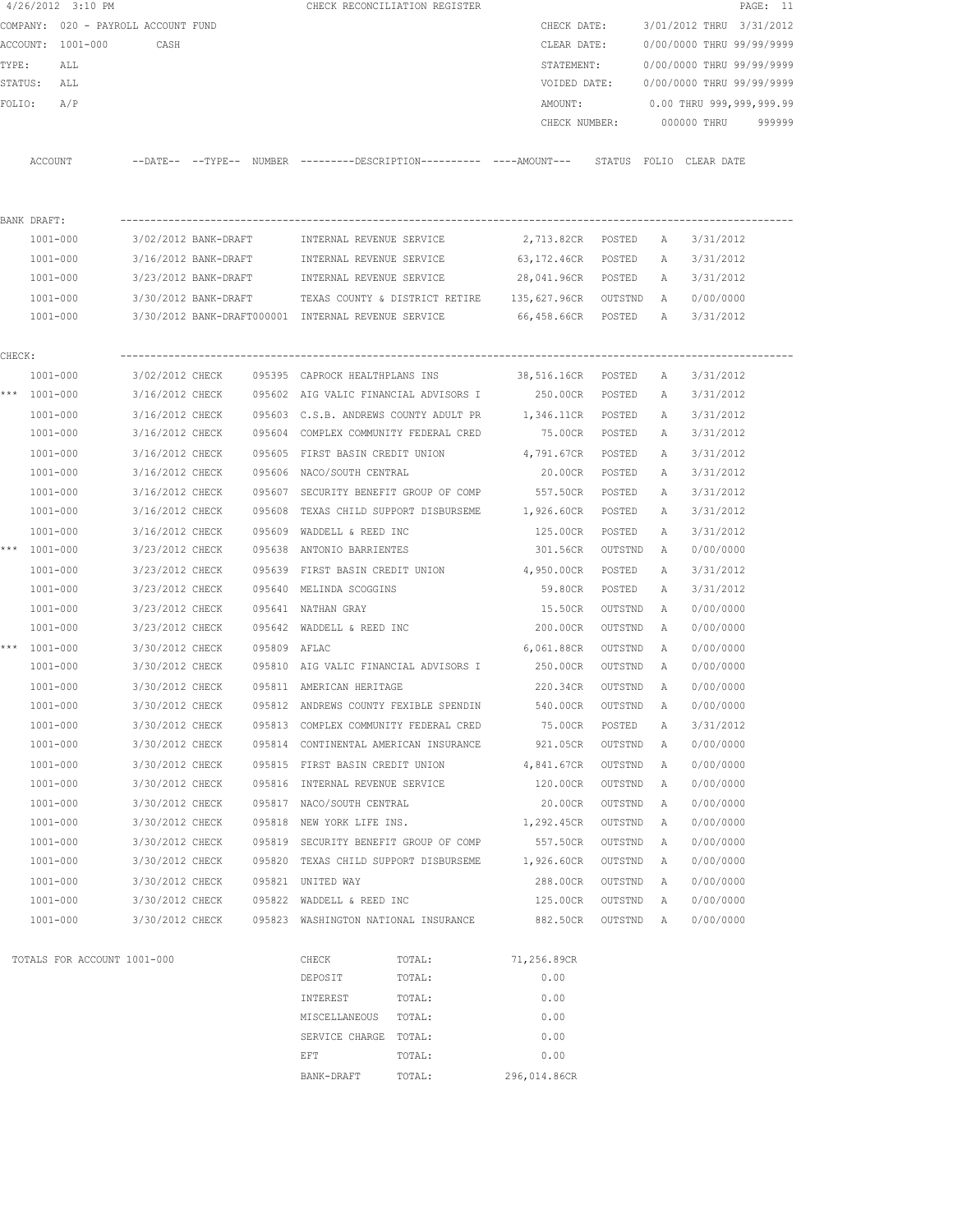|         | 4/26/2012 3:10 PM                   |      |  |               |                | CHECK RECONCILIATION REGISTER                                                                |  |              |               |                           |             | PAGE: 12 |        |
|---------|-------------------------------------|------|--|---------------|----------------|----------------------------------------------------------------------------------------------|--|--------------|---------------|---------------------------|-------------|----------|--------|
|         | COMPANY: 020 - PAYROLL ACCOUNT FUND |      |  |               |                |                                                                                              |  | CHECK DATE:  |               | 3/01/2012 THRU 3/31/2012  |             |          |        |
|         | ACCOUNT: 1001-000                   | CASH |  |               |                |                                                                                              |  | CLEAR DATE:  |               | 0/00/0000 THRU 99/99/9999 |             |          |        |
| TYPE:   | ALL                                 |      |  |               |                |                                                                                              |  | STATEMENT:   |               | 0/00/0000 THRU 99/99/9999 |             |          |        |
| STATUS: | ALL                                 |      |  |               |                |                                                                                              |  | VOIDED DATE: |               | 0/00/0000 THRU 99/99/9999 |             |          |        |
| FOLIO:  | A/P                                 |      |  |               |                |                                                                                              |  | AMOUNT:      |               | 0.00 THRU 999,999,999.99  |             |          |        |
|         |                                     |      |  |               |                |                                                                                              |  |              | CHECK NUMBER: |                           | 000000 THRU |          | 999999 |
| ACCOUNT |                                     |      |  |               |                | --DATE-- --TYPE-- NUMBER ---------DESCRIPTION---------- ----AMOUNT--- STATUS FOLIO CLEARDATE |  |              |               |                           |             |          |        |
|         | TOTALS FOR PAYROLL ACCOUNT FUND     |      |  | CHECK         |                | TOTAL:                                                                                       |  | 71,256.89CR  |               |                           |             |          |        |
|         |                                     |      |  | DEPOSIT       |                | TOTAL:                                                                                       |  | 0.00         |               |                           |             |          |        |
|         |                                     |      |  | INTEREST      |                | TOTAL:                                                                                       |  | 0.00         |               |                           |             |          |        |
|         |                                     |      |  | MISCELLANEOUS |                | TOTAL:                                                                                       |  | 0.00         |               |                           |             |          |        |
|         |                                     |      |  |               | SERVICE CHARGE | TOTAL:                                                                                       |  | 0.00         |               |                           |             |          |        |
|         |                                     |      |  | EFT           |                | TOTAL:                                                                                       |  | 0.00         |               |                           |             |          |        |

BANK-DRAFT TOTAL: 296,014.86CR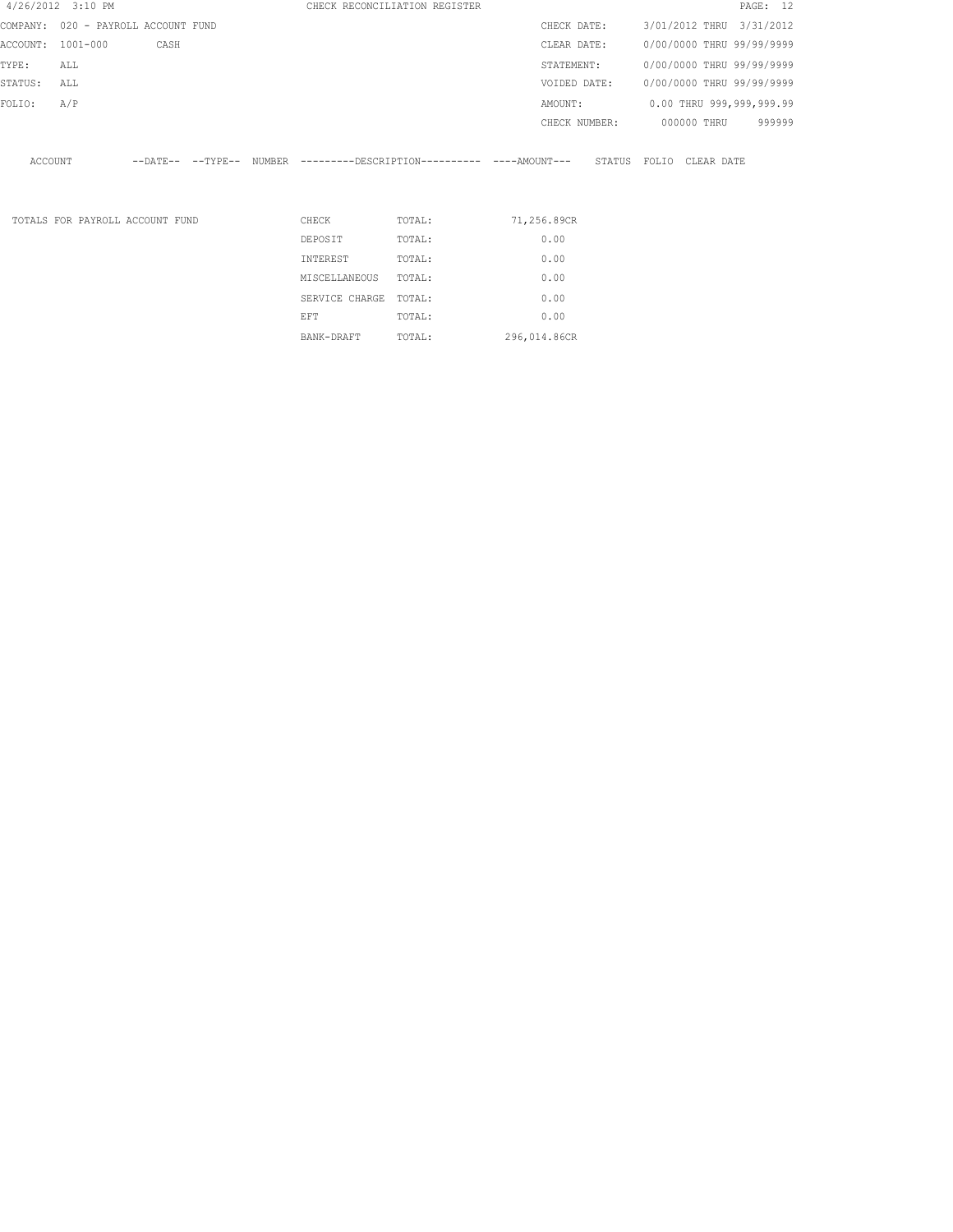|          | 4/26/2012 3:10 PM                    |                            |                              |        | CHECK RECONCILIATION REGISTER                |               |        |              |                           | PAGE: 13 |        |
|----------|--------------------------------------|----------------------------|------------------------------|--------|----------------------------------------------|---------------|--------|--------------|---------------------------|----------|--------|
|          | COMPANY: 979 - ANDREWS CO DESIGNATED |                            |                              |        |                                              | CHECK DATE:   |        |              | 3/01/2012 THRU 3/31/2012  |          |        |
| ACCOUNT: | 1010-000                             |                            | POOLED CASH-ANDREWS CO DESIG |        |                                              | CLEAR DATE:   |        |              | 0/00/0000 THRU 99/99/9999 |          |        |
| TYPE:    | ALL                                  |                            |                              |        |                                              | STATEMENT:    |        |              | 0/00/0000 THRU 99/99/9999 |          |        |
| STATUS:  | ALL                                  |                            |                              |        |                                              | VOIDED DATE:  |        |              | 0/00/0000 THRU 99/99/9999 |          |        |
| FOLIO:   | A/P                                  |                            |                              |        |                                              | AMOUNT:       |        |              | 0.00 THRU 999,999,999.99  |          |        |
|          |                                      |                            |                              |        |                                              | CHECK NUMBER: |        |              | 000000 THRU               |          | 999999 |
| ACCOUNT  |                                      | $--$ DATE $- --$ TYPE $--$ |                              | NUMBER | ---------DESCRIPTION---------- ----AMOUNT--- |               | STATUS | FOLIO        | CLEAR DATE                |          |        |
| CHECK:   |                                      |                            |                              |        |                                              |               |        |              |                           |          |        |
| 1010-000 |                                      | 3/02/2012 CHECK            |                              | 014508 | DIRECTV                                      | 53.36CR       | POSTED | $\mathbb{A}$ | 3/31/2012                 |          |        |

| 1010-000                    | 3/02/2012 CHECK |              |                             | 014509 GLOBAL GOV/ED SOLUTIONS INC.              | 115.11CR   | POSTED  | A            | 3/31/2012 |
|-----------------------------|-----------------|--------------|-----------------------------|--------------------------------------------------|------------|---------|--------------|-----------|
| 1010-000                    | 3/02/2012 CHECK |              | 014510 PUMPKIN BOOKS        |                                                  | 254.86CR   | POSTED  | Α            | 3/31/2012 |
| 1010-000                    | 3/02/2012 CHECK |              |                             | 014511 RDJ SPECIALTIES, INC. 763.18CR            |            | POSTED  | $\mathbb{A}$ | 3/31/2012 |
| 1010-000                    | 3/02/2012 CHECK |              | 014512 ZULEMA TREVINO       |                                                  | 150.00CR   | POSTED  | Α            | 3/31/2012 |
| *** $1010 - 000$            | 3/09/2012 CHECK |              |                             | 014538 BEAR GRAPHICS INC 2,936.16CR              |            | POSTED  | Α            | 3/31/2012 |
| 1010-000                    | 3/09/2012 CHECK |              |                             | 014539 QUILL CORPORATION                         | 224.69CR   | POSTED  | Α            | 3/31/2012 |
| *** $1010 - 000$            | 3/16/2012 CHECK |              |                             | 014549 ANDREWS COUNTY ATTORNEY 896.43CR          |            | POSTED  | Α            | 3/31/2012 |
| 1010-000                    | 3/16/2012 CHECK | 014550       |                             | ANDREWS COUNTY SHERIFF DEPT 781.50CR             |            | POSTED  | Α            | 3/31/2012 |
| 1010-000                    | 3/16/2012 CHECK |              |                             | 014551 BORDER STATES ELECTRIC SUPPLY 10,812.69CR |            | POSTED  | Α            | 3/31/2012 |
| 1010-000                    | 3/16/2012 CHECK | 014552       | GENERAL FUND                |                                                  | 992.35CR   | POSTED  | Α            | 3/31/2012 |
| 1010-000                    | 3/16/2012 CHECK |              | 014553 PORTERS THRIFTWAY    |                                                  | 70.28CR    | POSTED  | A            | 3/31/2012 |
| 1010-000                    | 3/16/2012 CHECK |              | 014554 VERIZON WIRELESS     |                                                  | 76.02CR    | POSTED  | A            | 3/31/2012 |
| *** $1010 - 000$            | 3/23/2012 CHECK | 014556       |                             | BORDER STATES ELECTRIC SUPPLY 2,925.50CR         |            | POSTED  | Α            | 3/31/2012 |
| 1010-000                    | 3/23/2012 CHECK | 014557       | GENERAL FUND                |                                                  | 1,707.29CR | POSTED  | Α            | 3/31/2012 |
| 1010-000                    | 3/23/2012 CHECK |              | 014558 HOV SERVICES INC     |                                                  | 168.11CR   | POSTED  | Α            | 3/31/2012 |
| 1010-000                    | 3/23/2012 CHECK |              | 014559 JIF ELECTRIC INC     |                                                  | 5,310.96CR | POSTED  | Α            | 3/31/2012 |
| 1010-000                    | 3/23/2012 CHECK |              |                             | 014560 MUSTANG LUMBER CO                         | 236.75CR   | POSTED  | Α            | 3/31/2012 |
| 1010-000                    | 3/23/2012 CHECK |              | 014561 QUILL CORPORATION    |                                                  | 721.57CR   | OUTSTND | $\mathbb{A}$ | 0/00/0000 |
| *** $1010 - 000$            | 3/30/2012 CHECK |              |                             | 014573 CMC BUSINESS SYSTEMS INC                  | 786.10CR   | OUTSTND | $\mathbb{A}$ | 0/00/0000 |
| 1010-000                    | 3/30/2012 CHECK | 014574 PBLEA |                             |                                                  | 72.00CR    | OUTSTND | $\mathbb{A}$ | 0/00/0000 |
| 1010-000                    | 3/30/2012 CHECK |              | 014575 PRECISION DELTA CORP |                                                  | 291.90CR   | OUTSTND | A            | 0/00/0000 |
| TOTALS FOR ACCOUNT 1010-000 |                 |              | CHECK                       | TOTAL: 30,346.81CR                               |            |         |              |           |
|                             |                 |              | DEPOSIT                     | TOTAL:                                           | 0.00       |         |              |           |
|                             |                 |              | INTEREST                    | TOTAL:                                           | 0.00       |         |              |           |
|                             |                 |              | MISCELLANEOUS TOTAL:        |                                                  | 0.00       |         |              |           |
|                             |                 |              | CUBITAR GUIDOR FORME        |                                                  | $\sim$ 00  |         |              |           |

SERVICE CHARGE TOTAL: 0.00 EFT TOTAL:  $0.00$ BANK-DRAFT TOTAL: 0.00 TOTALS FOR ANDREWS CO DESIGNATED CHECK TOTAL: 30,346.81CR DEPOSIT TOTAL: 0.00 INTEREST TOTAL: 0.00 MISCELLANEOUS TOTAL: 0.00<br>SERVICE CHARGE TOTAL: 0.00<br>FFT SERVICE CHARGE TOTAL: EFT TOTAL:  $0.00$ BANK-DRAFT TOTAL: 0.00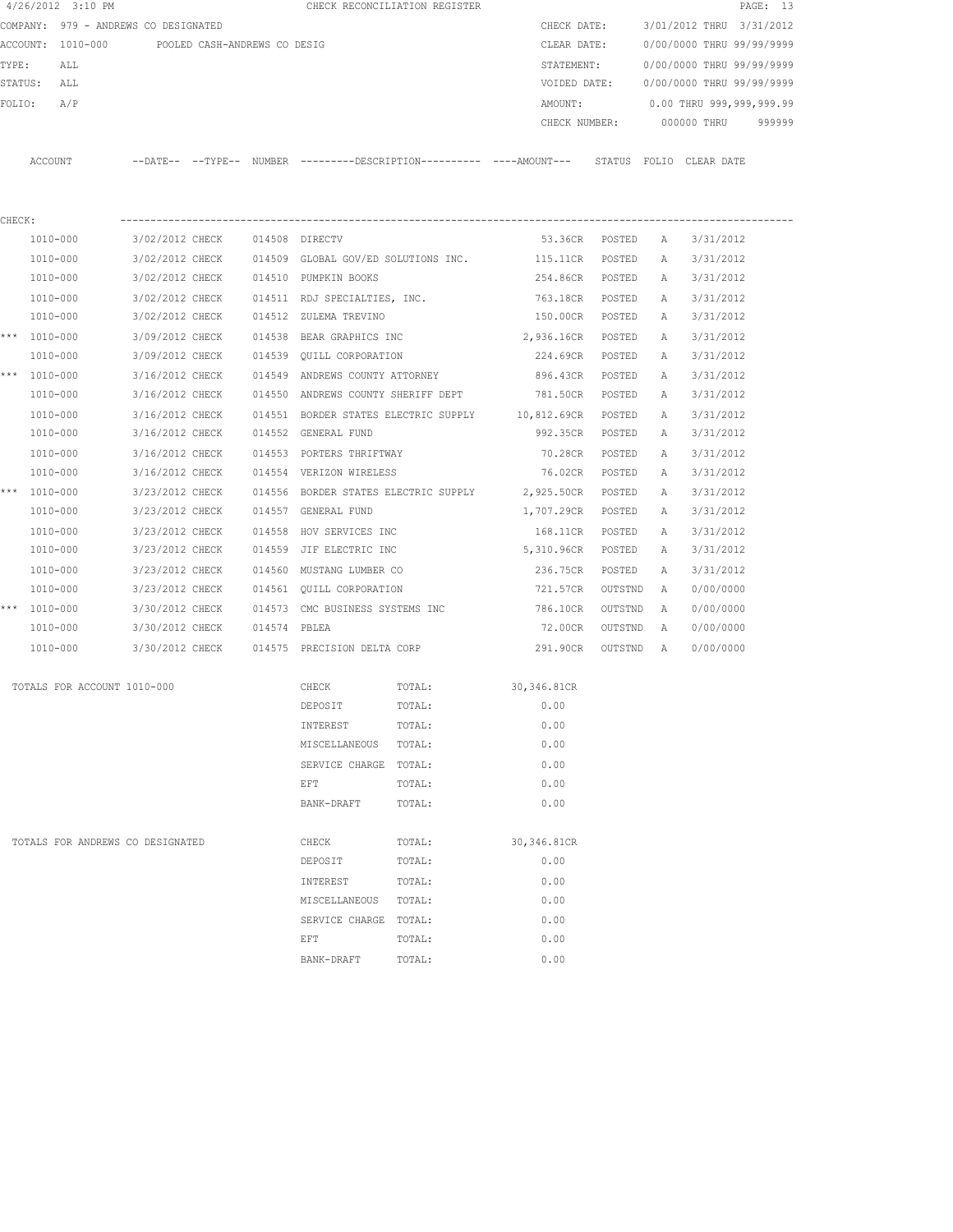|         | 4/26/2012 3:10 PM |                                     | CHECK RECONCILIATION REGISTER                        |               |        |                           |            | PAGE: 14 |        |
|---------|-------------------|-------------------------------------|------------------------------------------------------|---------------|--------|---------------------------|------------|----------|--------|
|         |                   | COMPANY: 989 - ROAD & BRIDGE POOLED |                                                      | CHECK DATE:   |        | 3/01/2012 THRU 3/31/2012  |            |          |        |
|         | ACCOUNT: 1010-000 | POOLED R & B FUNDS                  |                                                      | CLEAR DATE:   |        | 0/00/0000 THRU 99/99/9999 |            |          |        |
| TYPE:   | ALL               |                                     |                                                      | STATEMENT:    |        | 0/00/0000 THRU 99/99/9999 |            |          |        |
| STATUS: | ALL               |                                     |                                                      | VOIDED DATE:  |        | 0/00/0000 THRU 99/99/9999 |            |          |        |
| FOLIO:  | A/P               |                                     |                                                      | AMOUNT:       |        | 0.00 THRU 999,999,999.99  |            |          |        |
|         |                   |                                     |                                                      | CHECK NUMBER: |        | 000000 THRU               |            |          | 999999 |
|         |                   |                                     |                                                      |               |        |                           |            |          |        |
| ACCOUNT |                   | $---DATF------TYPF---$              | $NUMBER$ --------DESCRIPTION---------- ----AMOUNT--- |               | STATUS | FOLTO                     | CLEAR DATE |          |        |
|         |                   |                                     |                                                      |               |        |                           |            |          |        |

| CHECK:       |                 |        |                                                          |                    |         |              |           |
|--------------|-----------------|--------|----------------------------------------------------------|--------------------|---------|--------------|-----------|
| 1010-000     |                 |        | 3/02/2012 CHECK 017105 ANDREWS TIRE SERVICE INC          | 91.00CR POSTED     |         | A            | 3/31/2012 |
| 1010-000     | 3/02/2012 CHECK |        | 017106 ASSOCIATED SUPPLY CO. INC. 895.00CR POSTED        |                    |         | A            | 3/31/2012 |
| 1010-000     | 3/02/2012 CHECK |        | 017107 C.S.B ANDREWS EMPLOYEE TRUST F 28,560.99CR POSTED |                    |         | A            | 3/31/2012 |
| 1010-000     | 3/02/2012 CHECK |        | 017108 CITY OF ANDREWS WATER DEPT.                       | 141.41CR POSTED    |         | A            | 3/31/2012 |
| 1010-000     | 3/02/2012 CHECK |        | 017109 GENERAL FUND                                      | 39,422.87CR POSTED |         | Α            | 3/31/2012 |
| 1010-000     | 3/02/2012 CHECK |        | 017110 TEXAS GAS SERVICE                                 | 116.28CR POSTED    |         | A            | 3/31/2012 |
| 1010-000     | 3/02/2012 CHECK |        | 017111 WARREN CAT                                        | 51.80CR POSTED     |         | А            | 3/31/2012 |
| 1010-000     | 3/02/2012 CHECK |        | 017112 WESTAIR-PRAXAIR DIST. I                           | 13.36CR POSTED     |         | Α            | 3/31/2012 |
| 1010-000     | 3/02/2012 CHECK |        | 017113 WTG FUELS, INC                                    | 90.00CR POSTED     |         | Α            | 3/31/2012 |
| 1010-000     | 3/02/2012 CHECK |        | 017114 YELLOWHOUSE MACHINERY CO                          | 107.40CR POSTED    |         | A            | 3/31/2012 |
| 1010-000     | 3/09/2012 CHECK |        | 017115 A & F WELDING SUPPLY INC                          | 384.95CR POSTED    |         | A            | 3/31/2012 |
| 1010-000     | 3/09/2012 CHECK |        | 017116 MCJUNKIN RED MAN CORPORATION                      | 26.60CR POSTED     |         | Α            | 3/31/2012 |
| 1010-000     | 3/09/2012 CHECK |        | 017117 SC FUELS                                          | 7,727.67CR POSTED  |         | A            | 3/31/2012 |
| 1010-000     | 3/09/2012 CHECK |        | 017118 SHAMROCK STEEL SALES, INC 3,871.75CR POSTED       |                    |         | Α            | 3/31/2012 |
| 1010-000     |                 |        | 3/09/2012 CHECK 017119 SOUTHERN TIRE MART, LLC           | 1,080.00CR POSTED  |         | A            | 3/31/2012 |
| 1010-000     | 3/09/2012 CHECK |        | 017120 STANDARD COFFEE SERVICE CO                        | 32.50CR            | OUTSTND | A            | 0/00/0000 |
| 1010-000     | 3/09/2012 CHECK |        | 017121 UM AUTO PARTS                                     | 824.64CR           | POSTED  | Α            | 3/31/2012 |
| 1010-000     | 3/09/2012 CHECK |        | 017122 VOID CHECK                                        | 0.00               | POSTED  | Α            | 3/31/2012 |
| 1010-000     | 3/16/2012 CHECK |        | 017123 ANDREWS IRON & SUPPLY                             | 1,796.88CR POSTED  |         | Α            | 3/31/2012 |
| 1010-000     | 3/16/2012 CHECK |        | 017124 ANDREWS TIRE SERVICE INC                          | 196.90CR POSTED    |         | Α            | 3/31/2012 |
| 1010-000     | 3/16/2012 CHECK |        | 017125 ANDREWS TRUCK MAINTENANCE INC                     | 4.26CR OUTSTND     |         | A            | 0/00/0000 |
| 1010-000     | 3/16/2012 CHECK |        | 017126 DEECO RUBBER COMPANY INC.                         | 34.38CR POSTED     |         | Α            | 3/31/2012 |
| 1010-000     | 3/16/2012 CHECK |        | 017127 GEBO CREDIT CORPORATION                           | 105.96CR POSTED    |         | Α            | 3/31/2012 |
| 1010-000     | 3/16/2012 CHECK | 017128 | GENERAL FUND                                             | 37,929.15CR POSTED |         | Α            | 3/31/2012 |
| 1010-000     | 3/16/2012 CHECK | 017129 | INTERSTATE BILLING SERVICE INC                           | 72.50CR POSTED     |         | А            | 3/31/2012 |
| 1010-000     | 3/16/2012 CHECK |        | 017130 JERRY D BOYER DBA                                 | 1,519.20CR POSTED  |         | Α            | 3/31/2012 |
| 1010-000     | 3/16/2012 CHECK |        | 017131 REGIONS INTERSTATE BILLING SER                    | 9.27CR POSTED      |         | Α            | 3/31/2012 |
| 1010-000     | 3/16/2012 CHECK |        | 017132 SALVADOR ESPARZA                                  | 345.34CR           | OUTSTND | Α            | 0/00/0000 |
| 1010-000     | 3/16/2012 CHECK |        | 017133 SIERRA SPRINGS                                    | 43.71CR            | POSTED  | Α            | 3/31/2012 |
| 1010-000     | 3/16/2012 CHECK |        | 017134 STEWART'S WELDING & MACHINE IN 8,948.41CR         |                    | POSTED  | A            | 3/31/2012 |
| 1010-000     | 3/16/2012 CHECK |        | 017135 TXU ENERGY                                        | 270.00CR POSTED    |         | Α            | 3/31/2012 |
| 1010-000     | 3/16/2012 CHECK |        | 017136 WARREN CAT                                        | 276.66CR POSTED    |         | Α            | 3/31/2012 |
| 1010-000     |                 |        | 3/16/2012 CHECK 017137 YELLOWHOUSE MACHINERY CO          | 129.42CR POSTED    |         | A            | 3/31/2012 |
| 1010-000     |                 |        | 3/23/2012 CHECK 017138 ANDREWS BUILDERS SUPPLY INC       | 44.19CR POSTED     |         | A            | 3/31/2012 |
| 1010-000     | 3/23/2012 CHECK |        | 017139 ANDREWS TIRE SERVICE INC                          | 28.00CR            | POSTED  | $\mathbb{A}$ | 3/31/2012 |
| 1010-000     | 3/23/2012 CHECK |        | 017140 AUTOZONE COMMERCIAL                               | 75.34CR            | POSTED  | А            | 3/31/2012 |
| $1010 - 000$ | 3/23/2012 CHECK |        | 017141 B-LINE FILTER & SUPPLY                            | 405.00CR           | POSTED  | Α            | 3/31/2012 |
| $1010 - 000$ | 3/23/2012 CHECK |        | 017142 BASCO SUPPLY COMPANY, INC.                        | 74.04CR            | POSTED  | Α            | 3/31/2012 |
| 1010-000     | 3/23/2012 CHECK |        | 017143 BIG COUNTRY BG                                    | 148.50CR           | POSTED  | Α            | 3/31/2012 |
| 1010-000     | 3/23/2012 CHECK |        | 017144 DON WISE TRANSPORTATION SERV I                    | 2,855.43CR         | OUTSTND | Α            | 0/00/0000 |
| 1010-000     | 3/23/2012 CHECK |        | 017145 GENERAL FUND                                      | 2,278.11CR         | POSTED  | Α            | 3/31/2012 |
| 1010-000     | 3/23/2012 CHECK | 017146 | GENERAL FUND                                             | 28,102.70CR        | POSTED  | Α            | 3/31/2012 |
| 1010-000     | 3/23/2012 CHECK | 017147 | JOSE L LUNA                                              | 286.00CR           | OUTSTND | Α            | 0/00/0000 |
| 1010-000     | 3/23/2012 CHECK |        | 017148 MUELLER INC                                       | 827.11CR           | POSTED  | Α            | 3/31/2012 |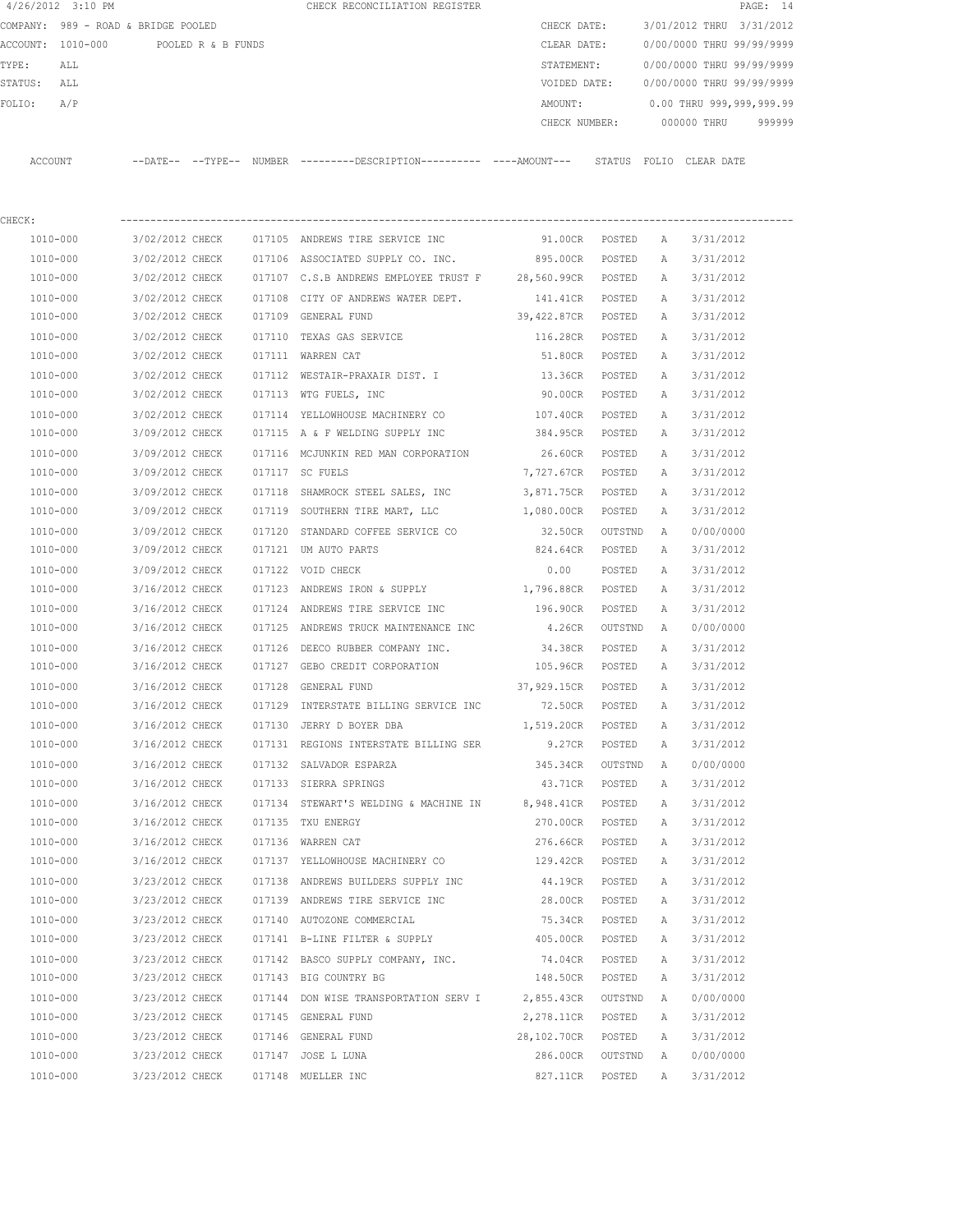|                                                                                                           |                                 |                 |  |            |                                               | CHECK RECONCILIATION REGISTER                                                                 |                      |         |              |                                      | PAGE: 15 |
|-----------------------------------------------------------------------------------------------------------|---------------------------------|-----------------|--|------------|-----------------------------------------------|-----------------------------------------------------------------------------------------------|----------------------|---------|--------------|--------------------------------------|----------|
| $4/26/2012$ 3:10 PM<br>COMPANY: 989 - ROAD & BRIDGE POOLED<br>ACCOUNT: 1010-000 POOLED R & B FUNDS<br>ALL |                                 |                 |  |            |                                               |                                                                                               |                      |         |              | CHECK DATE: 3/01/2012 THRU 3/31/2012 |          |
|                                                                                                           | ALL                             |                 |  |            |                                               |                                                                                               | CLEAR DATE:          |         |              | 0/00/0000 THRU 99/99/9999            |          |
| TYPE:                                                                                                     |                                 |                 |  |            |                                               |                                                                                               | STATEMENT:           |         |              | 0/00/0000 THRU 99/99/9999            |          |
| STATUS:                                                                                                   |                                 |                 |  |            |                                               |                                                                                               | VOIDED DATE:         |         |              | 0/00/0000 THRU 99/99/9999            |          |
| FOLIO:                                                                                                    | A/P                             |                 |  |            |                                               |                                                                                               | AMOUNT:              |         |              | 0.00 THRU 999,999,999.99             |          |
|                                                                                                           |                                 |                 |  |            |                                               |                                                                                               |                      |         |              | CHECK NUMBER: 000000 THRU            | 999999   |
| ACCOUNT                                                                                                   |                                 |                 |  |            |                                               | --DATE-- --TYPE-- NUMBER ---------DESCRIPTION---------- ----AMOUNT--- STATUS FOLIO CLEAR-DATE |                      |         |              |                                      |          |
| CHECK:                                                                                                    |                                 |                 |  |            |                                               |                                                                                               |                      |         |              |                                      |          |
|                                                                                                           | 1010-000                        |                 |  |            | 3/23/2012 CHECK 017149 MUSTANG LUMBER CO      |                                                                                               | 401.31CR POSTED A    |         |              | 3/31/2012                            |          |
|                                                                                                           | 1010-000                        | 3/23/2012 CHECK |  |            | 017150 VOID CHECK                             |                                                                                               | 0.00                 | POSTED  | $\mathbb{A}$ | 3/31/2012                            |          |
|                                                                                                           | 1010-000                        | 3/23/2012 CHECK |  |            | 017151 SC FUELS                               |                                                                                               | 5,358.82CR OUTSTND A |         |              | 0/00/0000                            |          |
|                                                                                                           | 1010-000                        | 3/23/2012 CHECK |  |            | 017152 SHAMROCK STEEL SALES, INC              |                                                                                               | 228.94CR POSTED      |         | A            | 3/31/2012                            |          |
|                                                                                                           | 1010-000                        | 3/23/2012 CHECK |  |            | 017153 STANLEY FORD - ANDREWS                 |                                                                                               | 29.00CR POSTED       |         | A            | 3/31/2012                            |          |
|                                                                                                           | 1010-000                        | 3/23/2012 CHECK |  |            |                                               | 017154 TEXAS ASSOCIATION OF COUNTIES 5,125.56CR                                               |                      | POSTED  | A            | 3/31/2012                            |          |
|                                                                                                           | 1010-000                        | 3/23/2012 CHECK |  |            |                                               | 017155 TEXAS GAS SERVICE CORP                                                                 | 258.49CR             | OUTSTND | A            | 0/00/0000                            |          |
|                                                                                                           | 1010-000                        | 3/23/2012 CHECK |  |            | 017156 VERIZON WIRELESS                       |                                                                                               | 38.01CR              | POSTED  | A            | 3/31/2012                            |          |
|                                                                                                           | 1010-000                        | 3/23/2012 CHECK |  |            | 017157 WARREN CAT                             |                                                                                               | 689.57CR             | POSTED  | A            | 3/31/2012                            |          |
|                                                                                                           | 1010-000                        | 3/23/2012 CHECK |  |            | 017158 WTG FUELS, INC                         |                                                                                               | 45.25CR              | POSTED  | A            | 3/31/2012                            |          |
|                                                                                                           | 1010-000                        | 3/30/2012 CHECK |  |            |                                               | 017159 ANDREWS TIRE SERVICE INC 158.95CR                                                      |                      | OUTSTND | A            | 0/00/0000                            |          |
|                                                                                                           | 1010-000                        | 3/30/2012 CHECK |  |            |                                               | 017160 CITY OF ANDREWS WATER DEPT. 141.41CR                                                   |                      | OUTSTND | A            | 0/00/0000                            |          |
|                                                                                                           | 1010-000                        | 3/30/2012 CHECK |  |            |                                               | 017161 DON WISE TRANSPORTATION SERV I 2,800.86CR OUTSTND                                      |                      |         | A            | 0/00/0000                            |          |
|                                                                                                           | 1010-000                        | 3/30/2012 CHECK |  |            | 017162 GENERAL FUND                           |                                                                                               | 41,501.50CR OUTSTND  |         | A            | 0/00/0000                            |          |
|                                                                                                           | 1010-000                        | 3/30/2012 CHECK |  |            |                                               | 017163 J & B TRAILERS & EQUIPMENT, IN                                                         | 24,652.00CR OUTSTND  |         | A            | 0/00/0000                            |          |
|                                                                                                           | 1010-000                        | 3/30/2012 CHECK |  |            | 017164 RELIANT                                |                                                                                               | 1,250.23CR OUTSTND A |         |              | 0/00/0000                            |          |
|                                                                                                           | 1010-000                        |                 |  |            | 3/30/2012 CHECK 017165 TEXAS GAS SERVICE CORP |                                                                                               | 141.51CR OUTSTND A   |         |              | 0/00/0000                            |          |
|                                                                                                           | TOTALS FOR ACCOUNT 1010-000     |                 |  |            | CHECK                                         | TOTAL: 253,066.09CR                                                                           |                      |         |              |                                      |          |
|                                                                                                           |                                 |                 |  |            | DEPOSIT                                       | TOTAL:                                                                                        | 0.00                 |         |              |                                      |          |
|                                                                                                           |                                 |                 |  |            | INTEREST                                      | TOTAL:                                                                                        | 0.00                 |         |              |                                      |          |
|                                                                                                           |                                 |                 |  |            | MISCELLANEOUS TOTAL:                          |                                                                                               | 0.00                 |         |              |                                      |          |
|                                                                                                           |                                 |                 |  |            | SERVICE CHARGE TOTAL:                         |                                                                                               | 0.00                 |         |              |                                      |          |
|                                                                                                           |                                 |                 |  |            | EFT                                           | TOTAL:                                                                                        | 0.00                 |         |              |                                      |          |
|                                                                                                           |                                 |                 |  |            | BANK-DRAFT                                    | TOTAL:                                                                                        | 0.00                 |         |              |                                      |          |
|                                                                                                           | TOTALS FOR ROAD & BRIDGE POOLED |                 |  |            | CHECK                                         | TOTAL:                                                                                        | 253,066.09CR         |         |              |                                      |          |
|                                                                                                           |                                 |                 |  |            | DEPOSIT                                       | TOTAL:                                                                                        | 0.00                 |         |              |                                      |          |
|                                                                                                           |                                 |                 |  |            | INTEREST                                      | TOTAL:                                                                                        | 0.00                 |         |              |                                      |          |
|                                                                                                           |                                 |                 |  |            | MISCELLANEOUS                                 | TOTAL:                                                                                        | 0.00                 |         |              |                                      |          |
|                                                                                                           |                                 |                 |  |            | SERVICE CHARGE TOTAL:                         |                                                                                               | 0.00                 |         |              |                                      |          |
|                                                                                                           |                                 |                 |  |            | EFT                                           | TOTAL:                                                                                        | 0.00                 |         |              |                                      |          |
|                                                                                                           |                                 |                 |  | BANK-DRAFT | TOTAL:                                        | 0.00                                                                                          |                      |         |              |                                      |          |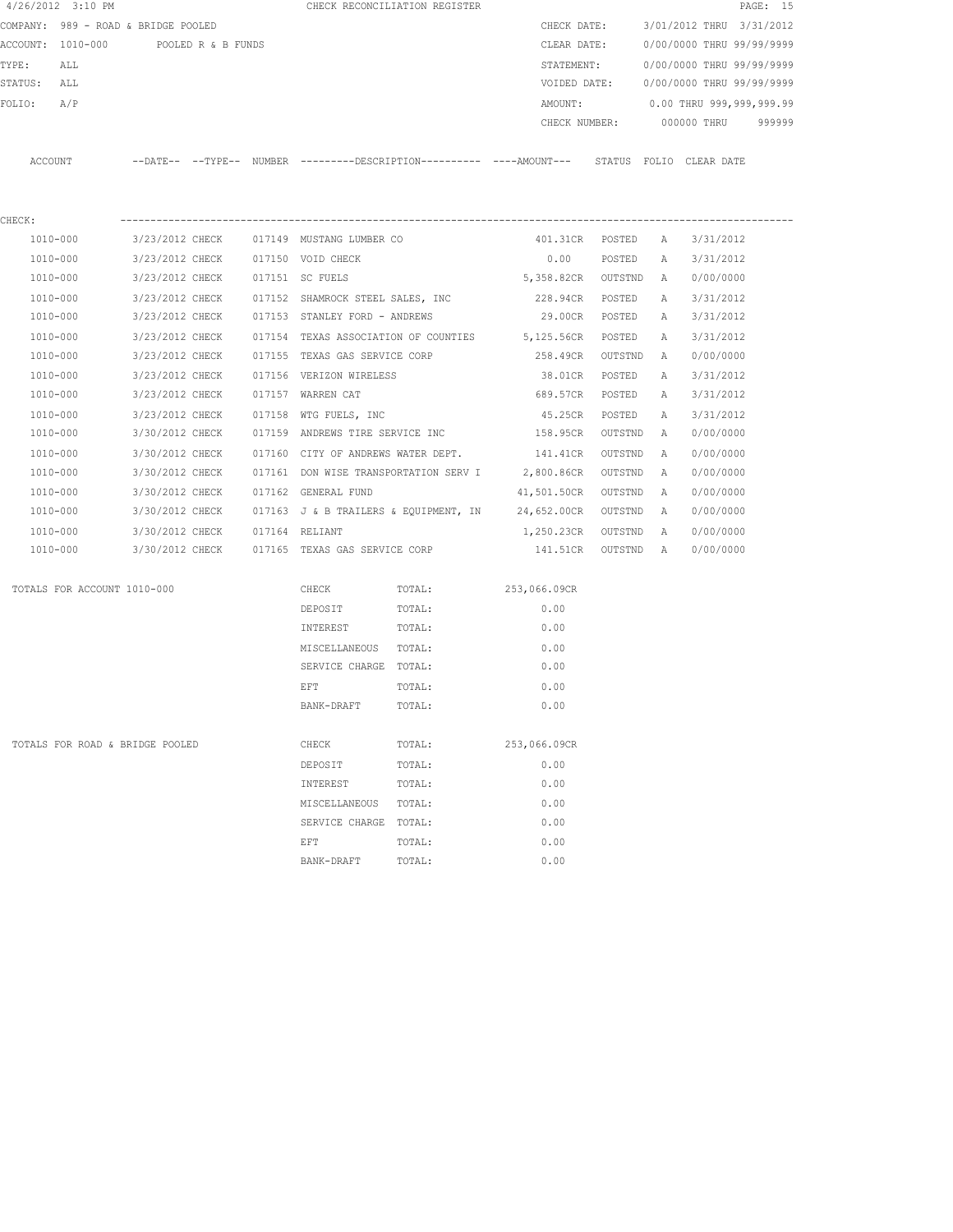|             | 4/26/2012 3:10 PM                          |                 |              | CHECK RECONCILIATION REGISTER                                                                       |                    |         |              |                           | PAGE: 16 |
|-------------|--------------------------------------------|-----------------|--------------|-----------------------------------------------------------------------------------------------------|--------------------|---------|--------------|---------------------------|----------|
|             | COMPANY: 999 - GENERAL FUND CASH POOLED    |                 |              |                                                                                                     | CHECK DATE:        |         |              | 3/01/2012 THRU 3/31/2012  |          |
|             | ACCOUNT: 1010-000 GENERAL FUND POOLED CASH |                 |              |                                                                                                     | CLEAR DATE:        |         |              | 0/00/0000 THRU 99/99/9999 |          |
| TYPE:       | ALL                                        |                 |              |                                                                                                     | STATEMENT:         |         |              | 0/00/0000 THRU 99/99/9999 |          |
| STATUS: ALL |                                            |                 |              |                                                                                                     | VOIDED DATE:       |         |              | 0/00/0000 THRU 99/99/9999 |          |
| FOLIO:      | A/P                                        |                 |              |                                                                                                     | AMOUNT:            |         |              | 0.00 THRU 999,999,999.99  |          |
|             |                                            |                 |              |                                                                                                     | CHECK NUMBER:      |         |              | 000000 THRU               | 999999   |
|             | ACCOUNT                                    |                 |              | --DATE-- --TYPE-- NUMBER --------DESCRIPTION--------- ----AMOUNT--- STATUS FOLIO CLEARDATE          |                    |         |              |                           |          |
| BANK DRAFT: |                                            |                 |              |                                                                                                     |                    |         |              |                           |          |
|             | 1010-000                                   |                 |              | 3/23/2012 BANK-DRAFT032312 JPMORGAN CHASE BANK                          14,716.01CR    POSTED     A |                    |         |              | 3/31/2012                 |          |
|             |                                            |                 |              |                                                                                                     |                    |         |              |                           |          |
| CHECK:      |                                            |                 |              |                                                                                                     |                    |         |              |                           |          |
|             | 1010-000                                   | 3/02/2012 CHECK |              | 101086 AIR FILTRATION PRODUCTS AND SE                                                               | 252.85CR POSTED    |         | A            | 3/31/2012                 |          |
|             | 1010-000                                   | 3/02/2012 CHECK |              | 101087 ANDREWS PEST CONTROL                                                                         | 85.00CR            | POSTED  | A            | 3/31/2012                 |          |
|             | 1010-000                                   | 3/02/2012 CHECK |              | 101088 ANDREWS SOIL AND WATER CONSERV                                                               | 4,000.00CR         | POSTED  | A            | 3/31/2012                 |          |
|             | 1010-000                                   | 3/02/2012 CHECK |              | 101089 ANDREWS TIRE SERVICE INC                                                                     | 24.00CR POSTED     |         | A            | 3/31/2012                 |          |
|             | 1010-000                                   | 3/02/2012 CHECK |              | 101090 BAKER OFFICE PRODUCT LTD                                                                     | 251.97CR           | POSTED  | A            | 3/31/2012                 |          |
|             | 1010-000                                   | 3/02/2012 CHECK |              | 101091 BASCO SUPPLY COMPANY, INC.                                                                   | 62.35CR            | POSTED  | A            | 3/31/2012                 |          |
|             | 1010-000                                   | 3/02/2012 CHECK |              | 101092 BEAR GRAPHICS INC                                                                            | 297.06CR           | POSTED  | A            | 3/31/2012                 |          |
|             | 1010-000                                   | 3/02/2012 CHECK |              | 101093 BIBLIONIX LLC                                                                                | 3,423.40CR         | POSTED  | A            | 3/31/2012                 |          |
|             | 1010-000                                   | 3/02/2012 CHECK |              | 101094 BIG COUNTRY SUPPLY                                                                           | 70.57CR            | POSTED  | $\mathbb{A}$ | 3/31/2012                 |          |
|             | 1010-000                                   | 3/02/2012 CHECK |              | 101095 BOOE COMMERCIAL ROOFING INC 2,895.00CR POSTED                                                |                    |         | A            | 3/31/2012                 |          |
|             | 1010-000                                   | 3/02/2012 CHECK | 101096 BWI   |                                                                                                     | 54.20CR            | POSTED  | Α            | 3/31/2012                 |          |
|             | 1010-000                                   | 3/02/2012 CHECK |              | 101097 C.S.B ANDREWS EMPLOYEE TRUST F 179,851.83CR                                                  |                    | POSTED  | Α            | 3/31/2012                 |          |
|             | 1010-000                                   | 3/02/2012 CHECK |              | 101098 CASSIDY'S SUB SHOP                                                                           | 51.85CR            | POSTED  | A            | 3/31/2012                 |          |
|             | 1010-000                                   | 3/02/2012 CHECK |              | 101099 CHEVRON AND TEXACO CARD SERVIC                                                               | 309.96CR           | POSTED  | A            | 3/31/2012                 |          |
|             | 1010-000                                   | 3/02/2012 CHECK |              | 101100 CITY OF ANDREWS WATER DEPT.                                                                  | 3,002.70CR         | POSTED  | Α            | 3/31/2012                 |          |
|             | 1010-000                                   | 3/02/2012 CHECK |              | 101101 CMC BUSINESS SYSTEMS INC                                                                     | 1,120.37CR         | POSTED  | Α            | 3/31/2012                 |          |
|             | 1010-000                                   | 3/02/2012 CHECK | 101102       | CROSS COUNTRY EDUCATION                                                                             | 199.00CR           | POSTED  | Α            | 3/31/2012                 |          |
|             | 1010-000                                   | 3/02/2012 CHECK | 101103       | CRS DIAGNOSTIC SERVICE LLC                                                                          | 40.00CR            | POSTED  | А            | 3/31/2012                 |          |
|             | 1010-000                                   | 3/02/2012 CHECK | 101104       | D&E ELECTRICAL CONTRACTORS 10,654.00CR                                                              |                    | POSTED  | A            | 3/31/2012                 |          |
|             | 1010-000                                   | 3/02/2012 CHECK |              | 101105 DEBRA D GUTHRIE                                                                              | 338.85CR           | POSTED  | A            | 3/31/2012                 |          |
|             | 1010-000                                   | 3/02/2012 CHECK |              | 101106 DISH NETWORK                                                                                 | 98.99CR            | POSTED  | A            | 3/31/2012                 |          |
|             | 1010-000                                   | 3/02/2012 CHECK |              | 101107 EL PASO COUNTY                                                                               | 55.00CR            | POSTED  | A            | 3/31/2012                 |          |
|             | 1010-000                                   | 3/02/2012 CHECK | 101108 FEDEX |                                                                                                     | 117.90CR           | POSTED  | Α            | 3/31/2012                 |          |
|             | 1010-000                                   | 3/02/2012 CHECK | 101109 GALE  |                                                                                                     | 211.00CR           | POSTED  | Α            | 3/31/2012                 |          |
|             | 1010-000                                   | 3/02/2012 CHECK |              | 101110 GARY SMARTT                                                                                  | 7,600.00CR         | POSTED  | Α            | 3/31/2012                 |          |
|             | 1010-000                                   | 3/02/2012 CHECK |              | 101111 GENERAL FUND                                                                                 | 14,028.30CR POSTED |         | Α            | 3/31/2012                 |          |
|             | 1010-000                                   | 3/02/2012 CHECK |              | 101112 GREY HOUSE PUBLISHING                                                                        | 148.60CR           | POSTED  | $\mathbb{A}$ | 3/31/2012                 |          |
|             | 1010-000                                   | 3/02/2012 CHECK |              | 101113 JERRY W. WADE, D.D.S.                                                                        | 72.00CR            | POSTED  | Α            | 3/31/2012                 |          |
|             | 1010-000                                   | 3/02/2012 CHECK |              | 101114 JOANNA PACK                                                                                  | 97.68CR            | POSTED  | Α            | 3/31/2012                 |          |
|             | 1010-000                                   | 3/02/2012 CHECK |              | 101115 KYOCERA MITA AMERICA, INC. 122.12CR                                                          |                    | POSTED  | Α            | 3/31/2012                 |          |
|             | 1010-000                                   | 3/02/2012 CHECK |              | 101116 LEA COUNTY SHERIFF'S DEPTARTME 32.00CR                                                       |                    | OUTSTND | $\mathbb{A}$ | 0/00/0000                 |          |
|             | 1010-000                                   | 3/02/2012 CHECK |              | 101117 MACK MC REYNOLDS                                                                             | 350.00CR           | POSTED  | Α            | 3/31/2012                 |          |
|             | 1010-000                                   | 3/02/2012 CHECK |              | 101118 MANGO LANGUAGES                                                                              | 2,100.00CR         | POSTED  | Α            | 3/31/2012                 |          |
|             | 1010-000                                   | 3/02/2012 CHECK |              | 101119 MARK HOOPER ATTORNEY AT LAW                                                                  | 400.00CR           | POSTED  | Α            | 3/31/2012                 |          |
|             | 1010-000                                   | 3/02/2012 CHECK |              | 101120 MEGAN BLACKLANCE                                                                             | 45.00CR            | OUTSTND | Α            | 0/00/0000                 |          |
|             | 1010-000                                   | 3/02/2012 CHECK |              | 101121 MIDLAND JUDICIAL DISTRICT CSCD                                                               | 90.00CR            | OUTSTND | Α            | 0/00/0000                 |          |
|             | 1010-000                                   | 3/02/2012 CHECK |              | 101122 OAKS DISTRIBUTING                                                                            | 246.96CR           | POSTED  | Α            | 3/31/2012                 |          |
|             | 1010-000                                   | 3/02/2012 CHECK |              | 101123 PERMIAN REGIONAL MEDICAL CENTE                                                               | 874.92CR           | POSTED  | Α            | 3/31/2012                 |          |
|             | 1010-000                                   | 3/02/2012 CHECK |              | 101124 PERRY M MARCHIONI, PH D                                                                      | 650.00CR           | POSTED  | A            | 3/31/2012                 |          |
|             | 1010-000                                   | 3/02/2012 CHECK |              | 101125 RECORDED BOOKS, INC.                                                                         | 479.37CR           | POSTED  | Α            | 3/31/2012                 |          |
|             | 1010-000                                   | 3/02/2012 CHECK |              | 101126 RYKIN PUMP CO. INC.                                                                          | 868.30CR           | POSTED  | Α            | 3/31/2012                 |          |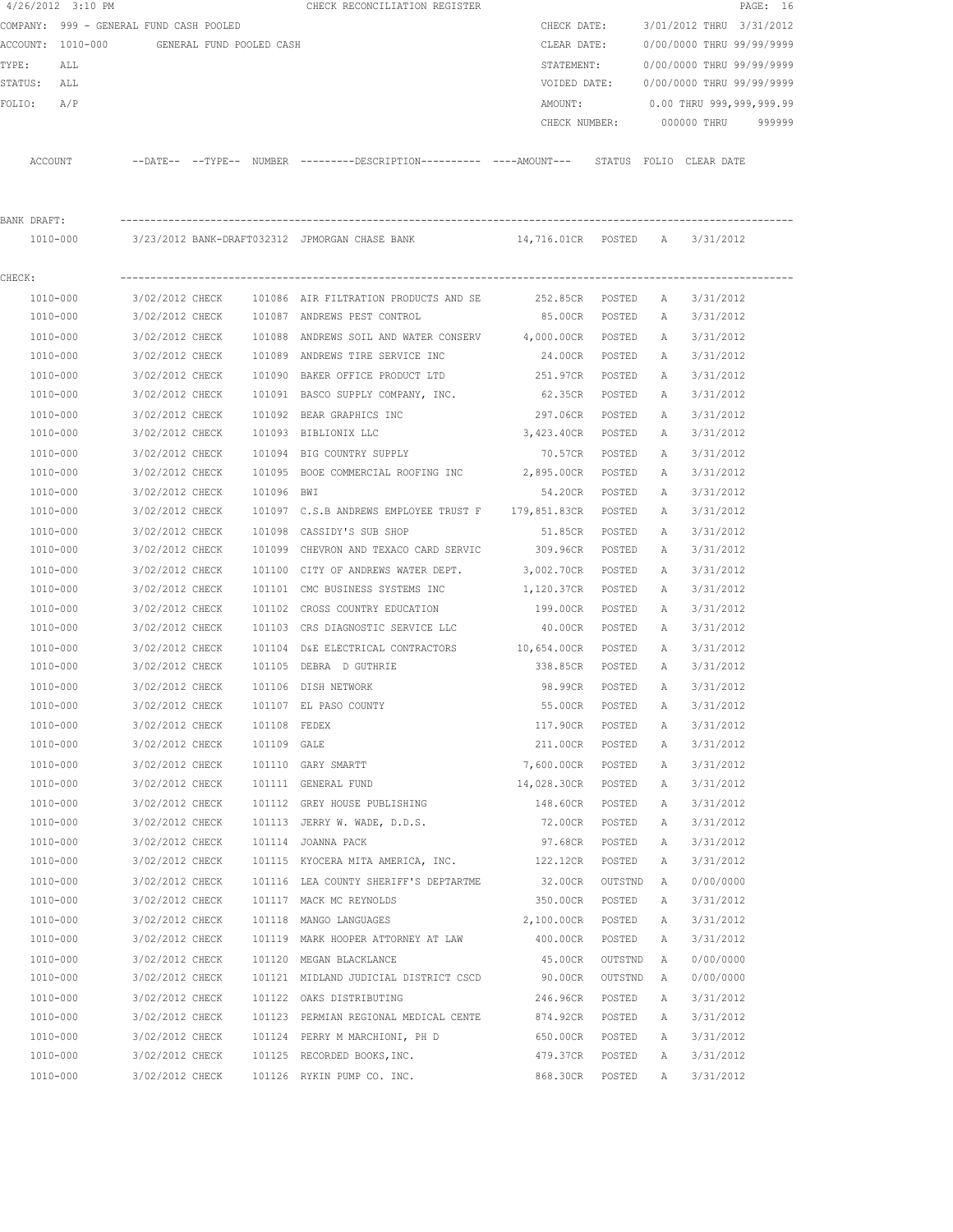|                | 4/26/2012 3:10 PM              |                 |                          | CHECK RECONCILIATION REGISTER                                                                 |               |               |              |                           | PAGE: 17 |
|----------------|--------------------------------|-----------------|--------------------------|-----------------------------------------------------------------------------------------------|---------------|---------------|--------------|---------------------------|----------|
| COMPANY:       | 999 - GENERAL FUND CASH POOLED |                 |                          |                                                                                               | CHECK DATE:   |               |              | 3/01/2012 THRU 3/31/2012  |          |
| ACCOUNT:       | 1010-000                       |                 | GENERAL FUND POOLED CASH |                                                                                               | CLEAR DATE:   |               |              | 0/00/0000 THRU 99/99/9999 |          |
| TYPE:          | ALL                            |                 |                          |                                                                                               | STATEMENT:    |               |              | 0/00/0000 THRU 99/99/9999 |          |
| STATUS:        | ALL                            |                 |                          |                                                                                               | VOIDED DATE:  |               |              | 0/00/0000 THRU 99/99/9999 |          |
| FOLIO:         | A/P                            |                 |                          |                                                                                               | AMOUNT:       |               |              | 0.00 THRU 999,999,999.99  |          |
|                |                                |                 |                          |                                                                                               | CHECK NUMBER: |               |              | 000000 THRU               | 999999   |
|                |                                |                 |                          |                                                                                               |               |               |              |                           |          |
| <b>ACCOUNT</b> |                                |                 |                          | --DATE-- --TYPE-- NUMBER ---------DESCRIPTION---------- ----AMOUNT--- STATUS FOLIO CLEAR DATE |               |               |              |                           |          |
|                |                                |                 |                          |                                                                                               |               |               |              |                           |          |
|                |                                |                 |                          |                                                                                               |               |               |              |                           |          |
| CHECK:         |                                |                 |                          |                                                                                               |               |               |              |                           |          |
| 1010-000       |                                | 3/02/2012 CHECK | 101127                   | SANDOVAL'S MAINTENANCE 1,875.00CR                                                             |               | POSTED        | A            | 3/31/2012                 |          |
| 1010-000       |                                | 3/02/2012 CHECK | 101128                   | SCHWAAB INC                                                                                   | 31.00CR       | POSTED        | $\mathbb{A}$ | 3/31/2012                 |          |
| 1010-000       |                                | 3/02/2012 CHECK | 101129                   | SHERIFF OFFICE                                                                                | 668.30CR      | OUTSTND       | $\mathbb{A}$ | 0/00/0000                 |          |
| 1010-000       |                                | 3/02/2012 CHECK | 101130                   | SIERRA SPRINGS                                                                                | 188.10CR      | POSTED        | $\mathbb{A}$ | 3/31/2012                 |          |
| 1010-000       |                                | 3/02/2012 CHECK |                          | 101131 SONYA TORBERT MA, LPC, NCC, LS 1,777.50CR                                              |               | POSTED        | Α            | 3/31/2012                 |          |
| $1010 - 000$   |                                | 3/02/2012 CHECK | 101132                   | SPORT SUPPLY GROUP INC                                                                        | 785.95CR      | POSTED        | Α            | 3/31/2012                 |          |
| 1010-000       |                                | 3/02/2012 CHECK | 101133                   | SPRINT                                                                                        | 578.81CR      | POSTED        | Α            | 3/31/2012                 |          |
| 1010-000       |                                | 3/02/2012 CHECK | 101134                   | STANDARD COFFEE SERVICE CO                                                                    | 409.49CR      | POSTED        | Α            | 3/31/2012                 |          |
| 1010-000       |                                | 3/02/2012 CHECK | 101135                   | TASCOSA OFFICE MACHINES INC                                                                   | 24.99CR       | POSTED        | $\mathbb{A}$ | 3/31/2012                 |          |
| $1010 - 000$   |                                | 3/02/2012 CHECK |                          | 101136 TEXAS AGRILIER EXTENSION SERVI 130 00CR                                                |               | <b>POSTED</b> | $\Delta$     | 3/31/2012                 |          |

| 1010-000 | 3/02/2012 CHECK |               | 101130 SIERRA SPRINGS                 | 188.10CR    | POSTED  | A            | 3/31/2012 |
|----------|-----------------|---------------|---------------------------------------|-------------|---------|--------------|-----------|
| 1010-000 | 3/02/2012 CHECK |               | 101131 SONYA TORBERT MA, LPC, NCC, LS | 1,777.50CR  | POSTED  | A            | 3/31/2012 |
| 1010-000 | 3/02/2012 CHECK |               | 101132 SPORT SUPPLY GROUP INC         | 785.95CR    | POSTED  | $\mathbb{A}$ | 3/31/2012 |
| 1010-000 | 3/02/2012 CHECK | 101133 SPRINT |                                       | 578.81CR    | POSTED  | A            | 3/31/2012 |
| 1010-000 | 3/02/2012 CHECK |               | 101134 STANDARD COFFEE SERVICE CO     | 409.49CR    | POSTED  | A            | 3/31/2012 |
| 1010-000 | 3/02/2012 CHECK |               | 101135 TASCOSA OFFICE MACHINES INC    | 24.99CR     | POSTED  | A            | 3/31/2012 |
| 1010-000 | 3/02/2012 CHECK |               | 101136 TEXAS AGRILIFE EXTENSION SERVI | 130.00CR    | POSTED  | A            | 3/31/2012 |
| 1010-000 | 3/02/2012 CHECK |               | 101137 TEXAS AGRILIFE EXTENSION SERVI | 850.00CR    | POSTED  | A            | 3/31/2012 |
| 1010-000 | 3/02/2012 CHECK |               | 101138 TEXAS ASSOCIATION OF COUNTIES  | 1,110.43CR  | POSTED  | A            | 3/31/2012 |
| 1010-000 | 3/02/2012 CHECK |               | 101139 TEXAS ASSOCIATION OF COUNTIES  | 197.00CR    | POSTED  | $\mathbb{A}$ | 3/31/2012 |
| 1010-000 | 3/02/2012 CHECK |               | 101140 TEXAS GAS SERVICE CORP         | 2,278.70CR  | POSTED  | $\mathbb{A}$ | 3/31/2012 |
| 1010-000 | 3/02/2012 CHECK |               | 101141 THE MCCRELESS CO.              | 23.84CR     | POSTED  | Α            | 3/31/2012 |
| 1010-000 | 3/02/2012 CHECK |               | 101142 TIMOTHY J MASON ATTY AT VOIDED | 5,000.00CR  | VOIDED  | Α            | 0/00/0000 |
| 1010-000 | 3/02/2012 CHECK |               | 101143 TYLER TECHNOLOGIES, INC        | 1,076.25CR  | POSTED  | A            | 0/00/0000 |
| 1010-000 | 3/02/2012 CHECK |               | 101144 VERIZON WIRELESS               | 75.98CR     | POSTED  | $\mathbb{A}$ | 3/31/2012 |
| 1010-000 | 3/02/2012 CHECK |               | 101145 WAYNE FROST ATTORNEY AT LAW    | 50.00CR     | POSTED  | $\Delta$     | 3/31/2012 |
| 1010-000 | 3/02/2012 CHECK |               | 101146 WAYNE M MANNING                | 15,000.00CR | POSTED  | Α            | 3/31/2012 |
| 1010-000 | 3/02/2012 CHECK |               | 101147 WINDSTREAM COMMUNICATIONS      | 464.74CR    | POSTED  | A            | 3/31/2012 |
| 1010-000 | 3/09/2012 CHECK |               | 101148 ANDREWS COUNTY NEWS INC        | 96.00CR     | POSTED  | A            | 3/31/2012 |
| 1010-000 | 3/09/2012 CHECK |               | 101149 BEAR GRAPHICS INC              | 455.47CR    | POSTED  | A            | 3/31/2012 |
| 1010-000 | 3/09/2012 CHECK |               | 101150 BEN E BREWER                   | 38.94CR     | OUTSTND | A            | 0/00/0000 |
| 1010-000 | 3/09/2012 CHECK |               | 101151 BEN E. KEITH                   | 3,001.49CR  | POSTED  | A            | 3/31/2012 |
| 1010-000 | 3/09/2012 CHECK |               | 101152 BWI COMPANIES INC              | 715.31CR    | POSTED  | A            | 3/31/2012 |
| 1010-000 | 3/09/2012 CHECK |               | 101153 CENTRAL TEXAS MEDICAL CENTER   | 1,974.86CR  | POSTED  | A            | 3/31/2012 |
| 1010-000 | 3/09/2012 CHECK |               | 101154 CHEMSEARCH                     | 200.00CR    | POSTED  | A            | 3/31/2012 |
| 1010-000 | 3/09/2012 CHECK |               | 101155 CIVIL DIVISION                 | 70.00CR     | POSTED  | Α            | 3/31/2012 |
| 1010-000 | 3/09/2012 CHECK |               | 101156 CORY MARSHALL                  | 652.02CR    | POSTED  | A            | 3/31/2012 |
| 1010-000 | 3/09/2012 CHECK |               | 101157 DAVID B BROOKS                 | 100.00CR    | POSTED  | A            | 3/31/2012 |
| 1010-000 | 3/09/2012 CHECK |               | 101158 DECOTY COFFEE CO               | 337.00CR    | POSTED  | $\mathbb{A}$ | 3/31/2012 |
| 1010-000 | 3/09/2012 CHECK |               | 101159 DELL MARKETING LP              | 498.78CR    | POSTED  | Α            | 3/31/2012 |
| 1010-000 | 3/09/2012 CHECK |               | 101160 DPC INDUSTRIES, INC.           | 630.00CR    | POSTED  | Α            | 3/31/2012 |
| 1010-000 | 3/09/2012 CHECK |               | 101161 EUSTOLIA GRAHAM                | 63.60CR     | POSTED  | Α            | 3/31/2012 |
| 1010-000 | 3/09/2012 CHECK |               | 101162 FARMTEK INC<br>VOIDED          | 133.25CR    | VOIDED  | Α            | 0/00/0000 |
| 1010-000 | 3/09/2012 CHECK |               | 101163 FERRARA FIRE APPARATUS, INC.   | 5,400.00CR  | POSTED  | A            | 0/00/0000 |
| 1010-000 | 3/09/2012 CHECK |               | 101164 GEORGE F GOMEZ                 | 2,955.00CR  | POSTED  | Α            | 3/31/2012 |
| 1010-000 | 3/09/2012 CHECK |               | 101165 GOVERNMENT FINANCE OFFICES ASS | 900.00CR    | POSTED  | $\mathbb A$  | 3/31/2012 |
| 1010-000 | 3/09/2012 CHECK |               | 101166 GRAINGER INC                   | 403.14CR    | POSTED  | $\mathbb A$  | 3/31/2012 |
| 1010-000 | 3/09/2012 CHECK |               | 101167 HORIZON REPORTERS              | 135.70CR    | POSTED  | A            | 3/31/2012 |
| 1010-000 | 3/09/2012 CHECK |               | 101168 HR SPECIALIST: TEXAS           | 191.00CR    | POSTED  | A            | 3/31/2012 |
| 1010-000 | 3/09/2012 CHECK |               | 101169 J ROXANE BLOUNT                | 1,561.40CR  | POSTED  | A            | 3/31/2012 |
| 1010-000 | 3/09/2012 CHECK |               | 101170 J WATSON GOLF SALES            | 41.56CR     | POSTED  | Α            | 3/31/2012 |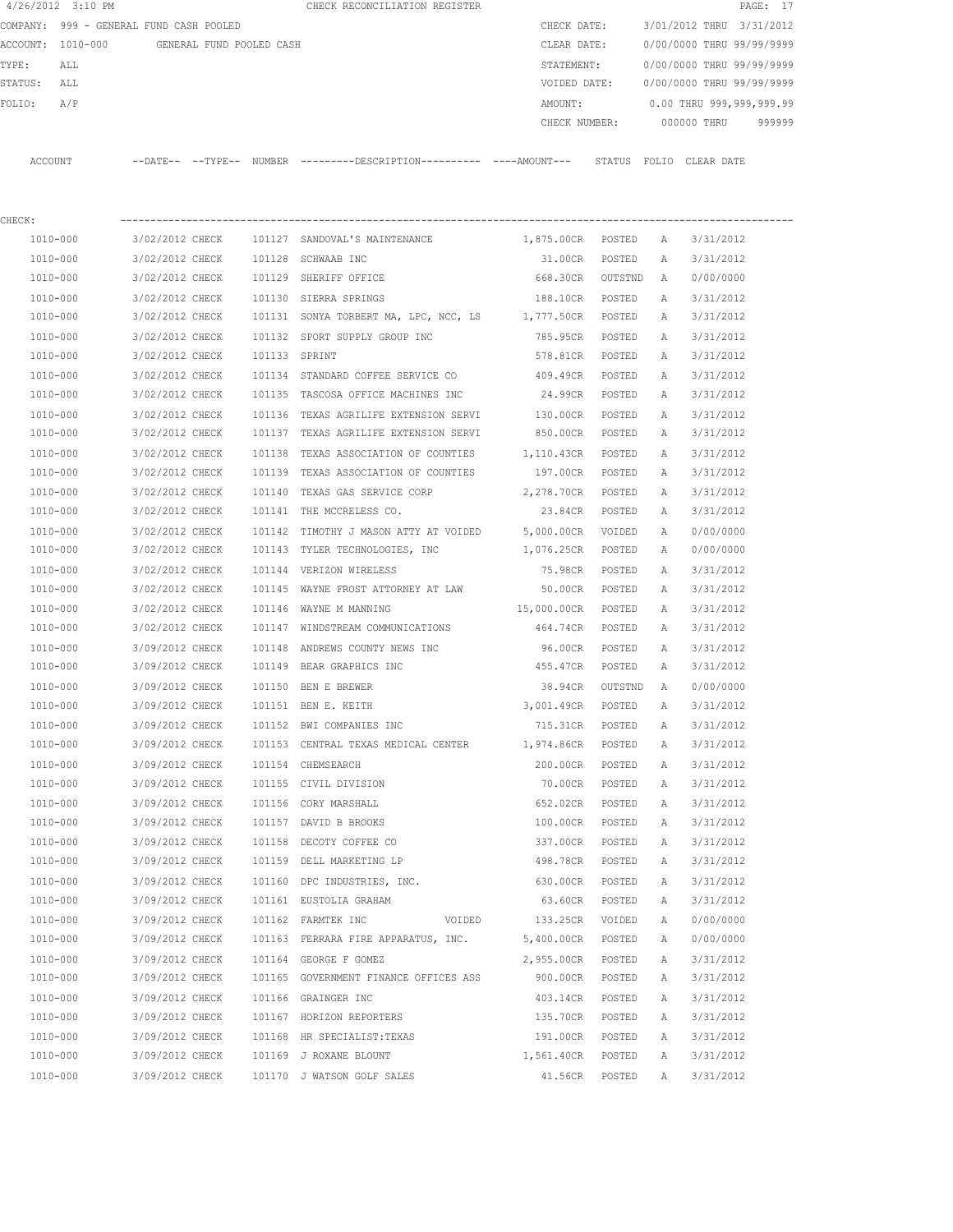|                   | 4/26/2012 3:10 PM |                                         |                          | CHECK RECONCILIATION REGISTER                       |  |               |                           |                          | PAGE: 18 |        |
|-------------------|-------------------|-----------------------------------------|--------------------------|-----------------------------------------------------|--|---------------|---------------------------|--------------------------|----------|--------|
|                   |                   | COMPANY: 999 - GENERAL FUND CASH POOLED |                          |                                                     |  | CHECK DATE:   |                           | 3/01/2012 THRU 3/31/2012 |          |        |
| ACCOUNT: 1010-000 |                   |                                         | GENERAL FUND POOLED CASH |                                                     |  | CLEAR DATE:   | 0/00/0000 THRU 99/99/9999 |                          |          |        |
| TYPE:             | ALL               |                                         |                          |                                                     |  | STATEMENT:    | 0/00/0000 THRU 99/99/9999 |                          |          |        |
| STATUS:           | ALL               |                                         |                          |                                                     |  | VOIDED DATE:  | 0/00/0000 THRU 99/99/9999 |                          |          |        |
| FOLIO:            | A/P               |                                         |                          |                                                     |  | AMOUNT:       |                           | 0.00 THRU 999,999,999.99 |          |        |
|                   |                   |                                         |                          |                                                     |  | CHECK NUMBER: |                           | 000000 THRU              |          | 999999 |
|                   |                   |                                         |                          |                                                     |  |               |                           |                          |          |        |
| ACCOUNT           |                   | $---DATF------TYPF---$                  |                          | NUMBER ---------DESCRIPTION---------- ----AMOUNT--- |  | STATUS        | FOLIO                     | CLEAR DATE               |          |        |
|                   |                   |                                         |                          |                                                     |  |               |                           |                          |          |        |
|                   |                   |                                         |                          |                                                     |  |               |                           |                          |          |        |

| CHECK:       |                 |        |                                                             |                    |         |              |           |
|--------------|-----------------|--------|-------------------------------------------------------------|--------------------|---------|--------------|-----------|
| 1010-000     | 3/09/2012 CHECK |        | 101171 LASHAHNDA JOHNSON                                    | 25.00CR OUTSTND A  |         |              | 0/00/0000 |
| 1010-000     | 3/09/2012 CHECK |        | 101172 MAGAZINE SUBSCRIPTION SERV AGE                       | 1,913.61CR POSTED  |         | Α            | 3/31/2012 |
| 1010-000     | 3/09/2012 CHECK |        | 101173 METRO FIRE APPARATUS SPECIALIS 34,034.00CR POSTED    |                    |         | Α            | 3/31/2012 |
| 1010-000     | 3/09/2012 CHECK |        | 101174 MIDLAND RAPE CRISIS AND CHILDR                       | 381.00CR POSTED    |         | Α            | 3/31/2012 |
| 1010-000     | 3/09/2012 CHECK |        | 101175 MITCHELL'S TYPEWRITER SERVICE 185.00CR               |                    | POSTED  | Α            | 3/31/2012 |
| 1010-000     | 3/09/2012 CHECK |        | 101176 NATHAN J CUSATIS                                     | 90.00CR            | OUTSTND | A            | 0/00/0000 |
| 1010-000     | 3/09/2012 CHECK |        | 101177 NEW DAY COUNSELING                                   | 857.60CR           | POSTED  | Α            | 3/31/2012 |
| 1010-000     | 3/09/2012 CHECK | 101178 | ODESSA AMERICAN                                             | 155.20CR           | POSTED  | A            | 3/31/2012 |
| 1010-000     | 3/09/2012 CHECK |        | 101179 PERMIAN REGIONAL MEDICAL CENTE                       | 69.46CR            | POSTED  | Α            | 3/31/2012 |
| 1010-000     | 3/09/2012 CHECK |        | 101180 PORTERS THRIFTWAY                                    | 323.19CR           | POSTED  | A            | 3/31/2012 |
| 1010-000     | 3/09/2012 CHECK |        | 101181 QUICKSTART MOWER AND ENGINE                          | 714.47CR           | POSTED  | А            | 3/31/2012 |
| 1010-000     | 3/09/2012 CHECK |        | 101182 QUILL CORPORATION                                    | 519.29CR           | POSTED  | Α            | 3/31/2012 |
| 1010-000     | 3/09/2012 CHECK |        | 101183 ROBERT EDWARD LEAHEY                                 | 400.00CR POSTED    |         | Α            | 3/31/2012 |
| 1010-000     | 3/09/2012 CHECK |        | 101184 ROGERS SPRAYERS INC                                  | 154.65CR OUTSTND   |         | $\mathbb{A}$ | 0/00/0000 |
| 1010-000     | 3/09/2012 CHECK |        | 101185 SC FUELS                                             | 5,722.53CR POSTED  |         | Α            | 3/31/2012 |
| 1010-000     | 3/09/2012 CHECK |        | 101186 SKTR INC                                             | 2,419.00CR POSTED  |         | Α            | 3/31/2012 |
| 1010-000     | 3/09/2012 CHECK |        | 101187 SYSCO WEST TEXAS INC                                 | 2,841.59CR POSTED  |         | A            | 3/31/2012 |
| 1010-000     | 3/09/2012 CHECK |        | 101188 TEXAS GAS SERVICE CORP                               | 2,419.27CR POSTED  |         | Α            | 3/31/2012 |
| 1010-000     | 3/09/2012 CHECK |        | 101189 UM AUTO PARTS                                        | 1,524.65CR POSTED  |         | A            | 3/31/2012 |
| 1010-000     | 3/09/2012 CHECK |        | 101190 VERIZON WIRELESS                                     | 37.99CR POSTED     |         | A            | 3/31/2012 |
| 1010-000     | 3/09/2012 CHECK |        | 101191 WEST TEXAS CONSULTANTS INC 1,660.00CR POSTED         |                    |         | Α            | 3/31/2012 |
| 1010-000     | 3/09/2012 CHECK |        | 101192 WINDSTREAM COMMUNICATIONS                            | 90.11CR            | POSTED  | Α            | 3/31/2012 |
| 1010-000     | 3/09/2012 CHECK |        | 101193 WINFIELD SOLUTIONS LLC                               | 275.90CR POSTED    |         | Α            | 3/31/2012 |
| 1010-000     | 3/16/2012 CHECK |        | 101194 ABE PETERS                                           | 1,430.00CR OUTSTND |         | A            | 0/00/0000 |
| 1010-000     | 3/16/2012 CHECK |        | 101195 AFFIRMED FIRST AID & SAFETY                          | 68.97CR POSTED     |         | Α            | 3/31/2012 |
| 1010-000     | 3/16/2012 CHECK |        | 101196 AMERICAN EXPRESS                                     | 12.81CR POSTED     |         | A            | 3/31/2012 |
| 1010-000     | 3/16/2012 CHECK |        | 101197 AMERICAN INCOME LIFE INSURANCE                       | 34.96CR            | OUTSTND | A            | 0/00/0000 |
| 1010-000     | 3/16/2012 CHECK | 101198 | ANDREWS COUNTY FEED & SUPPLY 1,390.70CR                     |                    | POSTED  | Α            | 3/31/2012 |
| 1010-000     | 3/16/2012 CHECK |        | 101199 ANDREWS COUNTY NEWS INC                              | 697.50CR           | POSTED  | Α            | 3/31/2012 |
| 1010-000     | 3/16/2012 CHECK |        | 101200 ANDREWS FAMILY MEDICINE                              | 130.00CR           | POSTED  | Α            | 3/31/2012 |
| 1010-000     | 3/16/2012 CHECK |        | 101201 ANDREWS IRON & SUPPLY                                | 491.55CR           | POSTED  | А            | 3/31/2012 |
| 1010-000     | 3/16/2012 CHECK |        | 101202 ANDREWS OFFICE SUPPLY                                | 962.71CR           | POSTED  | Α            | 3/31/2012 |
| 1010-000     | 3/16/2012 CHECK |        | 101203 ANDREWS PEST CONTROL                                 | 255.00CR           | POSTED  | Α            | 3/31/2012 |
| 1010-000     |                 |        | 3/16/2012 CHECK 101204 ANDREWS PRESCRIPTION SHOP 3,122.13CR |                    | POSTED  | Α            | 3/31/2012 |
| 1010-000     | 3/16/2012 CHECK |        | 101205 ANDREWS PRESCRIPTION SHOP LLC 1,978.21CR             |                    | POSTED  | A            | 3/31/2012 |
| 1010-000     | 3/16/2012 CHECK |        | 101206 ANDREWS TIRE SERVICE INC                             | 12.00CR            | POSTED  | А            | 3/31/2012 |
| $1010 - 000$ | 3/16/2012 CHECK |        | 101207 ANDREWS VETERINARY CLINIC CORP                       | 205.00CR           | POSTED  | Α            | 3/31/2012 |
| 1010-000     | 3/16/2012 CHECK |        | 101208 ANDREWS VISION CENTER                                | 350.00CR           | POSTED  | Α            | 3/31/2012 |
| 1010-000     | 3/16/2012 CHECK |        | 101209 ANTHONY ROBLES                                       | 765.15CR           | POSTED  | Α            | 3/31/2012 |
| $1010 - 000$ | 3/16/2012 CHECK |        | 101210 ATHLETIC SUPPLY, INC.                                | 102.00CR           | POSTED  | Α            | 3/31/2012 |
| 1010-000     | 3/16/2012 CHECK |        | 101211 AUTO-CHLOR SYSTEM OF GOLDEN LI                       | 292.00CR           | POSTED  | Α            | 3/31/2012 |
| 1010-000     | 3/16/2012 CHECK |        | 101212 AUTOZONE COMMERCIAL                                  | 21.98CR            | POSTED  | Α            | 3/31/2012 |
| 1010-000     | 3/16/2012 CHECK |        | 101213 BECCA SANDELL                                        | 45.00CR            | POSTED  | Α            | 3/31/2012 |
| 1010-000     | 3/16/2012 CHECK |        | 101214 BEHAVIORAL INTERVENTION                              | 198.53CR           | POSTED  | Α            | 3/31/2012 |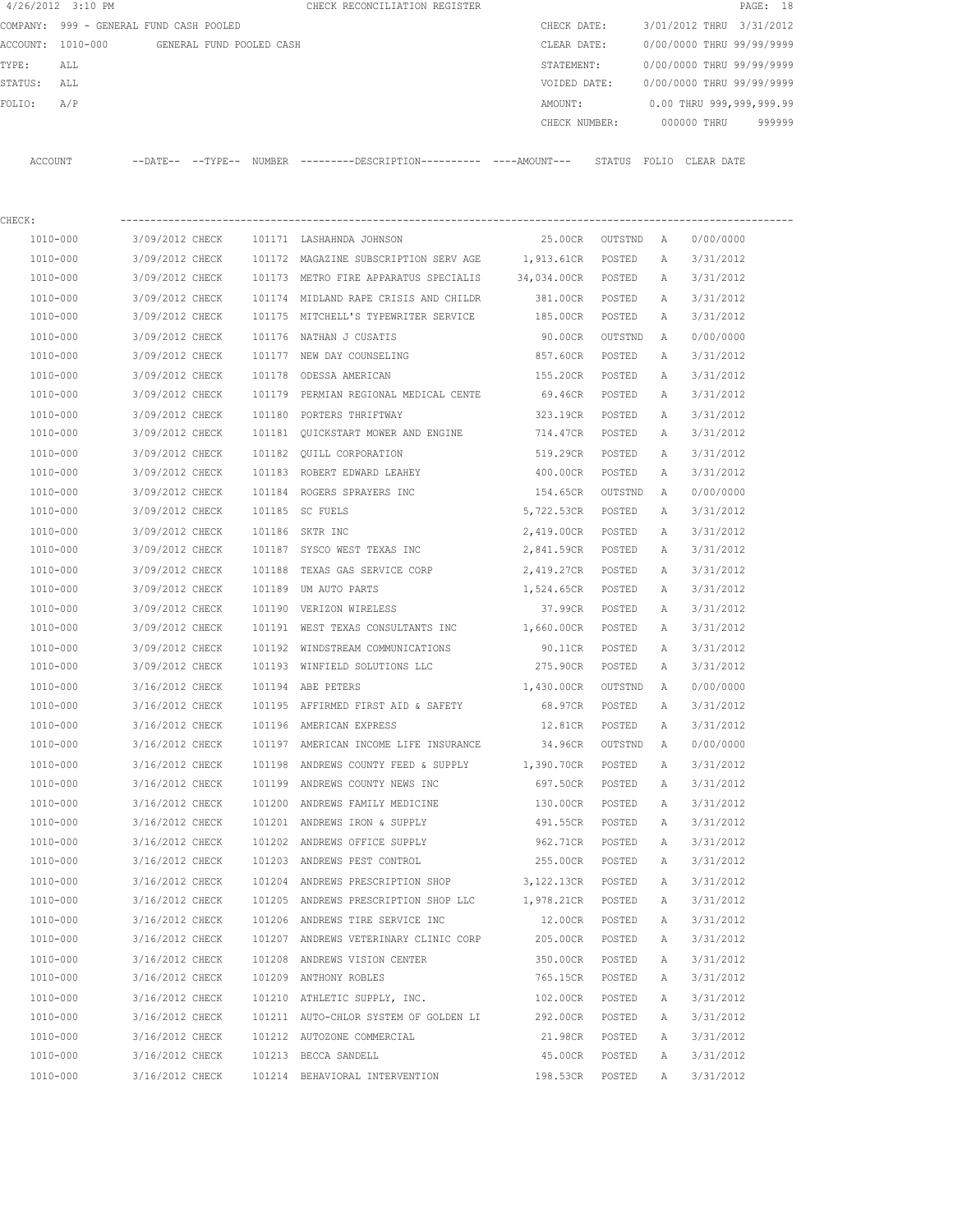|             | 4/26/2012 3:10 PM                       |                 |                          |            | CHECK RECONCILIATION REGISTER                                                                |                   |         |              |                           | PAGE: 19 |
|-------------|-----------------------------------------|-----------------|--------------------------|------------|----------------------------------------------------------------------------------------------|-------------------|---------|--------------|---------------------------|----------|
|             | COMPANY: 999 - GENERAL FUND CASH POOLED |                 |                          |            |                                                                                              | CHECK DATE:       |         |              | 3/01/2012 THRU 3/31/2012  |          |
|             | ACCOUNT: 1010-000                       |                 | GENERAL FUND POOLED CASH |            |                                                                                              | CLEAR DATE:       |         |              | 0/00/0000 THRU 99/99/9999 |          |
| TYPE:       | ALL                                     |                 |                          |            |                                                                                              | STATEMENT:        |         |              | 0/00/0000 THRU 99/99/9999 |          |
| STATUS: ALL |                                         |                 |                          |            |                                                                                              | VOIDED DATE:      |         |              | 0/00/0000 THRU 99/99/9999 |          |
| FOLIO:      | A/P                                     |                 |                          |            |                                                                                              | AMOUNT:           |         |              | 0.00 THRU 999,999,999.99  |          |
|             |                                         |                 |                          |            |                                                                                              | CHECK NUMBER:     |         |              | 000000 THRU               | 999999   |
|             | ACCOUNT                                 |                 |                          |            | --DATE-- --TYPE-- NUMBER ---------DESCRIPTION---------- ----AMOUNT--- STATUS FOLIO CLEARDATE |                   |         |              |                           |          |
| CHECK:      |                                         |                 |                          |            |                                                                                              |                   |         |              |                           |          |
|             | 1010-000                                | 3/16/2012 CHECK |                          |            | 101215 BILL WILLIAMS TIRE CENTER                                                             | 428.04CR POSTED   |         | A            | 3/31/2012                 |          |
|             | 1010-000                                | 3/16/2012 CHECK |                          |            | 101216 BILLY JO SANDELL                                                                      | 195.00CR          | POSTED  | A            | 3/31/2012                 |          |
|             | 1010-000                                | 3/16/2012 CHECK |                          |            | 101217 BLAINE INDUSTRIAL SUPPLY, INC. 175.60CR                                               |                   | POSTED  | A            | 3/31/2012                 |          |
|             | 1010-000                                | 3/16/2012 CHECK |                          |            | 101218 BORDER STATES ELECTRIC SUPPLY                                                         | 2,256.99CR POSTED |         | Α            | 3/31/2012                 |          |
|             | 1010-000                                | 3/16/2012 CHECK |                          |            | 101219 BRAZOS DOOR & HARDWARE INC                                                            | 24.50CR POSTED    |         | A            | 3/31/2012                 |          |
|             | 1010-000                                | 3/16/2012 CHECK |                          | 101220 BWI |                                                                                              | 131.70CR POSTED   |         | A            | 3/31/2012                 |          |
|             | 1010-000                                | 3/16/2012 CHECK |                          |            | 101221 CAIN ELECTRICAL SUPPLY CORP                                                           | 130.14CR POSTED   |         | A            | 3/31/2012                 |          |
|             | 1010-000                                | 3/16/2012 CHECK |                          |            | 101222 CDW GOVERNMENT INC                                                                    | 5,126.30CR POSTED |         | A            | 3/31/2012                 |          |
|             | 1010-000                                | 3/16/2012 CHECK |                          |            | 101223 CHANNING L BETE CO. INC                                                               | 38.45CR POSTED    |         | А            | 3/31/2012                 |          |
|             | 1010-000                                | 3/16/2012 CHECK |                          |            | 101224 CHEMSEARCH                                                                            | 214.00CR          | POSTED  | A            | 3/31/2012                 |          |
|             | 1010-000                                | 3/16/2012 CHECK |                          |            | 101225 CITY OF ODESSA                                                                        | 24.00CR           | POSTED  | А            | 3/31/2012                 |          |
|             | 1010-000                                | 3/16/2012 CHECK |                          | 101226     | CMC BUSINESS SYSTEMS INC                                                                     | 195.85CR          | POSTED  | Α            | 3/31/2012                 |          |
|             | 1010-000                                | 3/16/2012 CHECK |                          |            | 101227 COCA-COLA REFRESHMENTS                                                                | 296.64CR          | POSTED  | Α            | 3/31/2012                 |          |
|             | 1010-000                                | 3/16/2012 CHECK |                          | 101228     | CRS DIAGNOSTIC SERVICE LLC 195.00CR                                                          |                   | POSTED  | A            | 3/31/2012                 |          |
|             | 1010-000                                | 3/16/2012 CHECK |                          |            | 101229 CUSTOM WHOLESALE SUPPLY CO INC 4,712.95CR                                             |                   | POSTED  | А            | 3/31/2012                 |          |
|             | 1010-000                                | 3/16/2012 CHECK |                          |            | 101230 CYNTHIA JONES                                                                         | 289.07CR POSTED   |         | Α            | 3/31/2012                 |          |
|             | 1010-000                                | 3/16/2012 CHECK |                          |            | 101231 DEB MCCULLOUGH                                                                        | 124.87CR POSTED   |         | Α            | 3/31/2012                 |          |
|             | 1010-000                                | 3/16/2012 CHECK |                          |            | 101232 DEECO RUBBER COMPANY INC.                                                             | 20.76CR POSTED    |         | Α            | 3/31/2012                 |          |
|             | 1010-000                                | 3/16/2012 CHECK |                          |            | 101233 DELILAH SCHROEDER                                                                     | 219.68CR          | POSTED  | A            | 3/31/2012                 |          |
|             | 1010-000                                | 3/16/2012 CHECK |                          | 101234     | DITCH WITCH SOUTHWEST                                                                        | 22.11CR           | POSTED  | A            | 3/31/2012                 |          |
|             | 1010-000                                | 3/16/2012 CHECK |                          |            | 101235 DUCKWALL-ALCO STORES INC                                                              | 422.76CR          | POSTED  | A            | 3/31/2012                 |          |
|             | 1010-000                                | 3/16/2012 CHECK |                          |            | 101236 E.W. HARPER, D.D.S.                                                                   | 677.00CR          | POSTED  | A            | 3/31/2012                 |          |
|             | 1010-000                                | 3/16/2012 CHECK |                          |            | 101237 ECLINICAL WEB LLC                                                                     | 946.75CR          | POSTED  | A            | 3/31/2012                 |          |
|             | 1010-000                                | 3/16/2012 CHECK |                          |            | 101238 EVER CHANGE                                                                           | 3,067.60CR        | POSTED  | $\mathbb{A}$ | 3/31/2012                 |          |
|             | 1010-000                                | 3/16/2012 CHECK |                          |            | 101239 GEBO CREDIT CORPORATION                                                               | 820.36CR          | POSTED  | Α            | 3/31/2012                 |          |
|             | 1010-000                                | 3/16/2012 CHECK |                          |            | 101240 VOID CHECK                                                                            | 0.00              | POSTED  | Α            | 3/31/2012                 |          |
|             | 1010-000                                | 3/16/2012 CHECK |                          |            | 101241 GRAINGER INC                                                                          | 2,155.92CR        | POSTED  | Α            | 3/31/2012                 |          |
|             | 1010-000                                | 3/16/2012 CHECK |                          |            | 101242 VOID CHECK                                                                            | 0.00              | POSTED  | Α            | 3/31/2012                 |          |
|             | 1010-000                                | 3/16/2012 CHECK |                          |            | 101243 HAYS COUNTY TREASURER                                                                 | 1,050.00CR        | POSTED  | Α            | 3/31/2012                 |          |
|             | 1010-000                                | 3/16/2012 CHECK |                          |            | 101244 HENRY SCHEIN                                                                          | 1,773.47CR        | POSTED  | Α            | 3/31/2012                 |          |
|             | 1010-000                                | 3/16/2012 CHECK |                          |            | 101245 IDALIA MORENO                                                                         | 75.00CR           | POSTED  | Α            | 3/31/2012                 |          |
|             | 1010-000                                | 3/16/2012 CHECK |                          |            | 101246 INTERSTATE BILLING SERVICE INC                                                        | 2,015.09CR        | POSTED  | Α            | 3/31/2012                 |          |
|             | 1010-000                                | 3/16/2012 CHECK |                          |            | 101247 ISMAEL CONTRERAS                                                                      | 450.00CR          | POSTED  | Α            | 3/31/2012                 |          |
|             | $1010 - 000$                            | 3/16/2012 CHECK |                          |            | 101248 J ROXANE BLOUNT                                                                       | 208.90CR          | OUTSTND | Α            | 0/00/0000                 |          |
|             | 1010-000                                | 3/16/2012 CHECK |                          |            | 101249 JAMES C GILBERT DDS                                                                   | 280.00CR          | POSTED  | Α            | 3/31/2012                 |          |
|             | 1010-000                                | 3/16/2012 CHECK |                          |            | 101250 JEFFREY PINO                                                                          | 475.00CR          | POSTED  | Α            | 3/31/2012                 |          |
|             | 1010-000                                | 3/16/2012 CHECK |                          |            | 101251 JERRY W. WADE, D.D.S.                                                                 | 140.00CR          | POSTED  | Α            | 3/31/2012                 |          |
|             | 1010-000                                | 3/16/2012 CHECK |                          |            | 101252 JESSE MAHOLLY                                                                         | 200.00CR          | POSTED  | Α            | 3/31/2012                 |          |
|             | 1010-000                                | 3/16/2012 CHECK |                          |            | 101253 JOANNA PACK                                                                           | 59.94CR           | POSTED  | Α            | 3/31/2012                 |          |
|             | 1010-000                                | 3/16/2012 CHECK |                          |            | 101254 JOE HARPER                                                                            | 157.60CR          | OUTSTND | Α            | 0/00/0000                 |          |
|             | 1010-000                                | 3/16/2012 CHECK |                          |            | 101255 JOHN F WATSON                                                                         | 4,206.75CR        | POSTED  | Α            | 3/31/2012                 |          |
|             | 1010-000                                | 3/16/2012 CHECK |                          |            | 101256 KEN GREAVES                                                                           | 543.75CR          | POSTED  | Α            | 3/31/2012                 |          |
|             | 1010-000                                | 3/16/2012 CHECK |                          |            | 101257 KENDA HECKLER                                                                         | 174.55CR          | POSTED  | Α            | 3/31/2012                 |          |
|             | 1010-000                                | 3/16/2012 CHECK |                          |            | 101258 KIM RANSOM                                                                            | 49.95CR           | OUTSTND | Α            | 0/00/0000                 |          |
|             |                                         |                 |                          |            |                                                                                              |                   |         |              |                           |          |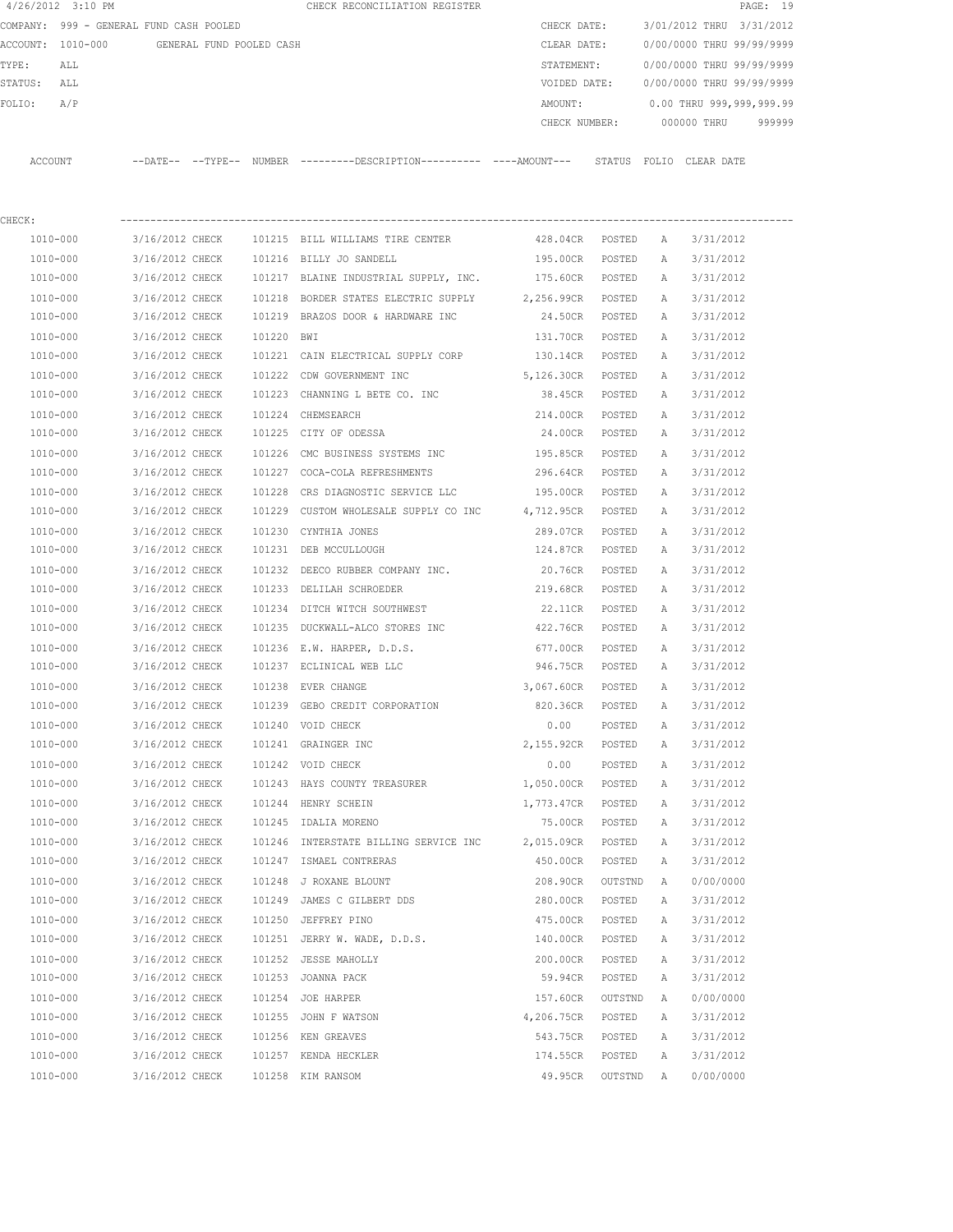|         | 4/26/2012 3:10 PM                       |                   |                          |        | CHECK RECONCILIATION REGISTER                |            |               |                           |             | PAGE: 20 |        |
|---------|-----------------------------------------|-------------------|--------------------------|--------|----------------------------------------------|------------|---------------|---------------------------|-------------|----------|--------|
|         | COMPANY: 999 - GENERAL FUND CASH POOLED |                   |                          |        |                                              |            | CHECK DATE:   | 3/01/2012 THRU 3/31/2012  |             |          |        |
|         | ACCOUNT: 1010-000                       |                   | GENERAL FUND POOLED CASH |        |                                              |            | CLEAR DATE:   | 0/00/0000 THRU 99/99/9999 |             |          |        |
| TYPE:   | ALL                                     |                   |                          |        |                                              | STATEMENT: |               | 0/00/0000 THRU 99/99/9999 |             |          |        |
| STATUS: | ALL                                     |                   |                          |        |                                              |            | VOIDED DATE:  | 0/00/0000 THRU 99/99/9999 |             |          |        |
| FOLIO:  | A/P                                     |                   |                          |        |                                              | AMOUNT:    |               | 0.00 THRU 999,999,999.99  |             |          |        |
|         |                                         |                   |                          |        |                                              |            | CHECK NUMBER: |                           | 000000 THRU |          | 999999 |
|         |                                         |                   |                          |        |                                              |            |               |                           |             |          |        |
| ACCOUNT |                                         | --DATE-- --TYPE-- |                          | NUMBER | ---------DESCRIPTION---------- ----AMOUNT--- |            | STATUS        | FOLTO                     | CLEAR DATE  |          |        |

| CHECK:       |                 |        |                                                  |                   |         |                |           |
|--------------|-----------------|--------|--------------------------------------------------|-------------------|---------|----------------|-----------|
| $1010 - 000$ | 3/16/2012 CHECK |        | 101259 KYOCERA MITA AMERICA, INC.                | 138.58CR POSTED   |         | A              | 3/31/2012 |
| 1010-000     | 3/16/2012 CHECK |        | 101260 LEXISNEXIS RISK DATA MANAGEMEN 100.00CR   |                   | POSTED  | Α              | 3/31/2012 |
| 1010-000     | 3/16/2012 CHECK |        | 101261 LUIS SANDOVAL                             | 20.00CR           | POSTED  | Α              | 3/31/2012 |
| $1010 - 000$ | 3/16/2012 CHECK |        | 101262 MARK HOOPER ATTORNEY AT LAW 300.00CR      |                   | POSTED  | A              | 3/31/2012 |
| 1010-000     | 3/16/2012 CHECK |        | 101263 MARK'S PLUMBING PARTS                     | 106.92CR          | POSTED  | A              | 3/31/2012 |
| 1010-000     | 3/16/2012 CHECK |        | 101264 MARY LOU CORNEJO                          | 174.28CR POSTED   |         | Α              | 3/31/2012 |
| 1010-000     | 3/16/2012 CHECK |        | 101265 MCNETT FUNERAL HOME INC                   | 2,860.00CR POSTED |         | Α              | 3/31/2012 |
| 1010-000     | 3/16/2012 CHECK |        | 101266 MESA IRRIGATION COMPANY                   | 934.50CR POSTED   |         | Α              | 3/31/2012 |
| 1010-000     | 3/16/2012 CHECK |        | 101267 MICROMARKETING, LLC                       | 5,845.23CR POSTED |         | A              | 3/31/2012 |
| 1010-000     | 3/16/2012 CHECK |        | 101268 VOID CHECK                                | 0.00              | POSTED  | А              | 3/31/2012 |
| 1010-000     | 3/16/2012 CHECK |        | 101269 VOID CHECK                                | 0.00              | POSTED  | A              | 3/31/2012 |
| 1010-000     | 3/16/2012 CHECK |        | 101270 MIDLAND COUNTY JUVENILE PROBAT 990.00CR   |                   | POSTED  | Α              | 3/31/2012 |
| 1010-000     | 3/16/2012 CHECK |        | 101271 MORRISON SUPPLY COMPANY 1,437.96CR        |                   | POSTED  | Α              | 3/31/2012 |
| 1010-000     | 3/16/2012 CHECK |        | 101272 MUNICIPAL SERVICES BUREAU                 | 3.07CR            | POSTED  | Α              | 3/31/2012 |
| 1010-000     | 3/16/2012 CHECK |        | 101273 MUSTANG PRINTERS & ENGRAVERS I 253.06CR   |                   | POSTED  | Α              | 3/31/2012 |
| 1010-000     | 3/16/2012 CHECK |        | 101274 NATIONAL 4-H COUNCIL                      | 69.80CR           | POSTED  | A              | 3/31/2012 |
| 1010-000     | 3/16/2012 CHECK |        | 101275 NAVICURE, INC                             | 355.50CR          | POSTED  | А              | 3/31/2012 |
| 1010-000     | 3/16/2012 CHECK |        | 101276 NEW WORLD MARKETING                       | 178.60CR          | POSTED  | Α              | 3/31/2012 |
| 1010-000     | 3/16/2012 CHECK |        | 101277 NORTH TEXAS TOLLWAY AUTHORITY             | 16.19CR           | OUTSTND | A              | 0/00/0000 |
| 1010-000     | 3/16/2012 CHECK |        | 101278 OFFICE DEPOT                              | 287.45CR          | POSTED  | Α              | 3/31/2012 |
| 1010-000     | 3/16/2012 CHECK |        | 101279 OFFICE DEPOT                              | 127.12CR          | POSTED  | Α              | 3/31/2012 |
| 1010-000     | 3/16/2012 CHECK | 101280 | OMNICARE SAN ANTONIO                             | 100.75CR POSTED   |         | Α              | 3/31/2012 |
| 1010-000     | 3/16/2012 CHECK |        | 101281 PERMIAN PHYSCIANS SERVICES                | 249.11CR POSTED   |         | A              | 3/31/2012 |
| 1010-000     | 3/16/2012 CHECK |        | 101282 PERMIAN REGIONAL MEDICAL CENTE 1,089.85CR |                   | POSTED  | Α              | 3/31/2012 |
| 1010-000     | 3/16/2012 CHECK |        | 101283 PIPER MCKINLEY FISHER MORGAN              | 350.00CR          | OUTSTND | A              | 0/00/0000 |
| 1010-000     | 3/16/2012 CHECK |        | 101284 PORTERS THRIFTWAY                         | 154.36CR          | POSTED  | Α              | 3/31/2012 |
| 1010-000     | 3/16/2012 CHECK |        | 101285 PROFESSIONAL TURF PRODUCTS                | 296.75CR          | POSTED  | Α              | 3/31/2012 |
| 1010-000     | 3/16/2012 CHECK |        | 101286 PSS WORLD MEDICAL INC                     | 1,710.33CR        | POSTED  | А              | 3/31/2012 |
| 1010-000     | 3/16/2012 CHECK |        | 101287 QUILL CORPORATION                         | 270.71CR          | POSTED  | A              | 3/31/2012 |
| 1010-000     | 3/16/2012 CHECK |        | 101288 ROBERT W GARCIA MD                        | 2,687.50CR        | OUTSTND | A              | 0/00/0000 |
| 1010-000     | 3/16/2012 CHECK |        | 101289 ROSARIO PERALEZ                           | 62.50CR           | POSTED  | Α              | 3/31/2012 |
| 1010-000     | 3/16/2012 CHECK |        | 101290 ROSIE DIAZ                                | 191.40CR          | POSTED  | Α              | 3/31/2012 |
| 1010-000     | 3/16/2012 CHECK |        | 101291 SAM'S CLUB DIRECT                         | 267.64CR POSTED   |         | Α              | 3/31/2012 |
| 1010-000     | 3/16/2012 CHECK |        | 101292 SATISH NAYAK MD                           | 37.64CR           | POSTED  | A              | 3/31/2012 |
| 1010-000     | 3/16/2012 CHECK |        | 101293 SEARS FAMILY DENTAL                       | 40.00CR           | OUTSTND | $\overline{A}$ | 0/00/0000 |
| $1010 - 000$ | 3/16/2012 CHECK |        | 101294 SEMINOLE HOSPITAL DISTRICT                | 117.83CR          | OUTSTND | A              | 0/00/0000 |
| 1010-000     | 3/16/2012 CHECK |        | 101295 SID THERIOT                               | 275.00CR          | POSTED  | Α              | 3/31/2012 |
| $1010 - 000$ | 3/16/2012 CHECK |        | 101296 SIERRA SPRINGS                            | 55.00CR           | POSTED  | Α              | 3/31/2012 |
| 1010-000     | 3/16/2012 CHECK | 101297 | SMC DIRECT LLC                                   | 498.92CR          | POSTED  | Α              | 3/31/2012 |
| 1010-000     | 3/16/2012 CHECK |        | 101298 SOUTH PLAINS FORENSIC PATHOLOG            | 2,000.00CR        | POSTED  | Α              | 3/31/2012 |
| 1010-000     | 3/16/2012 CHECK |        | 101299 SOUTH PLAINS IMPLEMENT LTD                | 48.62CR           | POSTED  | Α              | 3/31/2012 |
| 1010-000     | 3/16/2012 CHECK |        | 101300 SPRINT                                    | 531.86CR          | POSTED  | Α              | 3/31/2012 |
| 1010-000     | 3/16/2012 CHECK |        | 101301 STANDARD COFFEE SERVICE CO                | 149.43CR          | OUTSTND | Α              | 0/00/0000 |
| 1010-000     | 3/16/2012 CHECK |        | 101302 STERICYCLE INC                            | 492.32CR          | OUTSTND | Α              | 0/00/0000 |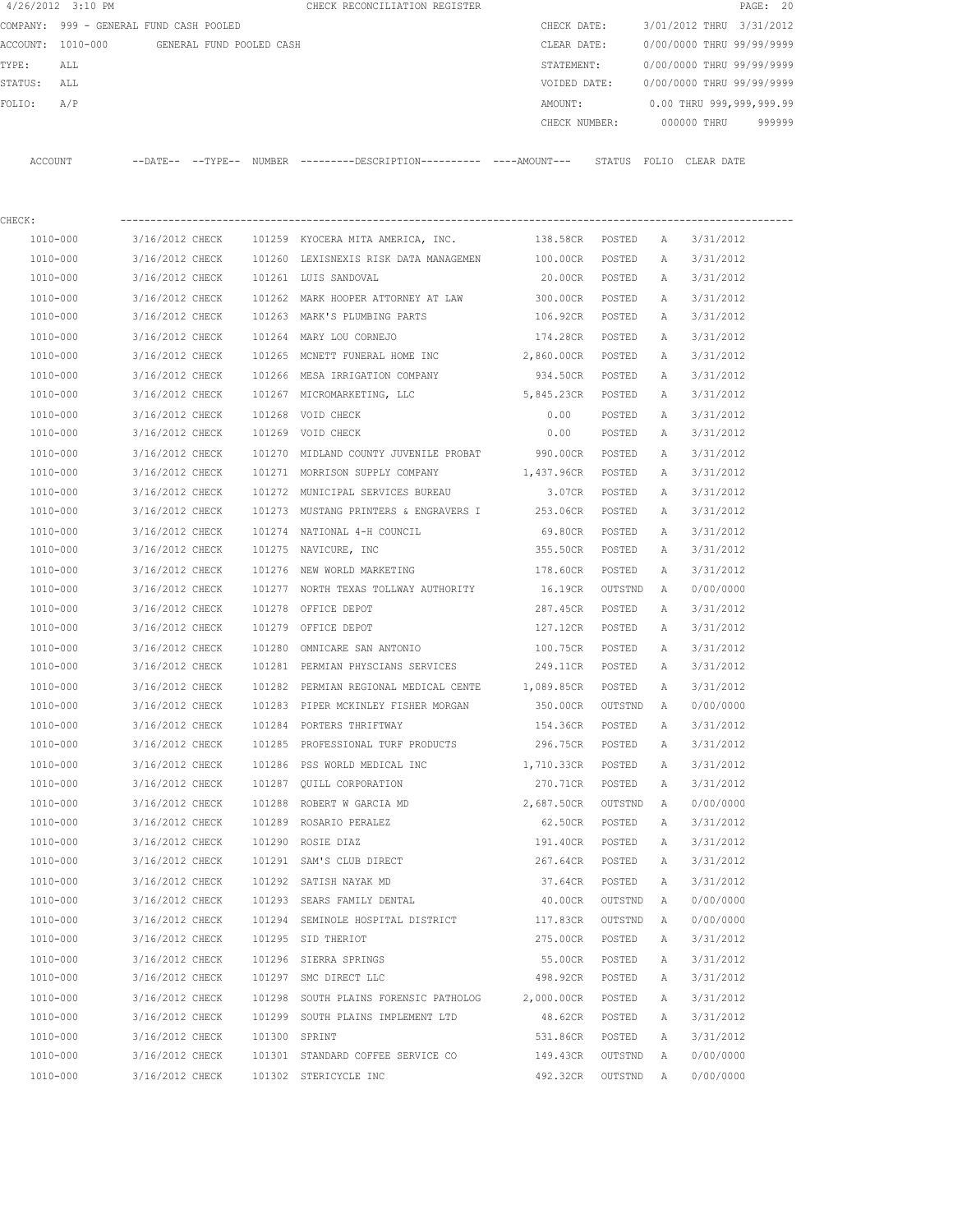| 4/26/2012 3:10 PM                       |                 |                          |        | CHECK RECONCILIATION REGISTER                                                                 |                |         |              |                           | PAGE: 21 |
|-----------------------------------------|-----------------|--------------------------|--------|-----------------------------------------------------------------------------------------------|----------------|---------|--------------|---------------------------|----------|
| COMPANY: 999 - GENERAL FUND CASH POOLED |                 |                          |        |                                                                                               | CHECK DATE:    |         |              | 3/01/2012 THRU 3/31/2012  |          |
| ACCOUNT: 1010-000                       |                 | GENERAL FUND POOLED CASH |        |                                                                                               | CLEAR DATE:    |         |              | 0/00/0000 THRU 99/99/9999 |          |
| TYPE:<br>ALL                            |                 |                          |        |                                                                                               | STATEMENT:     |         |              | 0/00/0000 THRU 99/99/9999 |          |
| STATUS:<br>ALL                          |                 |                          |        |                                                                                               | VOIDED DATE:   |         |              | 0/00/0000 THRU 99/99/9999 |          |
| A/P<br>FOLIO:                           |                 |                          |        |                                                                                               | AMOUNT:        |         |              | 0.00 THRU 999,999,999.99  |          |
|                                         |                 |                          |        |                                                                                               | CHECK NUMBER:  |         |              | 000000 THRU               | 999999   |
| ACCOUNT                                 |                 |                          |        | --DATE-- --TYPE-- NUMBER ---------DESCRIPTION---------- ----AMOUNT--- STATUS FOLIO CLEAR DATE |                |         |              |                           |          |
| CHECK:                                  |                 |                          |        |                                                                                               |                |         |              |                           |          |
| 1010-000                                | 3/16/2012 CHECK |                          |        | 101303 SUDDENLINK                                                                             | 52.52CR POSTED |         | A            | 3/31/2012                 |          |
| 1010-000                                | 3/16/2012 CHECK |                          |        | 101304 SYLVIA ALARCON                                                                         | 49.95CR        | POSTED  | A            | 3/31/2012                 |          |
| 1010-000                                | 3/16/2012 CHECK |                          |        | 101305 SYSTEM DESIGNS INC                                                                     | 187.50CR       | POSTED  | A            | 3/31/2012                 |          |
| 1010-000                                | 3/16/2012 CHECK |                          |        | 101306 TASCOSA OFFICE MACHINES INC                                                            | 711.68CR       | POSTED  | Α            | 3/31/2012                 |          |
| 1010-000                                | 3/16/2012 CHECK |                          |        | 101307 TEXAS ASSOCIATION OF COUNTIES                                                          | 1,045.00CR     | POSTED  | A            | 3/31/2012                 |          |
| 1010-000                                | 3/16/2012 CHECK |                          | 101308 | TEXAS ASSOCIATION OF COUNTIES                                                                 | 220.00CR       | OUTSTND | A            | 0/00/0000                 |          |
| 1010-000                                | 3/16/2012 CHECK |                          | 101309 | TEXAS DISTRICT & COUNTY ATTORN                                                                | 100.00CR       | OUTSTND | A            | 0/00/0000                 |          |
| 1010-000                                | 3/16/2012 CHECK |                          |        | 101310 TEXAS GAS SERVICE                                                                      | 1,303.43CR     | POSTED  | $\mathbb{A}$ | 3/31/2012                 |          |
| 1010-000                                | 3/16/2012 CHECK |                          |        | 101311 TIM DUNN                                                                               | 150.00CR       | POSTED  | A            | 3/31/2012                 |          |
| 1010-000                                | 3/16/2012 CHECK |                          |        | 101312 TIMOTHY J MASON ATTY AT LAW                                                            | 1,200.00CR     | OUTSTND | $\mathbb{A}$ | 0/00/0000                 |          |
| 1010-000                                | 3/16/2012 CHECK |                          |        | 101313 TRACEY SCOWN                                                                           | 937.50CR       | OUTSTND | Α            | 0/00/0000                 |          |
| 1010-000                                | 3/16/2012 CHECK |                          |        | 101314 TRISTEN GARCIA                                                                         | 450.00CR       | POSTED  | A            | 3/31/2012                 |          |
| 1010-000                                | 3/16/2012 CHECK |                          |        | 101315 UM AUTO PARTS                                                                          | 3,992.06CR     | POSTED  | Α            | 3/31/2012                 |          |
| 1010-000                                | 3/16/2012 CHECK |                          |        | 101316 VOID CHECK                                                                             | 0.00           | POSTED  | Α            | 3/31/2012                 |          |
| 1010-000                                | 3/16/2012 CHECK |                          |        | 101317 VOID CHECK                                                                             | 0.00           | POSTED  | Α            | 3/31/2012                 |          |
| 1010-000                                | 3/16/2012 CHECK |                          |        | 101318 UNIFIRST                                                                               | 28.32CR        | POSTED  | A            | 3/31/2012                 |          |
| 1010-000                                | 3/16/2012 CHECK |                          |        | 101319 VERIZON WIRELESS                                                                       | 931.60CR       | POSTED  | Α            | 3/31/2012                 |          |
| 1010-000                                | 3/16/2012 CHECK |                          |        | 101320 WARREN CAT                                                                             | 717.54CR       | POSTED  | Α            | 3/31/2012                 |          |
| 1010-000                                | 3/16/2012 CHECK |                          |        | 101321 WEST PAYMENT CENTER                                                                    | 595.52CR       | POSTED  | Α            | 3/31/2012                 |          |
| 1010-000                                | 3/16/2012 CHECK |                          |        | 101322 WINDSTREAM COMMUNICATIONS                                                              | 3,822.34CR     | POSTED  | Α            | 3/31/2012                 |          |
| 1010-000                                | 3/16/2012 CHECK |                          |        | 101323 WYLIE MANUFACTURING CO                                                                 | 5,295.00CR     | POSTED  | $\mathbb{A}$ | 3/31/2012                 |          |
| 1010-000                                | 3/23/2012 CHECK |                          |        | 101324 ACME BRICK COMPANY                                                                     | 1,991.94CR     | POSTED  | Α            | 3/31/2012                 |          |
| 1010-000                                | 3/23/2012 CHECK |                          |        | 101325 ANDREWS BUILDERS SUPPLY INC                                                            | 1,367.60CR     | POSTED  | $\mathbb{A}$ | 3/31/2012                 |          |
| 1010-000                                | 3/23/2012 CHECK |                          |        | 101326 VOID CHECK                                                                             | 0.00           | POSTED  | A            | 3/31/2012                 |          |
| 1010-000                                | 3/23/2012 CHECK |                          |        | 101327 VOID CHECK                                                                             | 0.00           | POSTED  | A            | 3/31/2012                 |          |
| $1010 - 000$                            |                 |                          |        | $3/23/2012$ CHECK 101328 VOID CHECK                                                           | 0.00           |         |              | DOSTED A 3/31/2012        |          |

| $1010 - 000$ | 3/23/2012 CHECK | 101327 | VOID CHECK                     | 0.00        | POSTED  | Α            | 3/31/2012 |
|--------------|-----------------|--------|--------------------------------|-------------|---------|--------------|-----------|
| 1010-000     | 3/23/2012 CHECK | 101328 | VOID CHECK                     | 0.00        | POSTED  | A            | 3/31/2012 |
| 1010-000     | 3/23/2012 CHECK | 101329 | ANDREWS COUNTY NEWS INC        | 240.00CR    | POSTED  | Α            | 3/31/2012 |
| $1010 - 000$ | 3/23/2012 CHECK | 101330 | ANDREWS FAMILY MEDICINE        | 130.00CR    | POSTED  | Α            | 3/31/2012 |
| 1010-000     | 3/23/2012 CHECK | 101331 | ANDREWS PRESCRIPTION SHOP      | 194.07CR    | POSTED  | Α            | 3/31/2012 |
| 1010-000     | 3/23/2012 CHECK | 101332 | ANDREWS PRESCRIPTION SHOP LLC  | 145.53CR    | POSTED  | Α            | 3/31/2012 |
| 1010-000     | 3/23/2012 CHECK | 101333 | ANDREWS SENIOR CENTER          | 57,884.00CR | OUTSTND | Α            | 0/00/0000 |
| 1010-000     | 3/23/2012 CHECK | 101334 | ANDREWS TIRE SERVICE INC       | 30.00CR     | POSTED  | $\mathbb{A}$ | 3/31/2012 |
| 1010-000     | 3/23/2012 CHECK | 101335 | AUTOZONE COMMERCIAL            | 518.52CR    | POSTED  | $\mathbb{A}$ | 3/31/2012 |
| 1010-000     | 3/23/2012 CHECK | 101336 | VOID CHECK                     | 0.00        | POSTED  | $\mathbb{A}$ | 3/31/2012 |
| 1010-000     | 3/23/2012 CHECK | 101337 | BASCO SUPPLY COMPANY, INC.     | 537.77CR    | POSTED  | Α            | 3/31/2012 |
| 1010-000     | 3/23/2012 CHECK | 101338 | BLAINE INDUSTRIAL SUPPLY       | 340.16CR    | POSTED  | Α            | 3/31/2012 |
| $1010 - 000$ | 3/23/2012 CHECK | 101339 | BORDER STATES ELECTRIC SUPPLY  | 1,009.05CR  | POSTED  | Α            | 3/31/2012 |
| $1010 - 000$ | 3/23/2012 CHECK | 101340 | CENTER POINT LARGE PRINT       | 77.88CR     | OUTSTND | Α            | 0/00/0000 |
| $1010 - 000$ | 3/23/2012 CHECK | 101341 | CENTURION TECHNOLOGIES INC     | 46.20CR     | OUTSTND | Α            | 0/00/0000 |
| 1010-000     | 3/23/2012 CHECK | 101342 | CMC BUSINESS SYSTEMS INC       | 261.64CR    | OUTSTND | $\mathbb{A}$ | 0/00/0000 |
| 1010-000     | 3/23/2012 CHECK | 101343 | CONCEPT REFRIGERATION COMPANY  | 337.50CR    | POSTED  | Α            | 3/31/2012 |
| 1010-000     | 3/23/2012 CHECK | 101344 | CORINA DELACRUZ                | 60.00CR     | OUTSTND | Α            | 0/00/0000 |
| 1010-000     | 3/23/2012 CHECK | 101345 | CRS DIAGNOSTIC SERVICE LLC     | 190.00CR    | POSTED  | $\mathbb{A}$ | 3/31/2012 |
| 1010-000     | 3/23/2012 CHECK | 101346 | CUSTOM WHOLESALE SUPPLY CO INC | 500.29CR    | POSTED  | Α            | 3/31/2012 |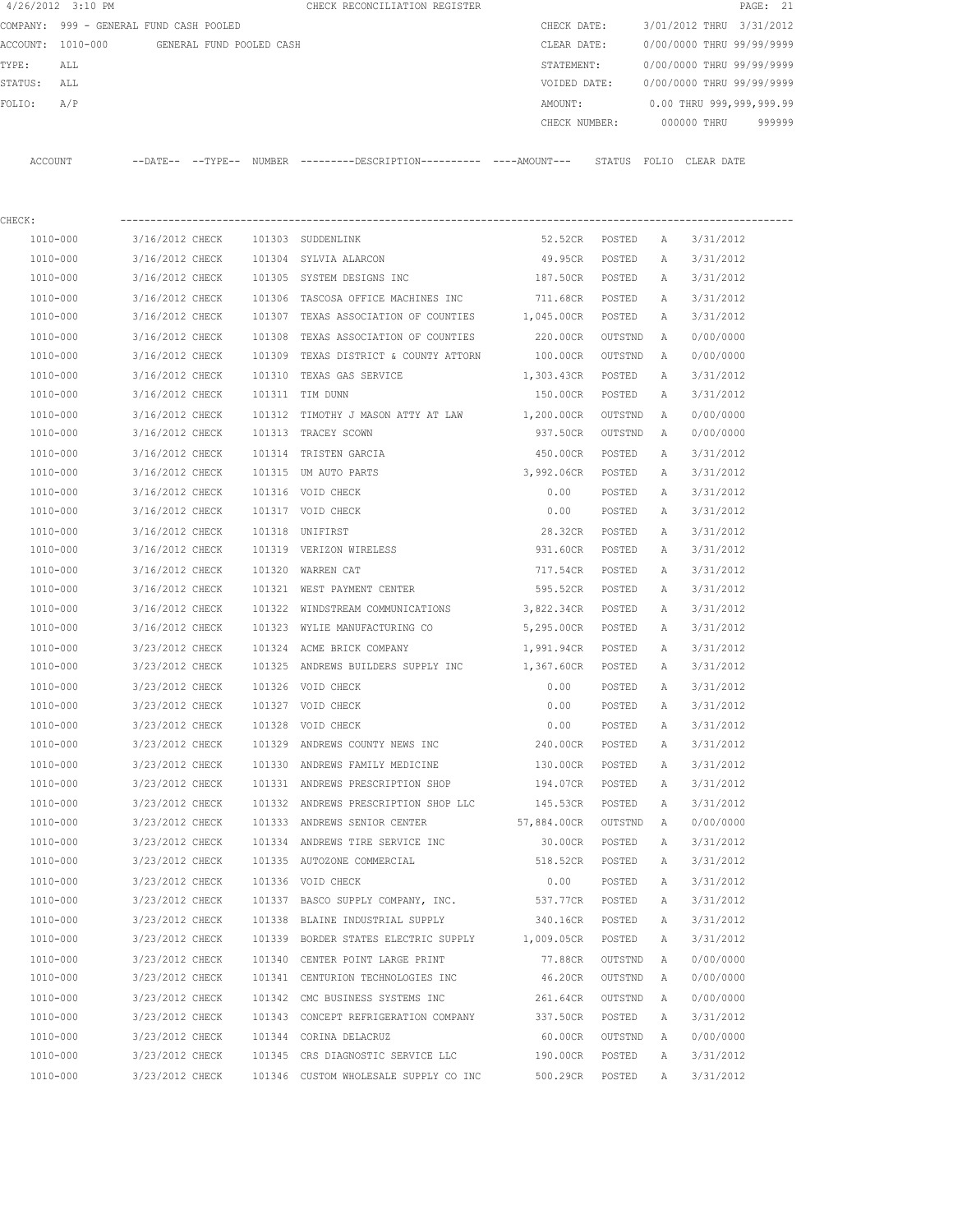|             | 4/26/2012 3:10 PM |                                            |              | CHECK RECONCILIATION REGISTER                                                                 |                   |         |   | PAGE: 22                            |
|-------------|-------------------|--------------------------------------------|--------------|-----------------------------------------------------------------------------------------------|-------------------|---------|---|-------------------------------------|
|             |                   | COMPANY: 999 - GENERAL FUND CASH POOLED    |              |                                                                                               | CHECK DATE:       |         |   | 3/01/2012 THRU 3/31/2012            |
|             |                   | ACCOUNT: 1010-000 GENERAL FUND POOLED CASH |              |                                                                                               | CLEAR DATE:       |         |   | 0/00/0000 THRU 99/99/9999           |
| TYPE:       | ALL               |                                            |              |                                                                                               | STATEMENT:        |         |   | 0/00/0000 THRU 99/99/9999           |
| STATUS: ALL |                   |                                            |              |                                                                                               | VOIDED DATE:      |         |   | 0/00/0000 THRU 99/99/9999           |
| FOLIO:      | A/P               |                                            |              |                                                                                               | AMOUNT:           |         |   | 0.00 THRU 999,999,999.99            |
|             |                   |                                            |              |                                                                                               |                   |         |   | CHECK NUMBER: 000000 THRU<br>999999 |
|             |                   |                                            |              |                                                                                               |                   |         |   |                                     |
| ACCOUNT     |                   |                                            |              | --DATE-- --TYPE-- NUMBER ---------DESCRIPTION---------- ----AMOUNT--- STATUS FOLIO CLEAR DATE |                   |         |   |                                     |
| CHECK:      |                   |                                            |              |                                                                                               |                   |         |   |                                     |
|             | 1010-000          | 3/23/2012 CHECK                            |              | 101347 DALLAS COUNTY TREASURER                                                                | 2,350.00CR POSTED |         | A | 3/31/2012                           |
|             | 1010-000          | 3/23/2012 CHECK                            | 101348       | DEBRA D GUTHRIE                                                                               | 338.85CR          | OUTSTND | A | 0/00/0000                           |
|             | 1010-000          | 3/23/2012 CHECK                            |              | 101349 DELL MARKETING LP                                                                      | 1,332.96CR        | POSTED  | А | 3/31/2012                           |
|             | 1010-000          | 3/23/2012 CHECK                            |              | 101350 DEPARTMENT OF INFORMATION RESO                                                         | 805.84CR          | OUTSTND | A | 0/00/0000                           |
|             | 1010-000          | 3/23/2012 CHECK                            |              | 101351 DISH NETWORK                                                                           | 91.99CR           | OUTSTND | A | 0/00/0000                           |
|             | 1010-000          | 3/23/2012 CHECK                            |              | 101352 DPC INDUSTRIES, INC.                                                                   | 315.00CR          | POSTED  | Α | 3/31/2012                           |
|             | 1010-000          | 3/23/2012 CHECK                            |              | 101353 ELLIOTT ELECTRIC SUPPLY                                                                | 3,790.58CR        | POSTED  | Α | 3/31/2012                           |
|             | 1010-000          | 3/23/2012 CHECK                            | 101354       | VOID CHECK                                                                                    | 0.00              | POSTED  | Α | 3/31/2012                           |
|             | 1010-000          | 3/23/2012 CHECK                            |              | 101355 VOID CHECK                                                                             | 0.00              | POSTED  | Α | 3/31/2012                           |
|             | 1010-000          | 3/23/2012 CHECK                            |              | 101356 EXXON/MOBIL                                                                            | 58.13CR           | OUTSTND | Α | 0/00/0000                           |
|             | 1010-000          | 3/23/2012 CHECK                            | 101357 FEDEX |                                                                                               | 76.77CR           | OUTSTND | A | 0/00/0000                           |
|             | 1010-000          | 3/23/2012 CHECK                            |              | 101358 FOREMOST COUNTY MUTUAL                                                                 | 730.00CR          | POSTED  | A | 3/31/2012                           |
|             | 1010-000          | 3/23/2012 CHECK                            |              | 101359 GLOBAL GOV/ED SOLUTIONS INC.                                                           | 830.87CR          | OUTSTND | A | 0/00/0000                           |
|             | 1010-000          | 3/23/2012 CHECK                            |              | 101360 GRAINGER INC                                                                           | 157.27CR          | OUTSTND | A | 0/00/0000                           |
|             | $1010 - 000$      | 3/23/2012 CHECK                            |              | 101361 JAMES C GILBERT DDS                                                                    | 115.00CR          | POSTED  | Α | 3/31/2012                           |
|             | 1010-000          | 3/23/2012 CHECK                            | 101362       | JOANNA PACK                                                                                   | 149.85CR          | POSTED  | Α | 3/31/2012                           |
|             | 1010-000          | 3/23/2012 CHECK                            |              | 101363 JPCA OF TEXAS                                                                          | 150.00CR          | OUTSTND | A | 0/00/0000                           |
|             | 1010-000          | 3/23/2012 CHECK                            | 101364       | KONICA MINOLTA BUSINESS SOLUTI                                                                | 199.00CR          | OUTSTND | Α | 0/00/0000                           |
|             | 1010-000          | 3/23/2012 CHECK                            |              | 101365 KYOCERA MITA AMERICA, INC.                                                             | 333.06CR          | OUTSTND | Α | 0/00/0000                           |
|             | 1010-000          | 3/23/2012 CHECK                            | 101366       | LUBBOCK CITY-COUNTY LIBRARY                                                                   | 17.97CR           | OUTSTND | A | 0/00/0000                           |
|             | 1010-000          | 3/23/2012 CHECK                            |              | 101367 MITCHELL'S TYPEWRITER SERVICE                                                          | 355.00CR          | POSTED  | Α | 3/31/2012                           |
|             | 1010-000          | 3/23/2012 CHECK                            | 101368 MMWR  |                                                                                               | 98.00CR           | OUTSTND | A | 0/00/0000                           |
|             | 1010-000          | 3/23/2012 CHECK                            |              | 101369 MORRISON SUPPLY COMPANY                                                                | 4.93CR POSTED     |         | Α | 3/31/2012                           |
|             | 1010-000          | 3/23/2012 CHECK                            |              | 101370 MUSTANG LUMBER CO                                                                      | 6,132.18CR POSTED |         |   | 3/31/2012                           |
|             | 1010-000          | 3/23/2012 CHECK                            |              | 101371 VOID CHECK                                                                             | 0.00              | POSTED  | A | 3/31/2012                           |
|             | 1010-000          | 3/23/2012 CHECK                            |              | 101372 VOID CHECK                                                                             | 0.00              | POSTED  | Α | 3/31/2012                           |
|             | 1010-000          | 3/23/2012 CHECK                            |              | 101373 VOID CHECK                                                                             | 0.00              | POSTED  | Α | 3/31/2012                           |
|             | 1010-000          | 3/23/2012 CHECK                            |              | 101374 MUSTANG PRINTERS & ENGRAVERS I                                                         | 567.00CR          | POSTED  | Α | 3/31/2012                           |
|             | 1010-000          | 3/23/2012 CHECK                            |              | 101375 NATIONAL 4-H COUNCIL                                                                   | 103.90CR          | OUTSTND | A | 0/00/0000                           |
|             | 1010-000          | 3/23/2012 CHECK                            |              | 101376 OAKS DISTRIBUTING                                                                      | 585.36CR          | OUTSTND | Α | 0/00/0000                           |
|             | 1010-000          | 3/23/2012 CHECK                            |              | 101377 OFFICE DEPOT                                                                           | 238.83CR          | OUTSTND | Α | 0/00/0000                           |
|             | 1010-000          | 3/23/2012 CHECK                            |              | 101378 PIPER MCKINLEY FISHER MORGAN                                                           | 400.00CR          | OUTSTND | Α | 0/00/0000                           |
|             | 1010-000          | 3/23/2012 CHECK                            |              | 101379 PORTERS THRIFTWAY                                                                      | 30.38CR           | POSTED  | Α | 3/31/2012                           |
|             | 1010-000          | 3/23/2012 CHECK                            |              | 101380 POSSUM GRAPE RHK, INC.                                                                 | 95.51CR           | OUTSTND | Α | 0/00/0000                           |
|             | 1010-000          | 3/23/2012 CHECK                            |              | 101381 PRMC RETAIL PHARMACY                                                                   | 23.84CR           | OUTSTND | Α | 0/00/0000                           |
|             | 1010-000          | 3/23/2012 CHECK                            |              | 101382 PROFESSIONAL TURF PRODUCTS                                                             | 240.51CR          | OUTSTND | A | 0/00/0000                           |
|             | 1010-000          | 3/23/2012 CHECK                            |              | 101383 QUILL CORPORATION                                                                      | 266.76CR          | OUTSTND | A | 0/00/0000                           |
|             | 1010-000          | 3/23/2012 CHECK                            | 101384       | RECORDED BOOKS, INC.                                                                          | 576.98CR          | POSTED  | Α | 3/31/2012                           |
|             | 1010-000          | 3/23/2012 CHECK                            |              | 101385 RICHARD H DOLGENER                                                                     | 69.70CR           | OUTSTND | A | 0/00/0000                           |
|             | 1010-000          | 3/23/2012 CHECK                            |              | 101386 RYKIN PUMP CO. INC.                                                                    | 1,249.40CR        | POSTED  | Α | 3/31/2012                           |

1010-000 3/23/2012 CHECK 101387 SALVADOR ESPARZA 92.00CR OUTSTND A 0/00/0000<br>1010-000 3/23/2012 CHECK 101388 SC FUELS 5,287.10CR OUTSTND A 0/00/0000 1010-000 3/23/2012 CHECK 101388 SC FUELS 5,287.10CR OUTSTND A 0/00/0000 1010-000 3/23/2012 CHECK 101389 SHELL FLEET PLUS 72.82CR OUTSTND A 0/00/0000 1010-000 3/23/2012 CHECK 101390 SHELL FLEET PLUS 754.77CR OUTSTND A 0/00/0000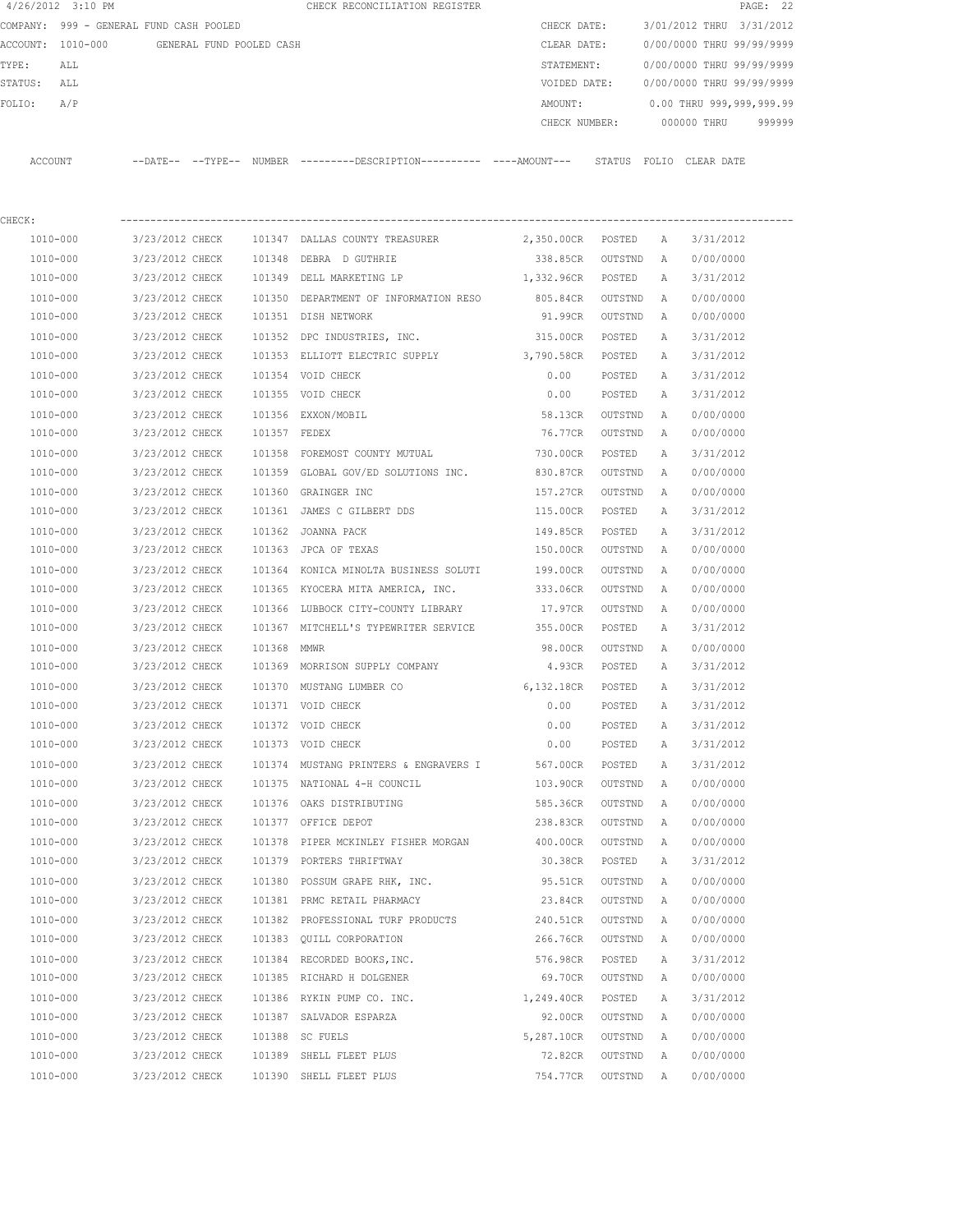| 4/26/2012 3:10 PM | CHECK RECONCILIATION REGISTER           |               | PAGE: 23                  |
|-------------------|-----------------------------------------|---------------|---------------------------|
|                   | COMPANY: 999 - GENERAL FUND CASH POOLED | CHECK DATE:   | 3/01/2012 THRU 3/31/2012  |
| ACCOUNT: 1010-000 | GENERAL FUND POOLED CASH                | CLEAR DATE:   | 0/00/0000 THRU 99/99/9999 |
| TYPE:<br>ALL      |                                         | STATEMENT:    | 0/00/0000 THRU 99/99/9999 |
| STATUS:<br>ALL    |                                         | VOIDED DATE:  | 0/00/0000 THRU 99/99/9999 |
| FOLIO:<br>A/P     |                                         | AMOUNT:       | 0.00 THRU 999,999,999.99  |
|                   |                                         | CHECK NUMBER: | 999999<br>000000 THRU     |
|                   |                                         |               |                           |
| ACCOUNT           | $---DATE---TYPE---$<br>NUMBER           | STATUS        | FOLIO<br>CLEAR DATE       |

| CHECK:       |                                       |               |                                                                        |                    |         |              |           |
|--------------|---------------------------------------|---------------|------------------------------------------------------------------------|--------------------|---------|--------------|-----------|
| 1010-000     | 3/23/2012 CHECK 101391 SIERRA SPRINGS |               |                                                                        | 165.30CR OUTSTND A |         |              | 0/00/0000 |
| 1010-000     |                                       |               | 3/23/2012 CHECK 101392 SIMS PLASTICS, INC.                             | 726.74CR POSTED    |         | A            | 3/31/2012 |
| 1010-000     | 3/23/2012 CHECK 101393 SON ADMIN ODE  |               |                                                                        | 1,200.00CR OUTSTND |         | A            | 0/00/0000 |
| $1010 - 000$ | 3/23/2012 CHECK 101394                |               | SPORT SUPPLY GROUP INC                                                 | 1,198.00CR POSTED  |         | Α            | 3/31/2012 |
| 1010-000     | 3/23/2012 CHECK                       | 101395 SPRINT |                                                                        | 154.29CR           | OUTSTND | Α            | 0/00/0000 |
| 1010-000     | 3/23/2012 CHECK                       |               | 101396 STANLEY FORD - ANDREWS 618.02CR POSTED                          |                    |         | Α            | 3/31/2012 |
| 1010-000     | 3/23/2012 CHECK                       |               | 101397 SYNETRA INC                                                     | 248.00CR           | POSTED  | Α            | 3/31/2012 |
| 1010-000     | 3/23/2012 CHECK 101398                |               | TEXAS ASSOCIATION OF COUNTIES 37,587.44CR POSTED                       |                    |         | $\mathbb{A}$ | 3/31/2012 |
| 1010-000     | 3/23/2012 CHECK 101399                |               | TRUE AUTOMATION INC                                                    | 4,787.50CR         | OUTSTND | Α            | 0/00/0000 |
| 1010-000     | 3/23/2012 CHECK 101400                |               | TYLER TECHNOLOGIES, INC 1,394.11CR POSTED                              |                    |         | Α            | 3/31/2012 |
| 1010-000     | 3/23/2012 CHECK                       |               | 101401 WARREN CAT                                                      | 1,109.69CR         | POSTED  | Α            | 3/31/2012 |
| 1010-000     | 3/23/2012 CHECK                       |               | 101402 WEST PAYMENT CENTER                                             | 30.00CR OUTSTND    |         | A            | 0/00/0000 |
| 1010-000     |                                       |               | 3/23/2012 CHECK 101403 WEST TEXAS AGRIPLEX INC                         | 1,522.50CR POSTED  |         | Α            | 3/31/2012 |
| 1010-000     |                                       |               | 3/23/2012 CHECK 101404 WEST TEXAS JUVENILE CHEIFS' AS                  | 100.00CR OUTSTND   |         | $\mathbb{A}$ | 0/00/0000 |
| 1010-000     |                                       |               | 3/23/2012 CHECK 101405 WEST TX FIRE EXTINGUISHER INC                   | 4,130.52CR POSTED  |         | A            | 3/31/2012 |
| 1010-000     | 3/23/2012 CHECK                       |               | 101406 WINFIELD SOLUTIONS LLC                                          | 506.82CR           | POSTED  | Α            | 3/31/2012 |
| 1010-000     | 3/30/2012 CHECK                       |               | 101407 AIR FILTRATION PRODUCTS AND SE 252.85CR                         |                    | OUTSTND | A            | 0/00/0000 |
| 1010-000     | 3/30/2012 CHECK                       |               |                                                                        |                    | OUTSTND | A            | 0/00/0000 |
| 1010-000     |                                       |               | 3/30/2012 CHECK 101409 ANDREWS TIRE SERVICE INC                        | 80.00CR            | OUTSTND | Α            | 0/00/0000 |
| 1010-000     |                                       |               | 3/30/2012 CHECK 101410 BIG COUNTRY SUPPLY 693.37CR                     |                    | OUTSTND | Α            | 0/00/0000 |
| 1010-000     | 3/30/2012 CHECK                       |               | 101411 BLACKBOARD CONNECT INC 13,365.00CR                              |                    | OUTSTND | Α            | 0/00/0000 |
| 1010-000     | 3/30/2012 CHECK 101412 BOBBY JO NUNEZ |               |                                                                        | 270.10CR           | OUTSTND | A            | 0/00/0000 |
| 1010-000     |                                       |               | 3/30/2012 CHECK 101413 CHEVRON AND TEXACO CARD SERVIC 546.54CR OUTSTND |                    |         | A            | 0/00/0000 |
| 1010-000     |                                       |               | 3/30/2012 CHECK 101414 CITY OF ANDREWS WATER DEPT. 3,406.32CR OUTSTND  |                    |         | Α            | 0/00/0000 |
| 1010-000     | 3/30/2012 CHECK                       |               | 101415 CMC BUSINESS SYSTEMS INC                                        | 334.27CR OUTSTND   |         | A            | 0/00/0000 |
| 1010-000     | 3/30/2012 CHECK                       |               | 101416 CMC BUSINESS SYSTEMS INC                                        | 15.85CR            | OUTSTND | Α            | 0/00/0000 |
| 1010-000     | 3/30/2012 CHECK                       |               | 101417 CORINA DELACRUZ                                                 | 60.00CR            | OUTSTND | A            | 0/00/0000 |
| 1010-000     | 3/30/2012 CHECK                       | 101418        | COVENANT CHILDRENS HOSPITAL                                            | 250.00CR           | OUTSTND | Α            | 0/00/0000 |
| 1010-000     | 3/30/2012 CHECK                       | 101419        | CRS DIAGNOSTIC SERVICE LLC 175.00CR                                    |                    | OUTSTND | Α            | 0/00/0000 |
| 1010-000     | 3/30/2012 CHECK                       | 101420        | DELTA PACKAGE COUNTER                                                  | 17.62CR            | OUTSTND | Α            | 0/00/0000 |
| 1010-000     | 3/30/2012 CHECK                       |               | 101421 DEMCO INC                                                       | 191.28CR           | OUTSTND | A            | 0/00/0000 |
| 1010-000     | 3/30/2012 CHECK                       |               | 101422 DIVERSE MEDIA INC                                               | 75.79CR            | OUTSTND | A            | 0/00/0000 |
| 1010-000     |                                       |               | 3/30/2012 CHECK 101423 DONLON & ASSOCIATES INC 6,500.00CR              |                    | OUTSTND | A            | 0/00/0000 |
| 1010-000     |                                       |               | 3/30/2012 CHECK 101424 DR. WRIGHT'S VISION SOURCE                      | 210.00CR           | OUTSTND | Α            | 0/00/0000 |
| 1010-000     | 3/30/2012 CHECK                       |               | 101425 E.W. HARPER, D.D.S.                                             | 286.00CR           | OUTSTND | <b>A</b>     | 0/00/0000 |
| 1010-000     | 3/30/2012 CHECK                       |               | 101426 ECLINICAL WEB LLC                                               | 19.80CR            | OUTSTND | Α            | 0/00/0000 |
| 1010-000     | 3/30/2012 CHECK                       |               | 101427 EXXON/MOBIL                                                     | 576.70CR           | OUTSTND | Α            | 0/00/0000 |
| 1010-000     | 3/30/2012 CHECK                       |               | 101428 FEDEX                                                           | 43.37CR            | OUTSTND | Α            | 0/00/0000 |
| 1010-000     | 3/30/2012 CHECK                       |               | 101429 FORENSIC NURSE STAFFING OF WES                                  | 411.00CR           | OUTSTND | Α            | 0/00/0000 |
| $1010 - 000$ | 3/30/2012 CHECK                       | 101430        | GOVDEALS, INC.                                                         | 4,673.47CR         | OUTSTND | Α            | 0/00/0000 |
| 1010-000     | 3/30/2012 CHECK                       | 101431        | HENRY SCHEIN                                                           | 57.14CR            | OUTSTND | Α            | 0/00/0000 |
| 1010-000     | 3/30/2012 CHECK                       |               | 101432 HUNTER EMFINGER DBA                                             | 355.80CR           | OUTSTND | Α            | 0/00/0000 |
| 1010-000     | 3/30/2012 CHECK                       |               | 101433 J WATSON GOLF SALES                                             | 28.50CR            | OUTSTND | Α            | 0/00/0000 |
| $1010 - 000$ | 3/30/2012 CHECK                       |               | 101434 JAMES C GILBERT DDS                                             | 100.00CR           | OUTSTND | Α            | 0/00/0000 |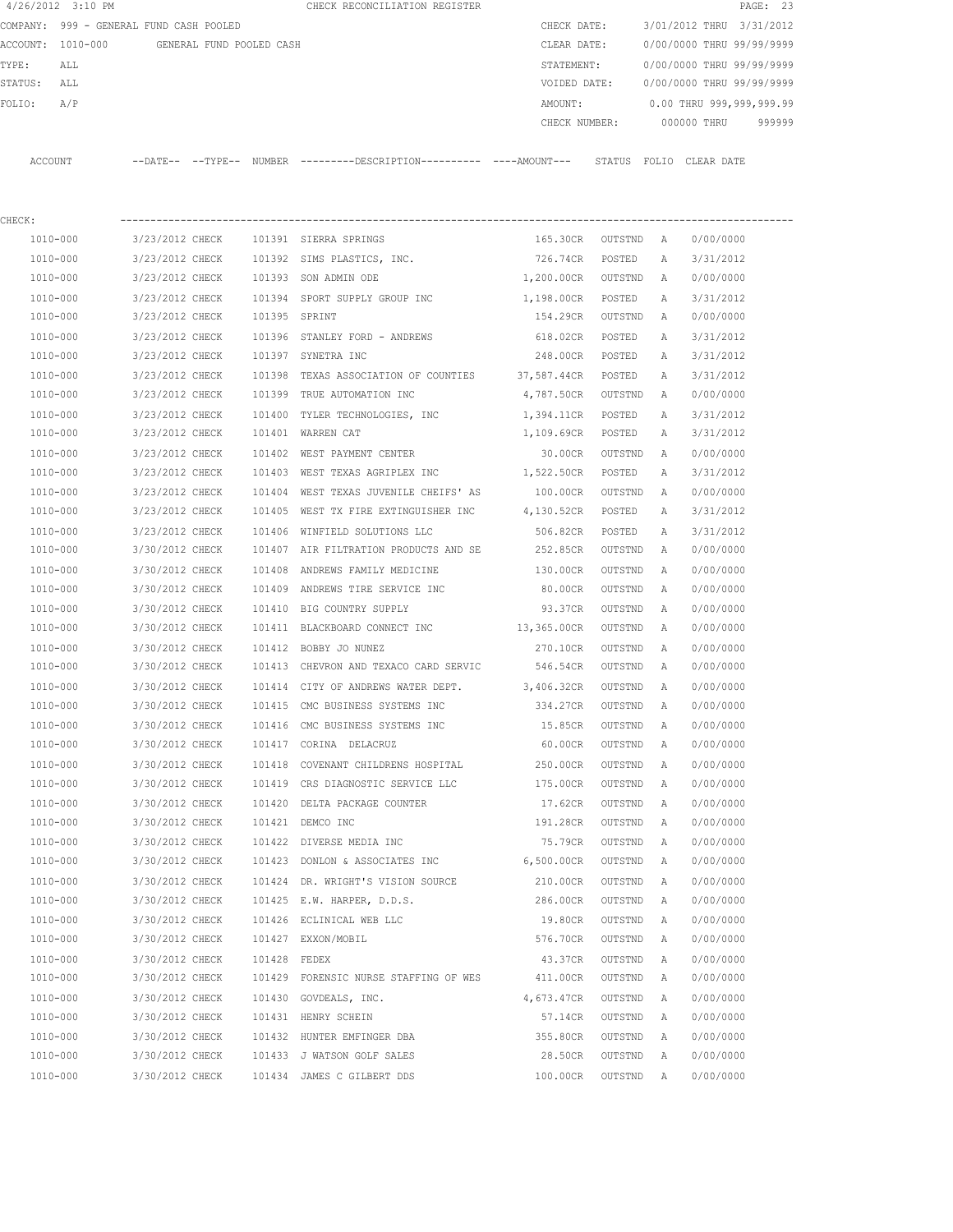| 4/26/2012 3:10 PM                       |                          |        | CHECK RECONCILIATION REGISTER                                                                |               |                 |                | PAGE: 24                  |
|-----------------------------------------|--------------------------|--------|----------------------------------------------------------------------------------------------|---------------|-----------------|----------------|---------------------------|
| COMPANY: 999 - GENERAL FUND CASH POOLED |                          |        |                                                                                              | CHECK DATE:   |                 |                | 3/01/2012 THRU 3/31/2012  |
| ACCOUNT: 1010-000                       | GENERAL FUND POOLED CASH |        |                                                                                              | CLEAR DATE:   |                 |                | 0/00/0000 THRU 99/99/9999 |
| TYPE:<br>ALL                            |                          |        |                                                                                              | STATEMENT:    |                 |                | 0/00/0000 THRU 99/99/9999 |
| STATUS:<br>ALL                          |                          |        |                                                                                              | VOIDED DATE:  |                 |                | 0/00/0000 THRU 99/99/9999 |
| A/P<br>FOLIO:                           |                          |        |                                                                                              | AMOUNT:       |                 |                | 0.00 THRU 999,999,999.99  |
|                                         |                          |        |                                                                                              | CHECK NUMBER: |                 |                | 000000 THRU<br>999999     |
| ACCOUNT                                 |                          |        | --DATE-- --TYPE-- NUMBER ---------DESCRIPTION---------- ----AMOUNT--- STATUS FOLIO CLEARDATE |               |                 |                |                           |
| CHECK:                                  |                          |        |                                                                                              |               |                 |                |                           |
| 1010-000                                | 3/30/2012 CHECK          |        | 101435 JIF ELECTRIC INC                                                                      | 3,219.75CR    | OUTSTND         | A              | 0/00/0000                 |
| 1010-000                                | 3/30/2012 CHECK          |        | 101436 JOE BLANCO                                                                            | 243.73CR      | OUTSTND         | Α              | 0/00/0000                 |
| $1010 - 000$                            | 3/30/2012 CHECK          |        | 101437 KACT RADIO STATION                                                                    | 225.00CR      | OUTSTND         | А              | 0/00/0000                 |
| 1010-000                                | 3/30/2012 CHECK          | 101438 | LONE STAR OVERNIGHT                                                                          | 31.38CR       | OUTSTND         | Α              | 0/00/0000                 |
| 1010-000                                | 3/30/2012 CHECK          |        | 101439 MITCHELL'S TYPEWRITER SERVICE                                                         | 885.00CR      | OUTSTND         | А              | 0/00/0000                 |
| 1010-000                                | 3/30/2012 CHECK          | 101440 | MORALES & NAVARRETE                                                                          | 3,200.00CR    | OUTSTND         | Α              | 0/00/0000                 |
| 1010-000                                | 3/30/2012 CHECK          |        | 101441 OFFICE DEPOT                                                                          | 36.62CR       | OUTSTND         | Α              | 0/00/0000                 |
| 1010-000                                | 3/30/2012 CHECK          | 101442 | PERMIAN REGIONAL MEDICAL CENTE                                                               | 25.00CR       | OUTSTND         | Α              | 0/00/0000                 |
| 1010-000                                | 3/30/2012 CHECK          |        | 101443 PERMIAN REGIONAL MEDICAL CENTE                                                        | 869.50CR      | OUTSTND         | Α              | 0/00/0000                 |
| 1010-000                                | 3/30/2012 CHECK          | 101444 | PHILLIPS 66                                                                                  | 92.95CR       | OUTSTND         | Α              | 0/00/0000                 |
| 1010-000                                | 3/30/2012 CHECK          |        | 101445 PIPER MCKINLEY FISHER MORGAN                                                          | 400.00CR      | OUTSTND         | А              | 0/00/0000                 |
| 1010-000                                | 3/30/2012 CHECK          | 101446 | PSS WORLD MEDICAL INC                                                                        | 280.05CR      | OUTSTND         | Α              | 0/00/0000                 |
| 1010-000                                | 3/30/2012 CHECK          |        | 101447 OUILL CORPORATION                                                                     | 545.14CR      | OUTSTND         | Α              | 0/00/0000                 |
| 1010-000                                | 3/30/2012 CHECK          |        | 101448 RECOVERY HEALTHCARE CORP                                                              | 580.00CR      | OUTSTND         | Α              | 0/00/0000                 |
| 1010-000                                | 3/30/2012 CHECK          |        | 101449 RELIANT                                                                               | 24,876.04CR   | OUTSTND         | Α              | 0/00/0000                 |
| 1010-000                                | 3/30/2012 CHECK          | 101450 | SATISH NAYAK MD                                                                              | 75.28CR       | OUTSTND         | Α              | 0/00/0000                 |
| 1010-000                                | 3/30/2012 CHECK          |        | 101451 SIERRA SPRINGS                                                                        | 69.19CR       | OUTSTND         | Α              | 0/00/0000                 |
| 1010-000                                | 3/30/2012 CHECK          | 101452 | SOUTH PLAINS FORENSIC PATHOLOG                                                               | 2,000.00CR    | OUTSTND         | Α              | 0/00/0000                 |
| 1010-000                                | 3/30/2012 CHECK          | 101453 | SPORT SUPPLY GROUP INC                                                                       | 2,281.75CR    | OUTSTND         | Α              | 0/00/0000                 |
| 1010-000                                | 3/30/2012 CHECK          |        | 101454 SPRINT                                                                                | 578.57CR      | OUTSTND         | А              | 0/00/0000                 |
| 1010-000                                | 3/30/2012 CHECK          |        | 101455 STANDARD COFFEE SERVICE CO                                                            | 321.19CR      | OUTSTND         | Α              | 0/00/0000                 |
| 1010-000                                | 3/30/2012 CHECK          | 101456 | TASCOSA OFFICE MACHINES INC                                                                  | 215.19CR      | OUTSTND         | Α              | 0/00/0000                 |
| 1010-000                                | 3/30/2012 CHECK          |        | 101457 TEXAS EMERGENCY MANAGEMENT CON                                                        | 150.00CR      | OUTSTND         | Α              | 0/00/0000                 |
| 1010-000                                | 3/30/2012 CHECK          | 101458 | TEXAS GAS SERVICE CORP                                                                       | 1,645.24CR    | OUTSTND         | A              | 0/00/0000                 |
| 1010-000                                | 3/30/2012 CHECK          |        | 101459 TML ADMINISTRATIVE SERVICES                                                           | 800.00CR      | OUTSTND         | A              | 0/00/0000                 |
| 1010-000                                | 3/30/2012 CHECK          |        | 101460 TRACEY SCOWN                                                                          | 350.00CR      | OUTSTND         | Α              | 0/00/0000                 |
| 1010-000                                | 3/30/2012 CHECK          |        | 101461 TYLER TECHNOLOGIES, INC                                                               | 255.87CR      | OUTSTND         | Α              | 0/00/0000                 |
| 1010-000                                | 3/30/2012 CHECK          |        | 101462 VERIZON WIRELESS                                                                      | 75.98CR       | OUTSTND         | Α              | 0/00/0000                 |
| 1010-000                                | 3/30/2012 CHECK          |        | 101463 WAYNE FROST ATTORNEY AT LAW                                                           | 800.00CR      | OUTSTND         | Α              | 0/00/0000                 |
| 1010-000                                | 3/30/2012 CHECK          |        | 101464 WEATHERBY-EISENRICH                                                                   | 71.00CR       | OUTSTND         | Α              | 0/00/0000                 |
| 1010-000                                | 3/30/2012 CHECK          |        | 101465 WINDSTREAM COMMUNICATIONS                                                             | 424.24CR      | OUTSTND         | Α              | 0/00/0000                 |
| 1010-000                                | 3/30/2012 CHECK          |        | 101466 BERNIE C ROLLWITZ                                                                     | 40.00CR       | OUTSTND         | Α              | 0/00/0000                 |
| 1010-000                                | 3/30/2012 CHECK          |        | 101467 BRENDA LEMOND                                                                         | 40.00CR       | OUTSTND         | Α              | 0/00/0000                 |
| 1010-000                                | 3/30/2012 CHECK          |        | 101468 CHARLES VOGT                                                                          | 40.00CR       | OUTSTND         | Α              | 0/00/0000                 |
| 1010-000                                | 3/30/2012 CHECK          |        | 101469 JESSICA MORALES                                                                       | 40.00CR       | OUTSTND         | Α              | 0/00/0000                 |
| 1010-000                                | 3/30/2012 CHECK          |        | 101470 LISA ATKINS                                                                           | 40.00CR       | OUTSTND         | Α              | 0/00/0000                 |
| 1010-000                                | 3/30/2012 CHECK          |        | 101471 LORINDA JAQUEZ                                                                        | 40.00CR       | OUTSTND         | Α              | 0/00/0000                 |
| 1010-000                                | 3/30/2012 CHECK          |        | 101472 MANUEL GONZALES                                                                       | 40.00CR       | OUTSTND         | Α              | 0/00/0000                 |
| 1010-000                                | 3/30/2012 CHECK          |        | 101473 NATHAN GRAY                                                                           | 40.00CR       | OUTSTND         | Α              | 0/00/0000                 |
| 1010-000                                | 3/30/2012 CHECK          |        | 101474 ROY HOLLY                                                                             | 40.00CR       | OUTSTND         | $\mathbb{A}$   | 0/00/0000                 |
| 1010-000                                | 3/30/2012 CHECK          |        | 101475 TOM HATHCOCK                                                                          |               | 40.00CR OUTSTND | A              | 0/00/0000                 |
| 1010-000                                | 3/30/2012 CHECK          |        | 101476 VICKIE THOMPSON                                                                       | 40.00CR       | OUTSTND         | $\overline{A}$ | 0/00/0000                 |
|                                         |                          |        |                                                                                              |               |                 |                |                           |
| MISCELLANEOUS:                          |                          |        |                                                                                              |               |                 |                |                           |